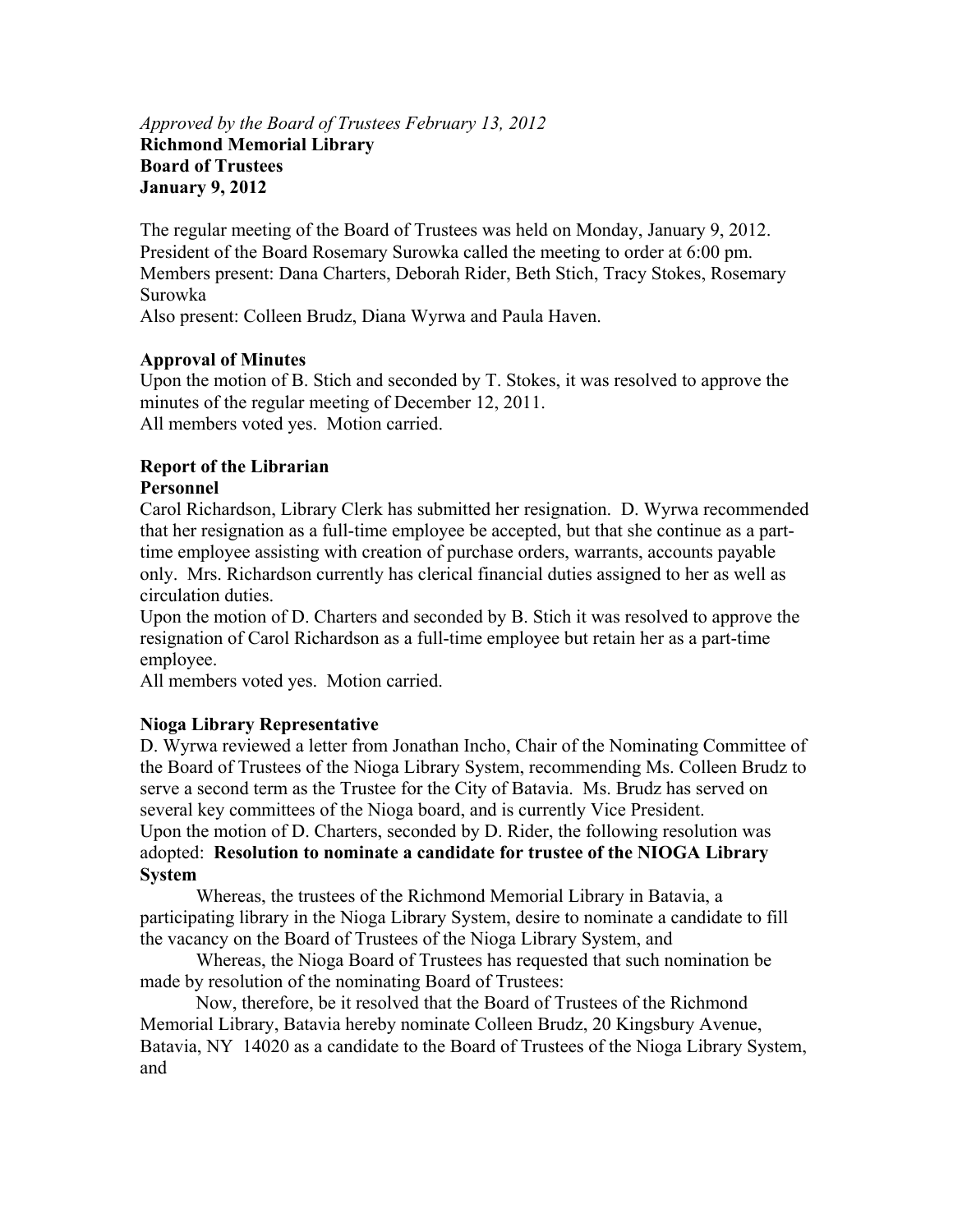Be it further resolved that this resolution be attached to and made part of the minutes of the regular meeting of the Board of Trustees of the Richmond Memorial Library held on this date.

All members voted yes. Motion carried.

### **NYS Construction Grant Status**

The new windows have been installed in the Children's Room. Once payment is made and D. Wyrwa submits the final report, the grant is complete.

### **Review of presentation to Batavia School District Board of Education**

The library Board of Trustees left the meeting at 6:55 pm to present to the Batavia School District Board of Education. After D. Wyrwa introduced the library board, she passed around a 1919 Batavia high yearbook with a unique picture of the high school, and a 1920 class photo that was taken on the front steps of Richmond Memorial Library. She then discussed the Top Ten Library Accomplishments 2011, which ended with the Board visiting Best Sellers Café, the top accomplishment on the list, for refreshments. The library Board reconvened at 7:35 pm.

### **Long Range Plan**

- Media area redesign begins
- Windows replaced in Children's Room NYS Construction Grant

D. Wyrwa included a draft of a letter to be sent to the original members of the Long Range Plan Core Committee.

#### **Library Statistics**

| Materials circulation | December 2011 | 19,426 |
|-----------------------|---------------|--------|
| Internet usage        | December 2011 | 2,410  |
| Attendance            | December 2011 | 13,962 |
| Website usage         | December 2011 | 3,222  |

# **Report of Committees**

#### **Finance Subcommittee – Budget Preparation**

D. Wyrwa met with B. Stitch and D. Rider to begin preparation for the 2012-2013 budget. Due to New York State's new 2% tax cap, there are no firm numbers available at this time. They reviewed personnel issues with several possible scenarios.

# **Financials**

# **Transfers**

Upon the motion of T. Stokes and seconded by B. Stich, it was resolved to approve the transfer of \$176.00 from the Health Insurance High Deductible Line to the Health Insurance Admin Costs Line to cover administrative Health Insurance costs for September – January. These costs are to the previous health insurer for Flex benefits extended through school district.

All members voted yes. Motion carried.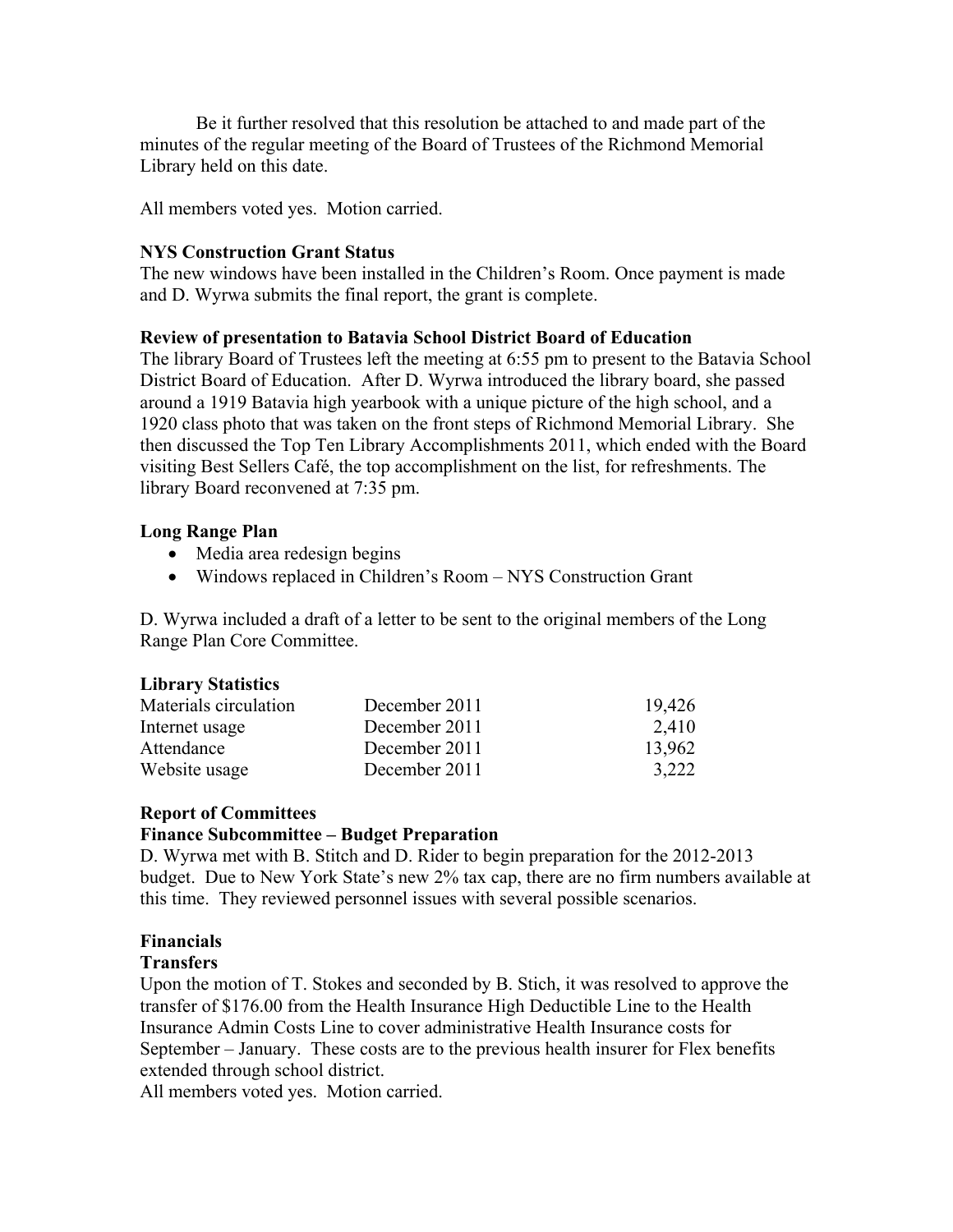### **Approval of Invoices for Payment**

Upon the motion of T. Stokes and seconded by B. Stich, it was resolved to approve the payment of \$519.58 on Supplemental Warrant 90. All members voted yes. Motion carried.

Upon the motion of T. Stokes and seconded by B. Stich, it was resolved to approve the manual check on Summary Warrant 91. The amount of \$4,789.39 was received by P & A Administrative Services for December health care costs. All members voted yes. Motion carried.

Upon the motion of T. Stokes and seconded by B. Stich, it was resolved to approve the payment of \$2,004.12 on Supplemental Warrant 93. All members voted yes. Motion carried.

Upon the motion of T. Stokes and seconded by B. Stich, it was resolved to approve the payment of \$148,979.75 on Warrant 92. All members voted yes. Motion carried.

#### **Summary of Revenues and Appropriations**

Upon the motion of T. Stokes and seconded by B. Stich, it was resolved to approve the November 2011 Summary of Revenues and Appropriations. All members voted yes. Motion carried.

Bank Reconciliation

Sally Sanford, library treasurer, put together a Bank Reconciliation Report. From this point forward, she will provide this report on a monthly basis. It contains four sections that will require Board approval.

#### **Capital Reserve**

D. Wyrwa went over the draft document that shows all Capital Reserve Fund Appropriations and Disbursements from the creation of the fund in 2008 with S. Sanford, All records are now in agreement.

#### **Communications - None**

#### **Unfinished Business**

#### **New Business Employee Handbook**

D. Wyrwa is planning to write an Employee Handbook. Although each staff member will have a separate salary/benefits agreement, all staff members will refer to the Employee Handbook for an explanation of working conditions. This should be completed by the end of this fiscal year.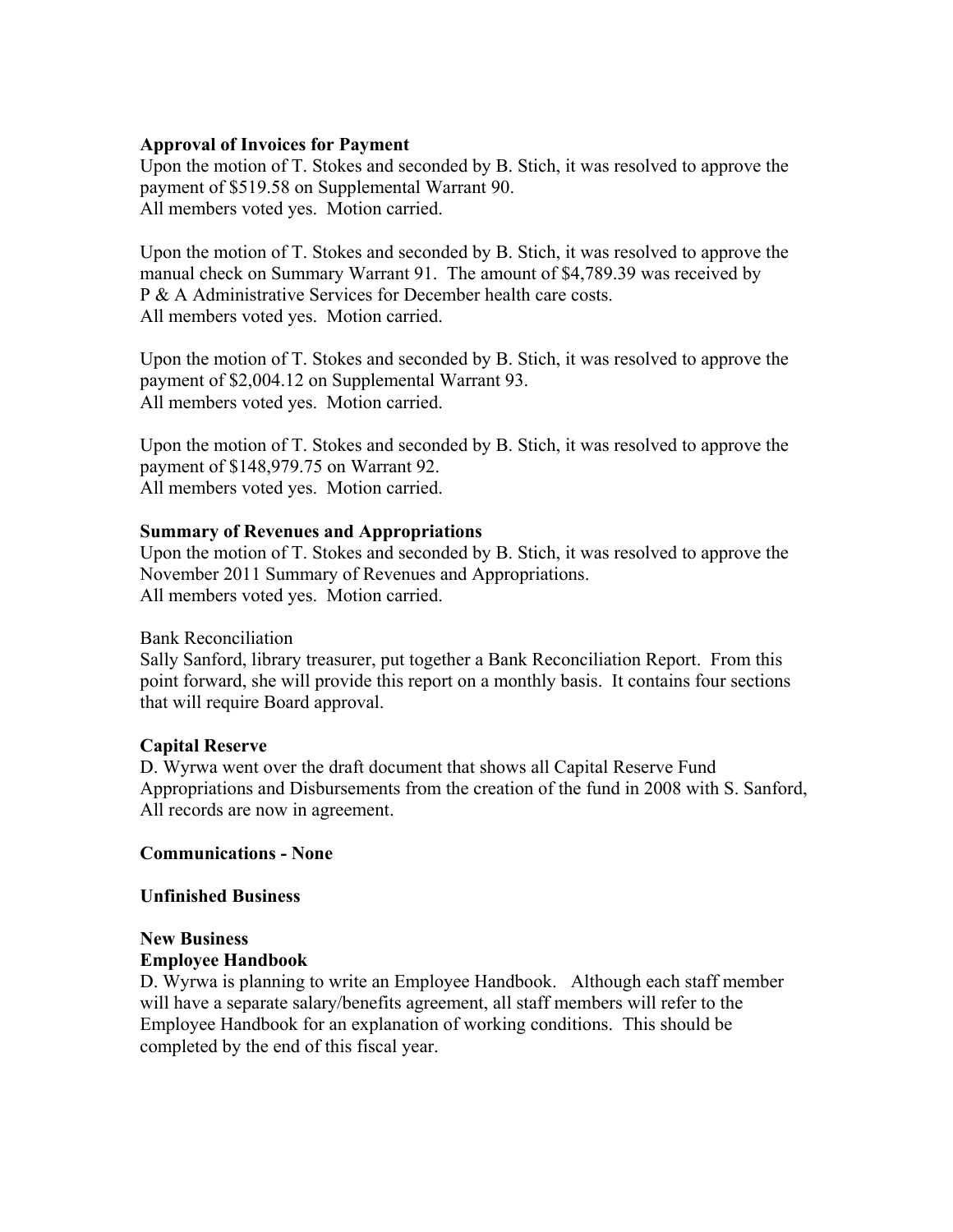# **Adjournment**

There was no further business so, President Rosemary Surowka, adjourned the meeting at 7:45 pm.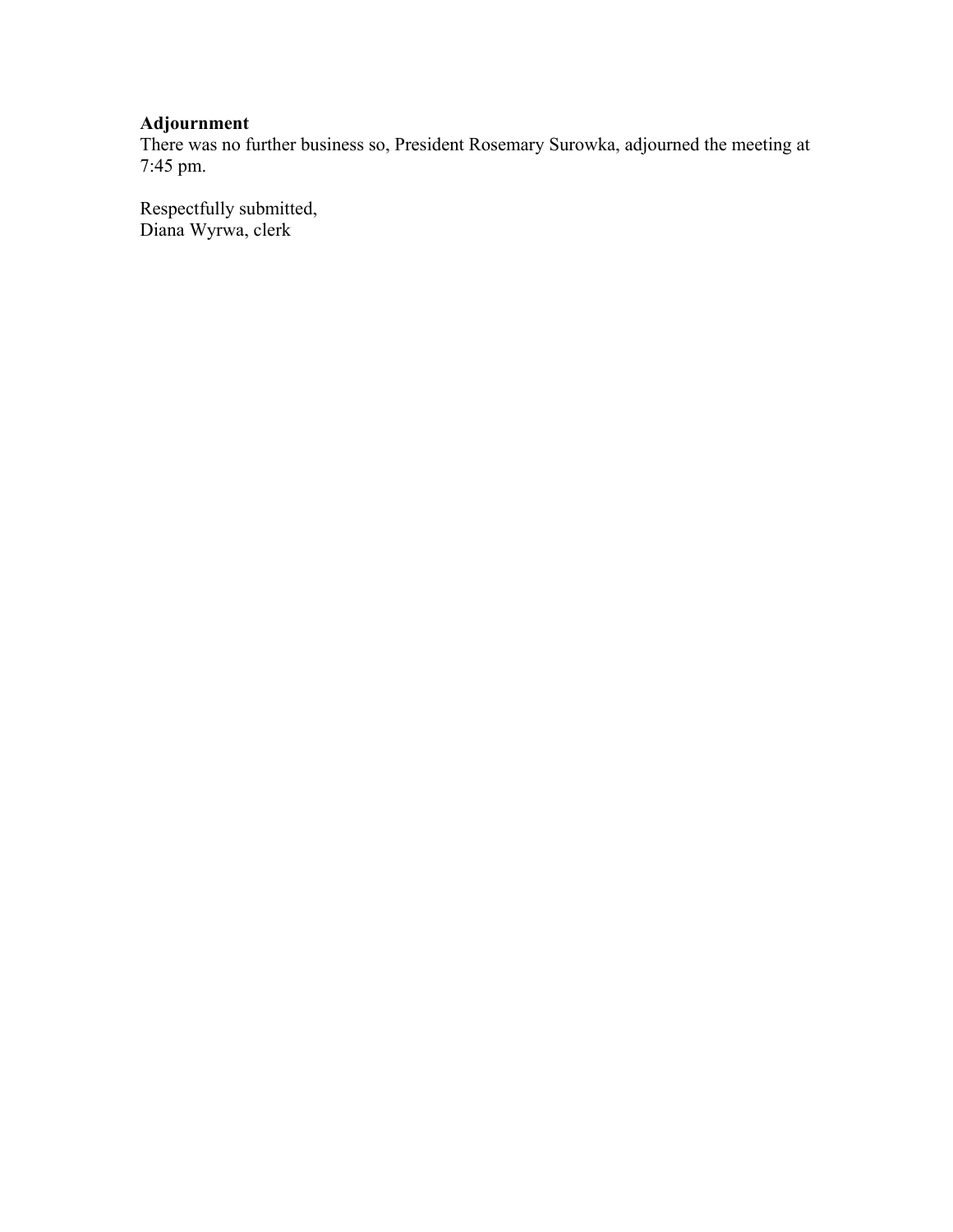#### *Approved by the Board of Trustees March 12, 2012* **Richmond Memorial Library Board of Trustees February 13, 2012**

The regular meeting of the Board of Trustees was held on Monday, February 13, 2012. President of the Board Rosemary Surowka called the meeting to order at 6:35 pm. Members present: Dana Charters, Deborah Rider, Beth Stich, Tracy Stokes, Rosemary Surowka

Also present: Colleen Brudz, Diana Wyrwa and Paula Haven.

# **Approval of Minutes**

Upon the motion of B. Stich and seconded by D. Rider, it was resolved to approve the minutes of the regular meeting of January 9, 2012. All members voted yes. Motion carried.

# **Report of the Librarian**

# **Personnel**

D. Wyrwa explained that Judy Hurlbut, who was the coordinator of the library's Giving Reading Opportunities grant, is still listed as an employee at Civil Service. Her name was maintained because she had submitted another grant proposal, and had it been approved, she would have been in place to coordinate again. As the grant was not approved, D. Wyrwa recommended removing her name from the employee list. Upon the motion of B. Stich and seconded by T. Stokes it was resolved to approve the removal of Judy Hurlbut from the library's Civil Service Employee list. All members voted yes. Motion carried.

# **Revised Budget Calendar**

Due to the Budget Hearing being moved to a week later than usual to avoid the Easter Holiday, D. Wyrwa needed to move two items on the Budget Calendar to meet the legalities.

Upon the motion of D. Charters and seconded by D. Rider, it was resolved to approve the changes to the Budget Calendar.

All members voted yes. Motion carried.

# **Tax Cap/2012-2013 Budget Vote Update**

As this is the first year of the Tax Cap as mandated by New York State, D. Wyrwa recommended that the Board vote to override the cap as a failsafe measure.

Upon the motion of D. Charters, seconded by T. Stokes, the following resolution was adopted.

One hundred percent of the Board voted yes. Motion carried.

Whereas, the adoption of the 2012-2013 budget for the Richmond Memorial Library may require a tax levy increase that exceeds the tax cap imposed by state law as outlined in General Municipal Law Section 3-c adopted in 2011; and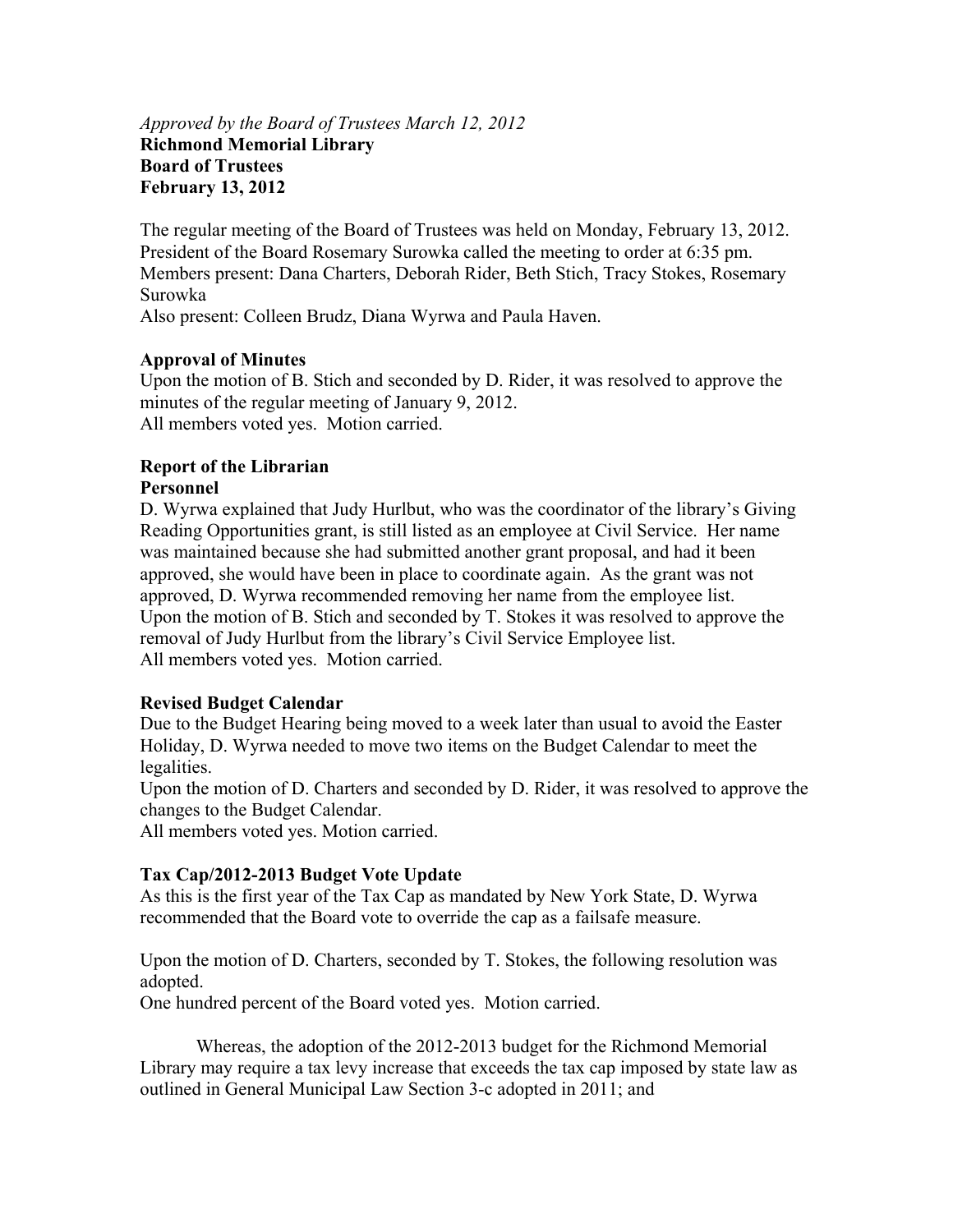Whereas, General Municipal Law Section 3-c expressly permits the library board to override the tax levy by a vote of sixty percent of qualified board members; now therefore be it

Resolved, that the Board of Trustees of the Richmond Memorial Library voted and approved to exceed the tax levy limit for 2012-2013 by at least the sixty percent of the board of trustees as required by state law on February 13, 2012.

#### **Resolutions Appointing Elections Inspectors and Noticing Meetings RESOLUTION APPOINTING BOARD OF REGISTRATION**

UPON THE MOTION OF D. Charters and seconded by D. Rider the following resolutions were adopted.

All members voted yes. Motion carried.

RESOLVED that, pursuant to section 2606 of Education Law, the Board of Trustees of Richmond Memorial Library, Batavia, Genesee County, New York hereby appoints a Board of Registration for the term of one (1) year, consisting of one (1) member which number the Board of Trustees deems necessary, to wit, the following person:

Mrs. Cynthia Ferrando

BE IT RESOLVED, that the Board of Trustees hereby designates Richmond Memorial Library, 19 Ross Street, Batavia, New York, which is a place within the said Batavia City School District, as the place where such Board of Registration shall attend for the purpose of preparing a register of qualified voters of the District pursuant to Section 2606 of Education Law, and the compensation for Mrs. Cynthia Ferrando is hereby fixed at a stipend of \$185.00.

By the order of the Board of Trustees Richmond Memorial Library Dated: February 13, 2012

> Diana Wyrwa, Clerk Of Richmond Memorial Library

#### **RESOLUTION NOTICING TIME AND PLACE OF REGISTRATION OF VOTERS FOR SPECIAL DISTRICT MEETING OF RICHMOND MEMORIAL LIBRARY, 19 ROSS STREET, BATAVIA, NEW YORK**

UPON THE MOTION OF D. Charters and seconded by D. Rider the following resolutions were adopted.

All members voted yes. Motion carried.

BE IT RESOLVED, that the said Board of Registration is hereby directed to meet at Richmond Memorial Library, 19 Ross Street, Batavia, New York for the purpose of preparing the registers for the forthcoming special district meeting on April 17, 2012 which day is hereby fixed for the purpose, during the hours of 9:00 o'clock AM to 9:00 o'clock PM and,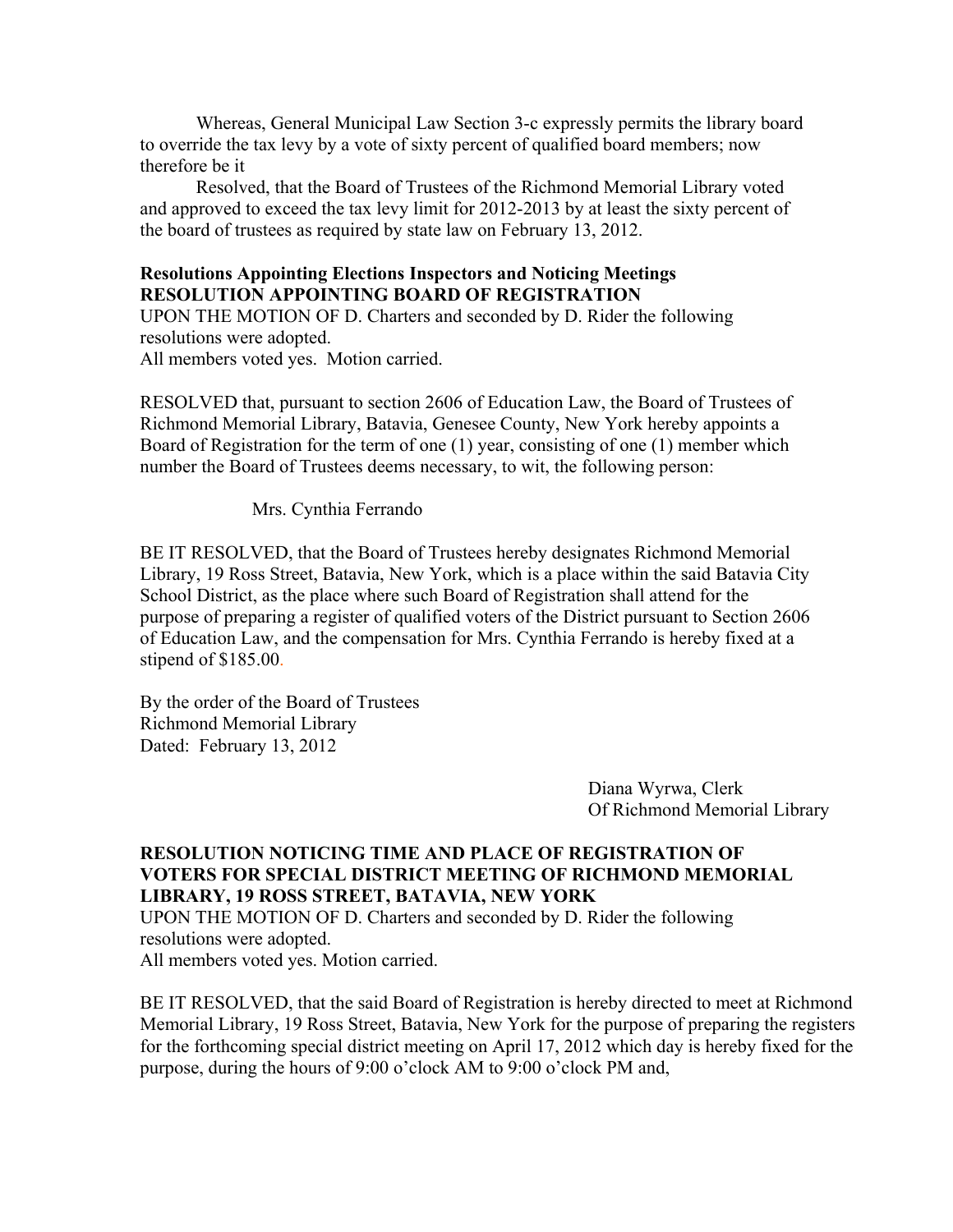BE IT FURTHER RESOLVED, that this Board of Trustees shall publish a notice of registration, and the clerk is hereby directed to do so, once in each of the two (2) weeks preceding the  $17<sup>th</sup>$  of April, to wit, on April 3 and April 10 in the *Batavia Daily News*, which notice shall be in the following form:

# **NOTICE OF TIME AND PLACE OF REGISTRATION OF VOTERS FOR SPECIAL DISTRICT MEETING RICHMOND MEMORIAL LIBRARY, BATAVIA, GENESEE COUNTY, NEW YORK**

NOTICE IS HEREBY GIVEN that for the purpose of preparing registers of the qualified voters of the City School District of the City of Batavia, New York, at Richmond Memorial Library, 19 Ross Street, Batavia, New York on April 17, 2012 from 9:00 o'clock AM to 9:00 o'clock PM. "Any person otherwise qualified to vote who is not currently registered under permanent personal registration in the election district in which he or she resides, or who has moved to another residence within that district following the date of such registration, or who has not voted at a general election at least once in the last four successive calendar years, should, in order to be entitled to vote, present himself or herself personally for the registration or otherwise register at the Genesee County Board of Elections."

By order of the Board of Trustees Richmond Memorial Library Dated: February 13, 2012

> Diana Wyrwa, Clerk of Richmond Memorial Library

# **RESOLUTION TO NOTICE THE FILING OF REGISTERS FOR THE SPECIAL DISTRICT MEETING OF RICHMOND MEMORIAL LIBRARY, BATAVIA , GENESEE COUNTY, NEW YORK**

UPON THE MOTION OF D. Charters and seconded by D. Rider the following resolution was adopted.

All members voted yes. Motion carried.

RESOLVED: that pursuant to Section 2606 of Education Law, the Board of Trustees of Richmond Memorial Library publish, and it hereby directs the clerk thereof so to do, a motion stating that the library election registers have been filed and noting that the Richmond Memorial Library, 19 Ross St., Batavia, New York as the place at which they are on file, and setting the hours to wit: from 9:00 o'clock AM to 1:00 o'clock PM and 2:00 o'clock PM to 5:00 o'clock PM in each week day other than Saturday from date of the notice up to May 1, 2012 when they will be open for inspection and such notice shall be published once in each of the two weeks preceding such election in the *Batavia Daily News*, as newspaper having a general circulation in said City School district of Batavia, to wit: on April 17 and April 24, 2012 which said notice shall be in the following form: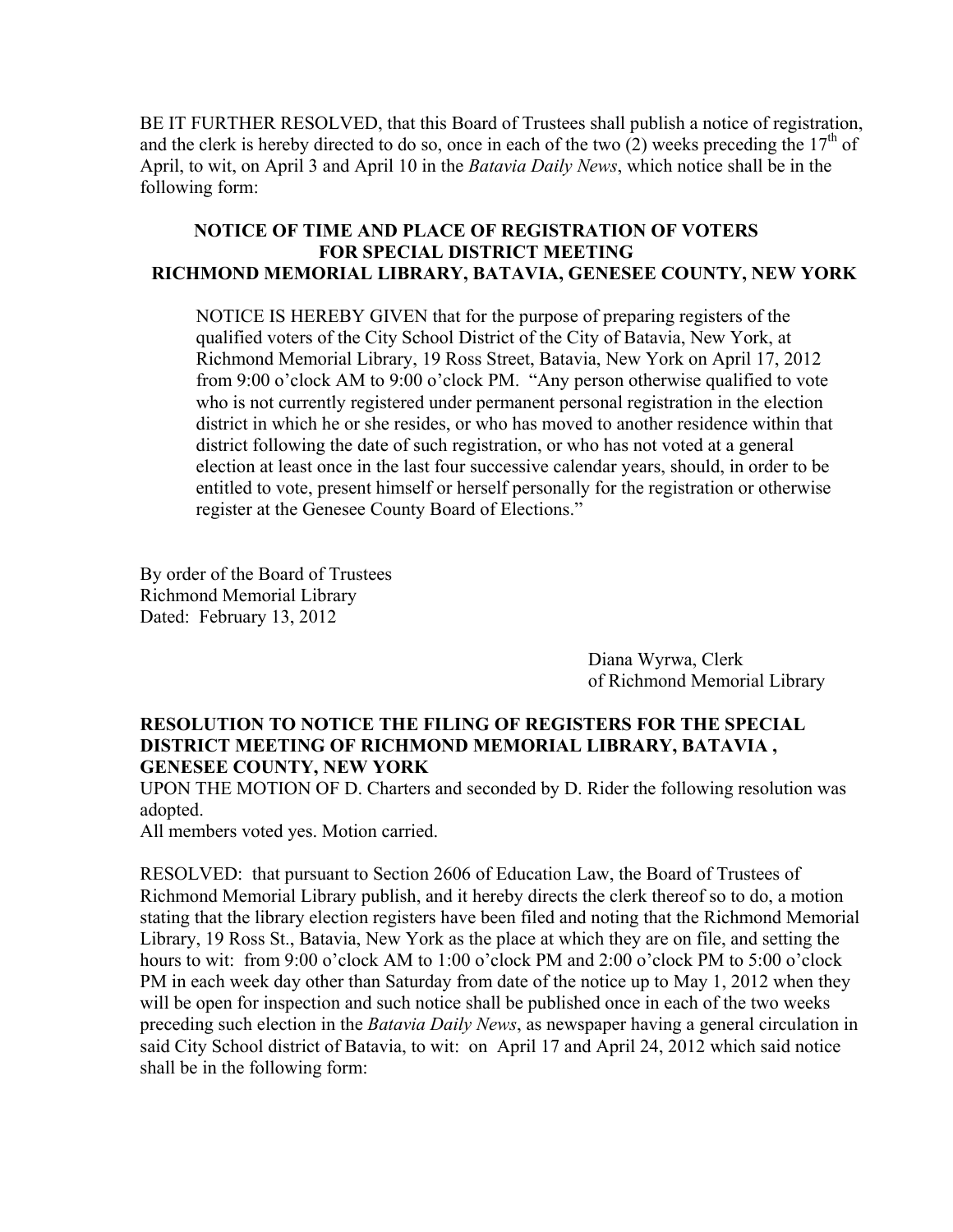#### **NOTICE OF FILING OF REGISTERS SPECIAL DISTRICT MEETING RICHMOND MEMORIAL LIBRARY, BATAVIA, GENESEE COUNTY, NEW YORK**

 Notice is hereby given that the registers prepared as provided in section 2606 of the Education Law have been completed and have been filed in the Richmond Memorial Library and notice is further given that said registers will continue to be on file at the Richmond Memorial Library, 19 Ross St., and will be open for inspection from the hours of 9:00 o'clock AM to 1:00 o'clock PM, and 2:00 o'clock PM to 5:00 o'clock PM in each week day other than Saturday from the date hereof up to the date of annual meeting to wit: May 1, 2012.

By order of the Board of Trustees Richmond Memorial Library Dated: February 13, 2012

> Diana Wyrwa, Clerk of Richmond Memorial Library

# **RESOLUTION NOTICING SPECIAL DISTRICT MEETING OF RICHMOND MEMORIAL LIBRARY**

UPON THE MOTION OF D. Charters and seconded by D. Rider the following resolution was adopted.

All members voted yes. Motion carried.

RESOLVED, that pursuant to section 2004 of Education Law, that the Board of Trustees of Richmond Memorial Library, cause, and hereby does direct the clerk to cause a notice to be published four times within the seven weeks, next preceding such district meeting, the first publication to be at least forty-five days before said meeting on May 1, 2012, which dates of publication shall be on March 6, March 12, March 20 and March 27 in the following form:

## **NOTICE OF SPECIAL DISTRICT MEETING OF BATAVIA CITY SCHOOL DISTRICT BATAVIA, GENESEE COUNTY, NEW YORK ON BEHALF OF RICHMOND MEMORIAL LIBRARY**

NOTICE IS HEREBY GIVEN, that a special district meeting of the qualified voters of the Batavia City School District, Batavia, Genesee County, New York, will be held at Richmond Memorial Library, 19 Ross Street, Batavia, New York on Tuesday, May 1, 2012 during the hours of 9:00 o'clock AM to 9:00 o'clock PM, prevailing time, during which hours polls will be open for the purposes of voting, by voting machine, upon the following items:

(1) To adopt the Annual Library District Budget of Richmond Memorial Library for the fiscal year 2012-2013 and to authorize the requisite portion thereof to be raised by taxation on the taxable property of said School District; and,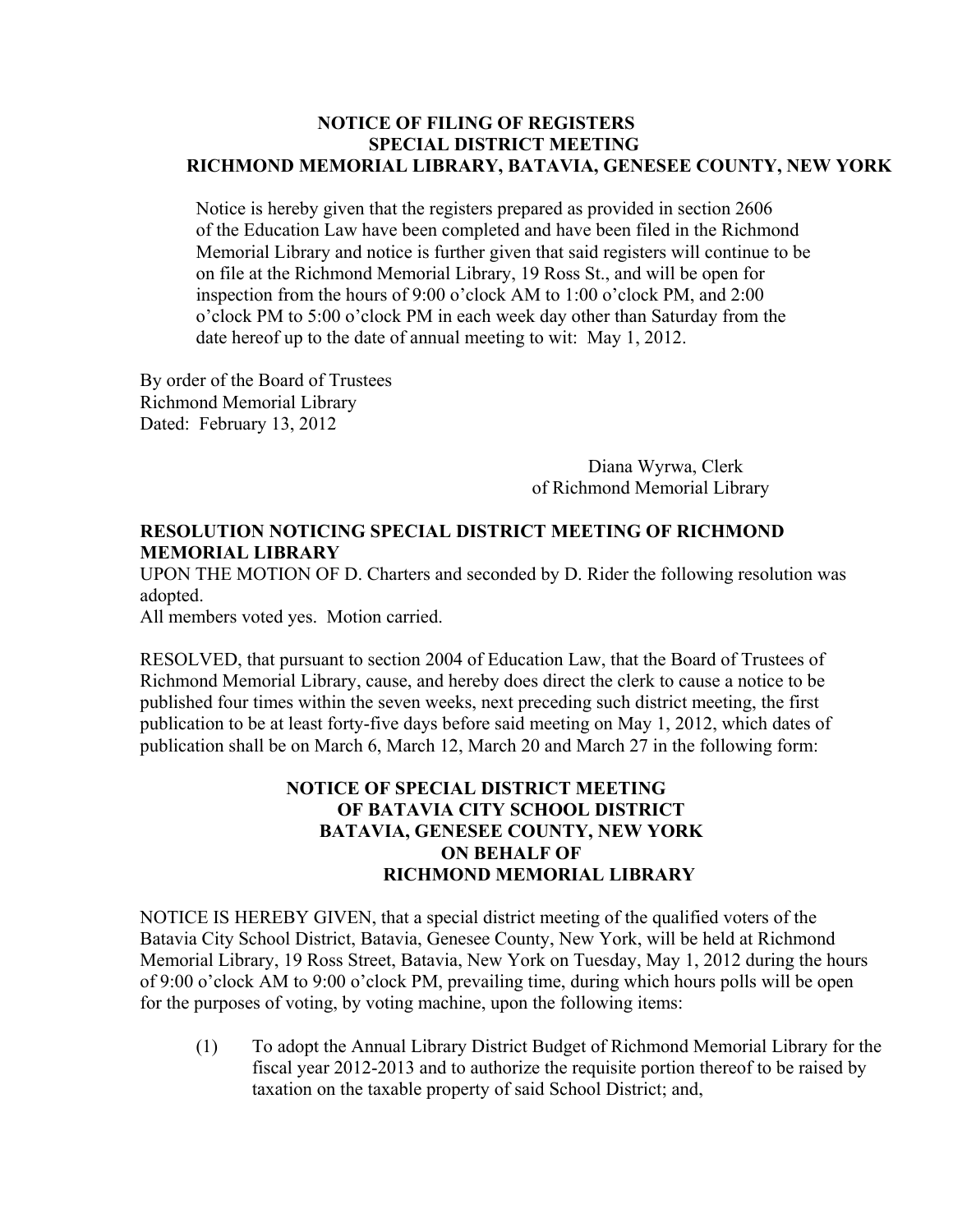(2) To elect one (1) Trustee of Richmond Memorial Library to fill a five-year term commencing July 1, 2012 and ending June 30, 2017, as a result of the expiration of the term of office presently held by Elizabeth Stich; and,

FURTHER NOTICE IS HEREBY GIVEN, that for the purposes of voting at such meeting on May 1, 2012, the polls will be open between the hours of 9:00 o'clock AM and 9:00 o'clock PM, prevailing time, and voting will be held in the Richmond Memorial Library, 19 Ross Street, Batavia, New York; and,

FURTHER NOTICE IS HEREBY GIVEN, that a copy of the statement of the amount of money which will be required for the ensuing year for Richmond Memorial Library's purposes, exclusive of public monies, may be obtained by any taxpayer in Batavia City School District during the seven days immediately preceding said meeting, except Saturday, Sunday and holidays, from Richmond Memorial Library, located at 19 Ross Street, Batavia, New York, during the hours of 9:00 o'clock AM to 5:00 o'clock PM, prevailing time; and,

FURTHER NOTICE IS HEREBY GIVEN, that pursuant to Section 2017 of Education Law a public information meeting for purposes of discussion of the expenditure of funds and the budgeting thereof, will be held at Richmond Memorial Library, 19 Ross Street, Batavia, New York, on Monday, April 16, 2012 at 7:00 PM; and,

FURTHER NOTICE IS HEREBY GIVEN, that petitions nominating candidates for the office of Trustee of Richmond Memorial Library shall be filed in the Office of the Clerk of the Richmond Memorial Library, 19 Ross Street, Batavia, New York, not later than Friday, March 30, 2012 which petitions shall be filed between the hours of 9:00 o'clock AM to 1:00 o'clock PM and 2:00 o'clock PM to 5:00 o'clock PM, prevailing time. Vacancies on the library board are not considered separate, specific offices, and the nominating petitions, therefore, shall not describe any specific vacancies upon the library board for which the candidate is nominated. Each petition must be directed to the Clerk of the Richmond Memorial Library, must be signed by at least one hundred (100) qualified voters of the School District, and must state the residence of each signer, and the name and residence of the candidate; and,

FURTHER NOTICE IS HEREBY GIVEN, that personal registration of voters is required either pursuant to Section 2606 of Education Law or pursuant to article 5 of the Education Law. If a voter has heretofore registered pursuant to Section 2606 of Education Law and has voted at any annual or specific district meeting within the past four years, such voter is eligible to vote at this election; if a voter is registered and eligible to vote pursuant to Article 5 of the Election Law, such voter is also eligible to vote at this election. All other persons who wish to vote must register. The Board of Registration will meet for the purpose of registering all qualified voters of the District pursuant to Section 2606 of Education Law at Richmond Memorial Library on Tuesday, April 17, 2012 between the hours of 9:00 o'clock AM and 9:00 o'clock PM, prevailing time, and in addition, voters may register at the Genesee County Board of Elections, to add any additional names to the register to be used at the aforesaid election, at which time any person will be entitled to have his or her name placed on such registers, providing that at the meeting of the Board of Registration he or she is known, or proven to the satisfaction of the Board of Registration to be then or thereafter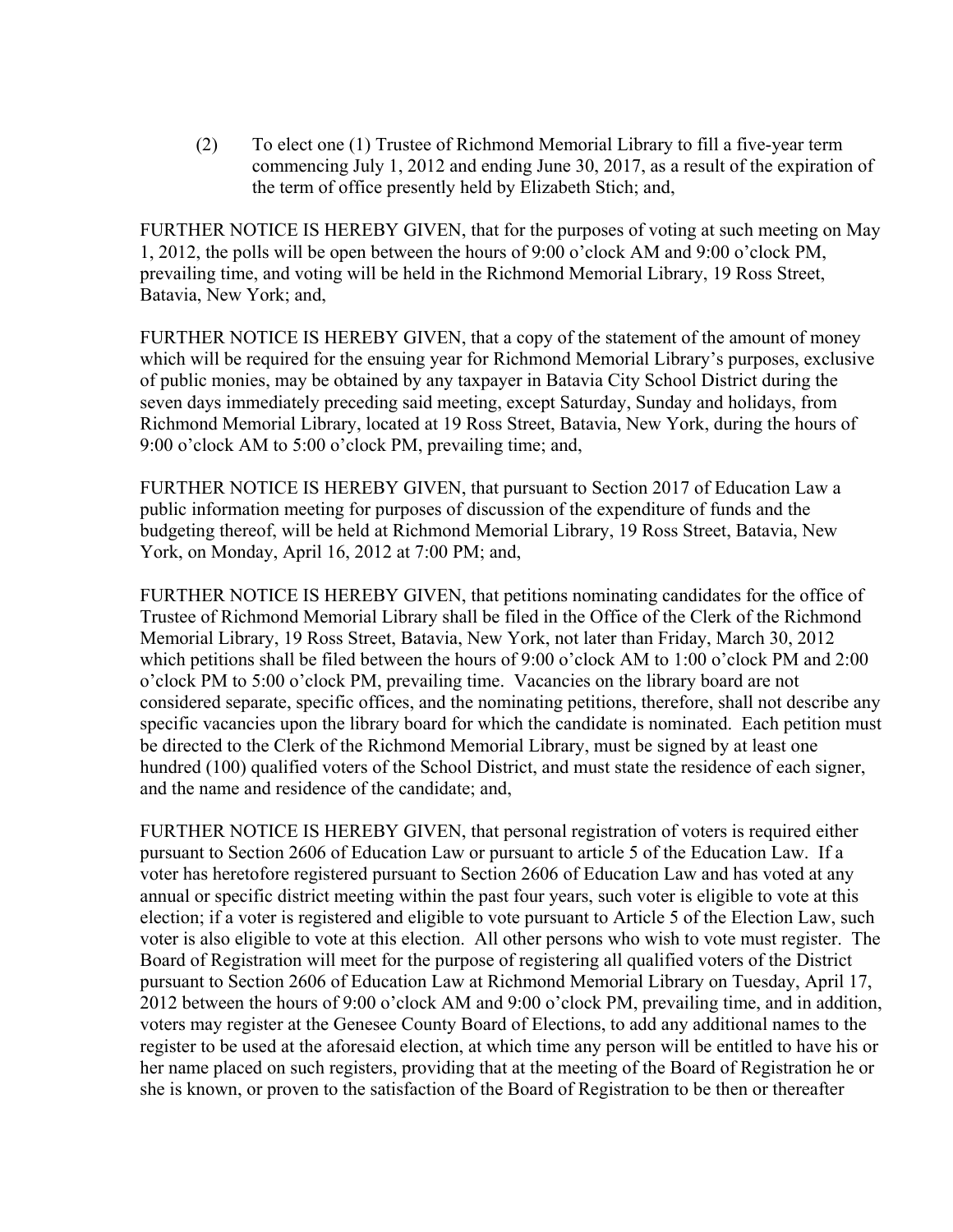entitled to vote at such public hearing or election for which such registers are prepared, and that the registers so prepared pursuant to section 2606 of the Education Law of the State of New York and the registration list prepared by the Board of Elections of Genesee County will be filed in the office of the Clerk of Richmond Memorial Library, 19 Ross Street, Batavia, New York and will be open for inspection by any qualified voter of the District between the hours of 9:00 o'clock AM to 1:00 o'clock PM, and 2:00 o'clock PM to 5:00 o'clock PM, prevailing time, on and after April 18, 2012 and each day thereafter prior to the day set for the special district meeting, except holidays, Saturdays and Sundays; and,

FURTHER NOTICE IS HEREBY GIVEN, that pursuant to the provisions of 2018-a of the Education Law, absentee ballots for the election of Trustee of the Library and the adoption of the annual budget may be applied for at the Richmond Memorial Library, 19 Ross Street between the hours of 9:00 o'clock AM to 1:00 o'clock PM, and 2:00 o'clock PM to 5:00 o'clock PM. Such application must be received by the Clerk of the Richmond Memorial Library by 4:00 o'clock PM on April 24, 2012 if the ballot is to be mailed to the voter or by 4:00 o'clock PM on April 30, 2012 if the ballot is to be delivered personally to the voter. A list of all persons to whom absentee ballots shall have been issued will be available in the Richmond Memorial Library on each of the five (5) days prior to May 1, 2012, except Saturday, Sunday and holidays, and such list will be posted at the polling place in the Richmond Memorial Library on May 1, 2012.

By order of the Board of Trustees Richmond Memorial Library Dated: February 13, 2012

> Diana Wyrwa, Clerk of Richmond Memorial Library

#### **Long Range Plan**

D. Wyrwa mailed the letters to the original Long Range Plan committee members. Four people responded yes, one responded no, and one did not respond. Discussion ensued regarding some possible new committee members. D. Wyrwa explained that the last time the Long Range Plan was formulated, the library hired a facilitator. It was agreed that having a paid facilitator was beneficial. The Board instructed D. Wyrwa to once again search for a qualified facilitator and report back.

#### **Library Statistics**

| <b>Materials Circulation</b> | January 2012 | 20,602 |
|------------------------------|--------------|--------|
| Ebook/Audio                  | January 2012 | 487    |
| Internet Usage               | January 2012 | 2284   |
| <b>Literacy Stations</b>     | January 2012 | 450    |
| Attendance                   | January 2012 | 14,888 |
| Website Usage                | January 2012 | 4015   |

#### **Report of Committees** - none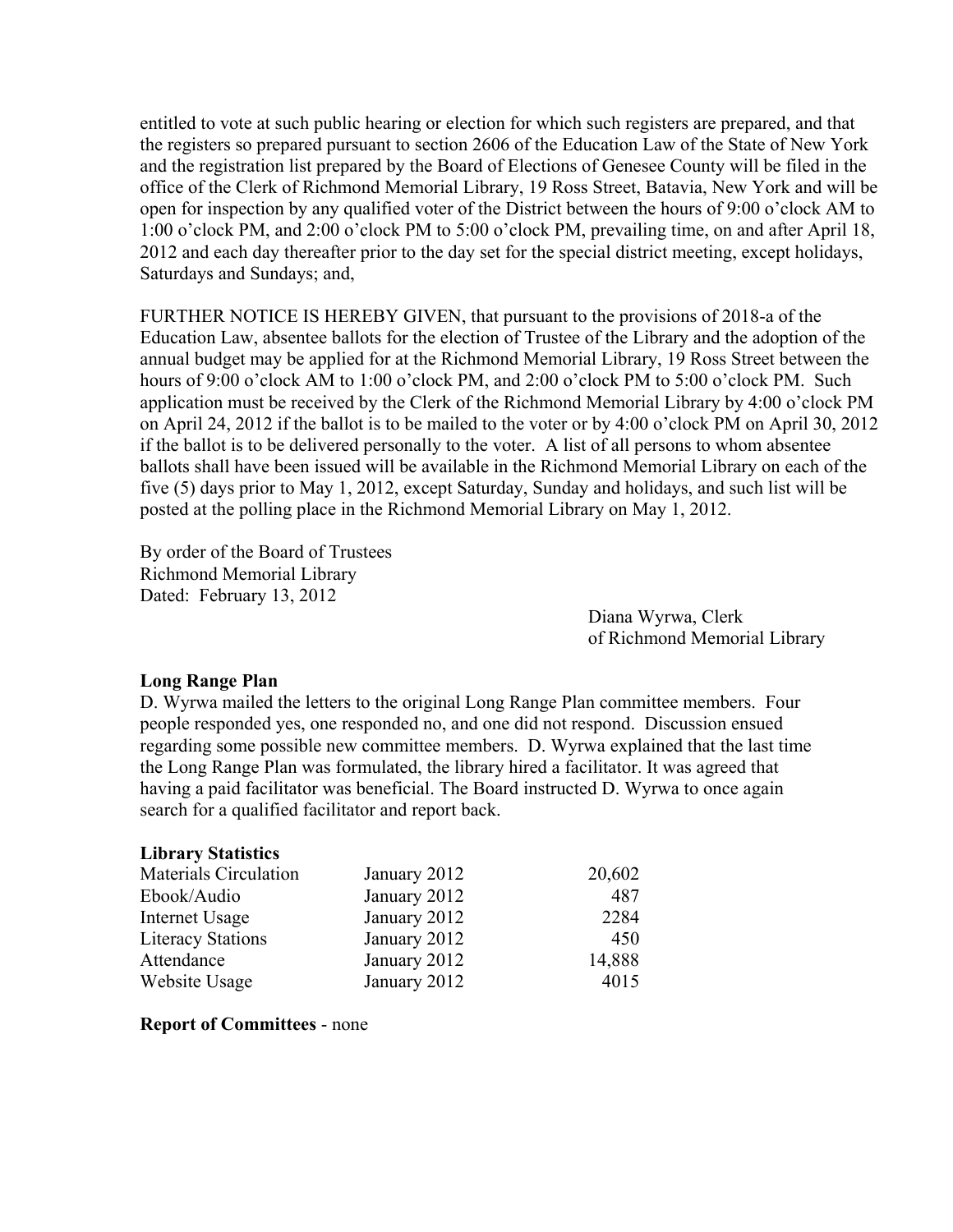## **Financials Approval of Invoices for Payment**

Upon the motion of T. Stokes and seconded by D. Charters, it was resolved to approve the payment of \$615.25 on Supplemental Warrant 95. All members voted yes. Motion carried.

Upon the motion of T. Stokes and seconded by D. Charters, it was resolved to approve the manual check on Summary Warrant 97. The amount of \$7,210.72 was received by P & A Administrative Services for January health care costs. All members voted yes. Motion carried.

Upon the motion of T. Stokes and seconded by D. Charters, it was resolved to approve the payment of \$2,730.59 on Supplemental Warrant 99. All members voted yes. Motion carried.

Upon the motion of T. Stokes and seconded by D. Charters, it was resolved to approve the payment of \$27,494.97 on Warrant 98. All members voted yes. Motion carried.

# **Summary of Revenues and Appropriations**

Upon the motion of T. Stokes and seconded by D. Charters, it was resolved to approve the December 2011 and January 2012 Summary of Revenues and Appropriations. All members voted yes. Motion carried.

# **Bank Reconciliation**

Upon the motion of T. Stokes and seconded by D. Charters, it was resolved to approve the December 2011 and January 2012 Bank Reconciliation. All members voted yes. Motion carried.

# **Communications**

# **Genesee County Funding – Annual Review Date**

D. Wyrwa received a letter from Jay Gsell, County manager with the 2012 department/agency program review schedule. The library will present to its committee of jurisdiction on July  $30<sup>th</sup>$ .

# **Genesee County Legislature – Petition**

The Genesee County Legislature requested that the library allow them to place a petition in the library for the public to sign. After some discussion, the board decided that this was similar to solicitation and therefore, against library policy.

# **Unfinished Business**

#### **New Business Buildings and Grounds**

There will be a Buildings and Grounds meeting on Wednesday, February 15. Some of the items for discussion are the roof, the carpet and windows. D. Wyrwa announced that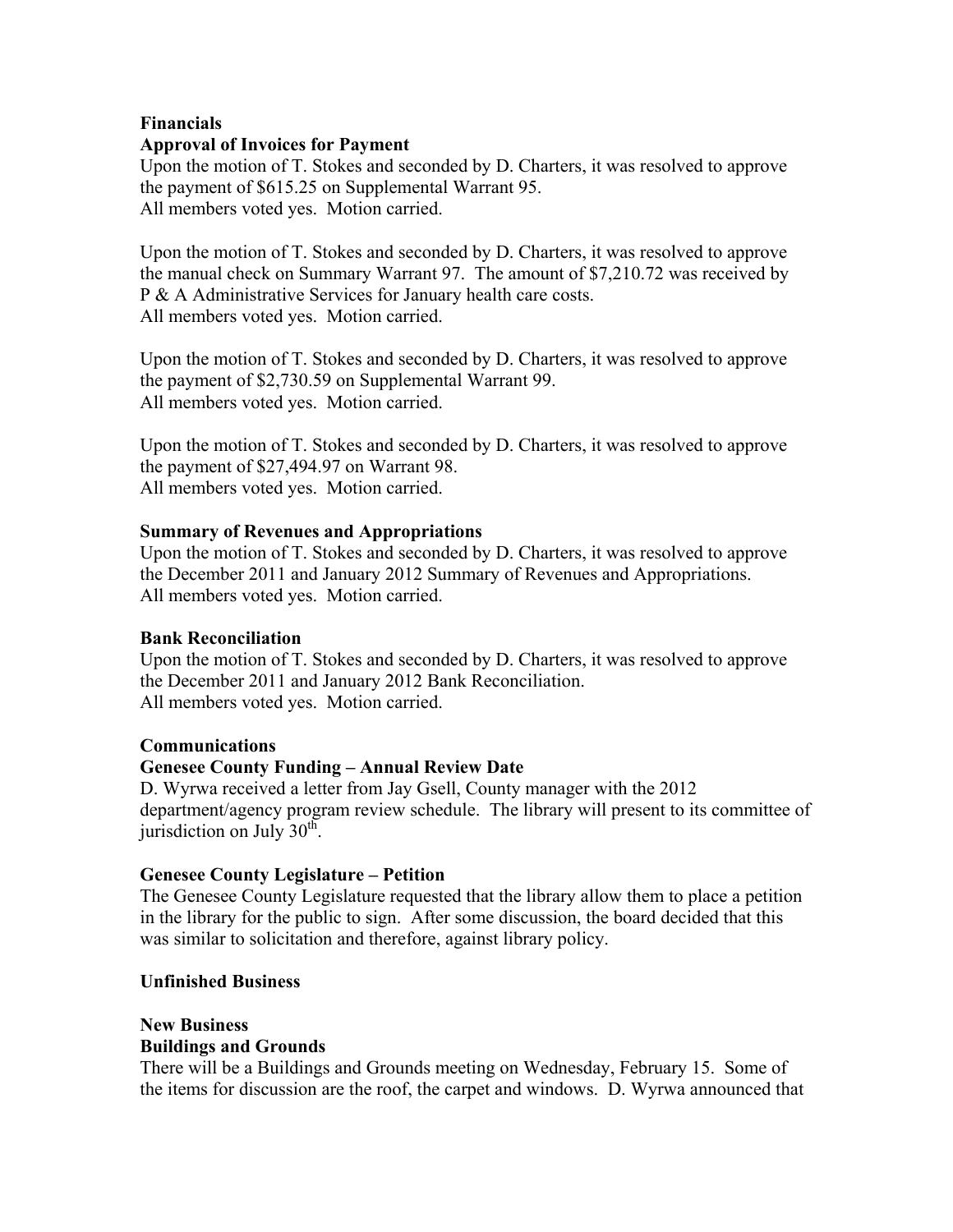the Friends of the Library have agreed to set aside funds from each book sale to pay for new carpet for the Reading Room.

## **Adjournment**

There was no further business so, President Rosemary Surowka, adjourned the meeting at 8:45 pm.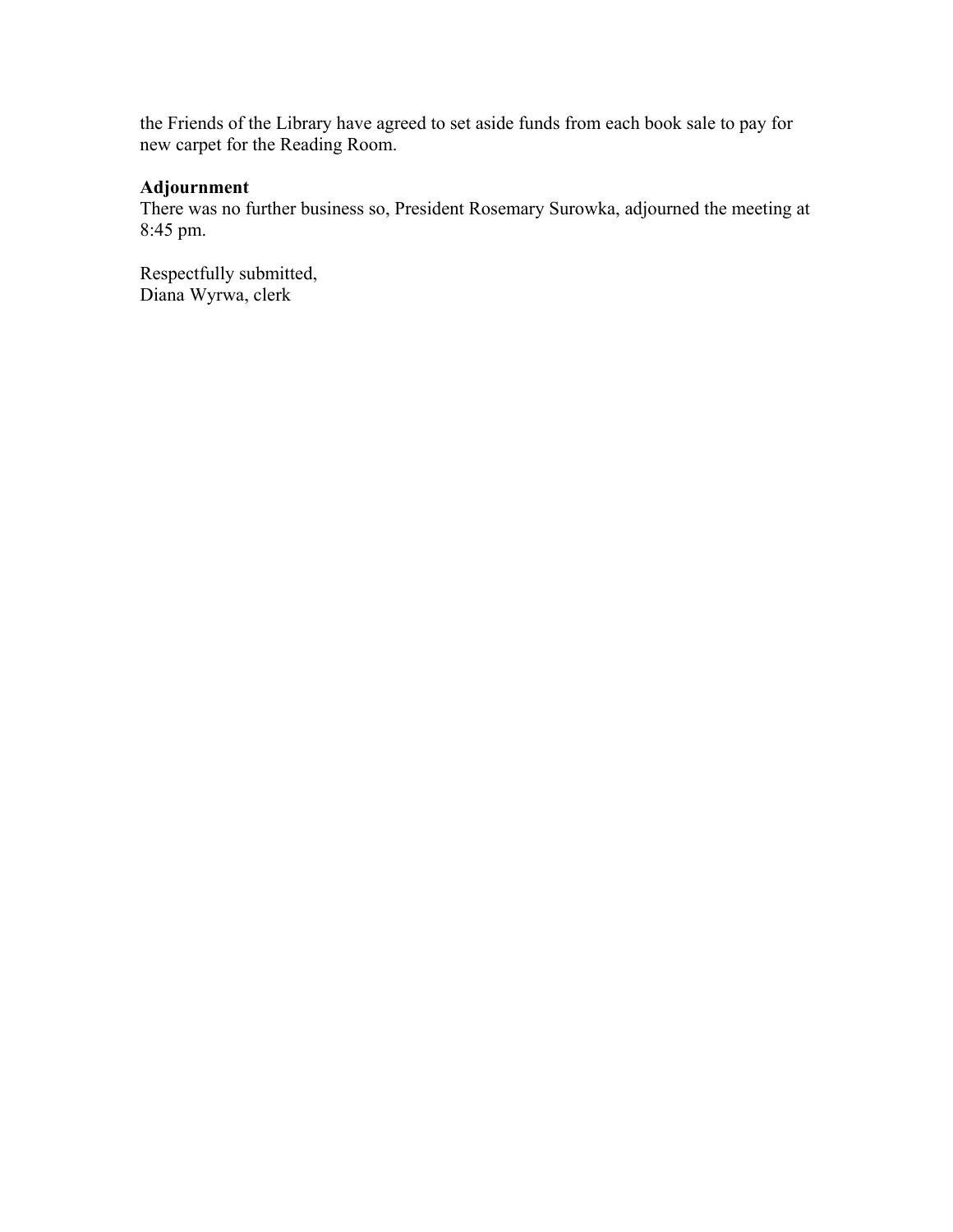## *Approved by the Library Board of Trustees April 16, 2012*  **Richmond Memorial Library Board of Trustees March 12, 2012**

The regular meeting of the Board of Trustees was held on Monday, March 12, 2012. President of the Board Rosemary Surowka called the meeting to order at 6:30 pm. Members present: Dana Charters, Deborah Rider, Beth Stich, Tracy Stokes, Rosemary Surowka Also present: Colleen Brudz and Diana Wyrwa Excused: Paula Haven

# **Approval of Minutes**

Upon the motion of B. Stich and seconded by D. Rider, it was resolved to approve the minutes of the regular meeting of February 13, 2012. All members voted yes. Motion carried.

#### **Report of the Librarian Personnel**

D. Wyrwa submitted part time library clerk Philip Briggs' resignation letter effective March 3, 2012. D. Wyrwa explained that due to the short notice she had contacted civil service to make the appropriate inquiries for the following proposal. Elizabeth LeFort, a library page with circulation training, will move into the part time library clerk position vacated by Philip Briggs. Ms. LeFort's hourly wage would increase from \$7.69 per hour to \$9.00 per hour. Jean Pettit, a current volunteer with shelving training, will move into Ms. LeFort's page position. Ms. Pettit's hourly rate would be at minimum wage (\$7.25).

In addition, as previously discussed, Colleen O'Donnell, another current library page, will be trained on the circulation desk and have her pay increased as of July 1 from \$7.25 to \$7.50 per hour.

Upon the motion of T. Stokes, seconded by D. Charters it was resolved to accept the resignation of Philip Briggs and the new appointments of Elizabeth LeFort, Jean Pettit and Colleen O'Donnell as proposed. All members voted yes. Motion passed.

# **2011 Annual Report**

Upon the motion of D. Charters, seconded by T. Stokes, it was resolved to accept the 2011 Annual Report of the Richmond Memorial Library as presented. All members voted yes. Motion carried.

### **RESOLUTION APPROVING RULES AND REGULATIONS GOVERNING PROOF OF IDENTITY FOR NEW VOTERS**

UPON THE MOTION OF B. Stich and seconded by T. Stokes the following resolution was adopted.

All members voted yes. Motion carried.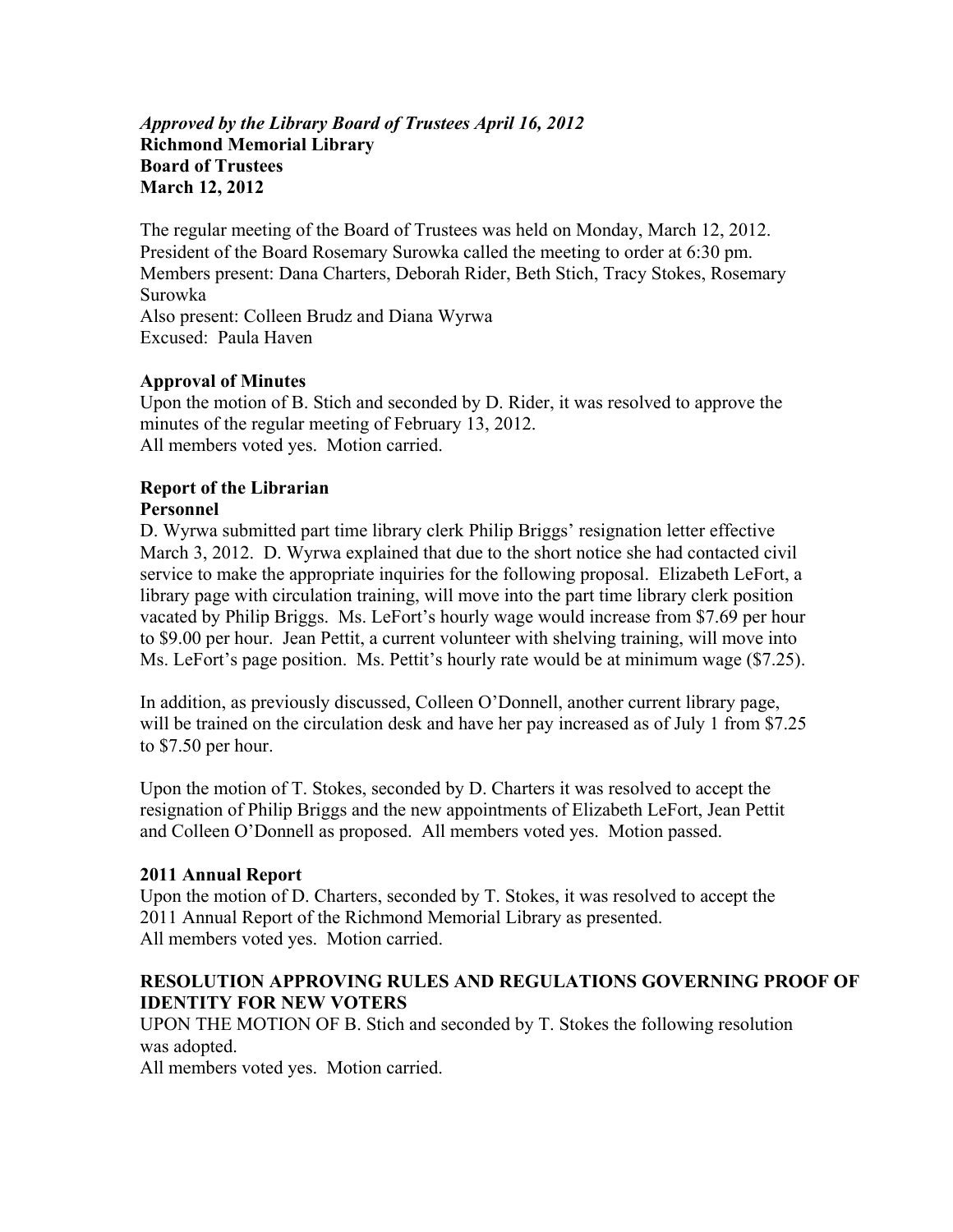RESOLVED: That pursuant to section 2607 of the Education Law, and establishing the same procedures approved by the Batavia Board of Education for governing proof of identity of new voters at their April 23, 1996 meeting, the Board of Trustees of Richmond Memorial Library hereby approves for the Special District Meeting of Richmond Memorial Library on May 1, 2012 the following rules and regulations:

## **RULES AND REGULATIONS GOVERNING PROOF OF IDENTITY FOR NEW VOTERS**

- 1. A personal acquaintance by any one member of the Inspectors of Election shall be sufficient evidence to establish identity.
- 2. The production of a New York State Driver's license with a signature shall be sufficient evidence of identity.
- 3. The production of a Social Security card shall be sufficient evidence of identity.
- 4. The production of a selective Service registration card shall be sufficient evidence of identity.
- 5. The making of a statement by the voter in writing before the chairman of the Inspectors of Election that he or she is the person who seeks to vote shall be sufficient proof of identity.

By order of the Board of Trustees Richmond Memorial Library Dated: March 12, 2012

> Diana Wyrwa, Clerk of Richmond Memorial Library

# **RESOLUTION APPOINTING ELECTION INSPECTORS FOR MAY 1, 2012 BUDGET VOTE/TRUSTEE ELECTION**

Upon the motion of B. Stich, seconded by T. Stokes the following resolution was adopted: All members voted yes. Motion carried.

RESOLVED: That pursuant to section 2607 of the Education Law this Board of Trustees of Richmond Memorial Library hereby appoints as Inspectors of Election for the Annual Budget Vote/Trustee Election to be held at Richmond Memorial Library on May 1, 2012 the following qualified voters residing in Batavia City School District:

 Cynthia Ferrando, Chairperson Harold Harloff Carrie Henning Sandra Kosciolek Barbara Matarazzo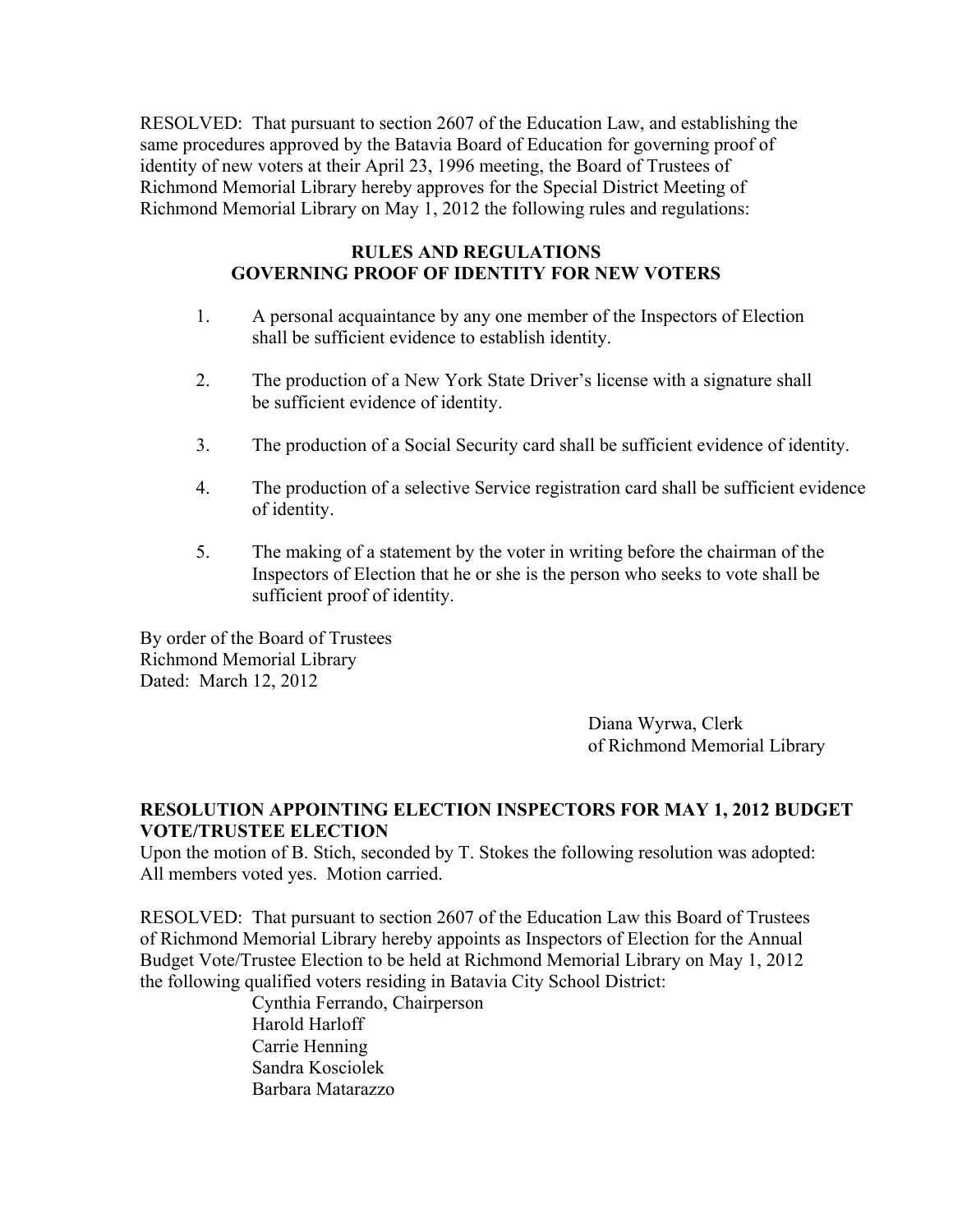And the clerk is hereby directed to give written notice of the appointment to the persons so appointed, and BE IT FURTHER RESOLVED: That the compensation of each inspector is hereby fixed at \$135.00 and \$185.00 for the Chairperson.

By order of the Board of Trustees Richmond Memorial Library Dated: March 12, 2012

Diana Wyrwa, Clerk of Richmond Memorial Library

### **Petitions for Library Trustee**

D. Wyrwa reported that, in accordance with this year's budget calendar, petitions for library trustee have been available since March 5, 2012. Beth Stich is running for re-election and has picked up her petitions. Petitions must be returned to the library by 5:00 PM on March 30, 2012.

#### **National Library Week**

D. Wyrwa announced that the library would be participating in National Library Week festivities this year. The library will use the theme *Libraries – The Heart of Every Community.* Bookmarks with this slogan will be distributed to patrons. Events planned for the week include a free blood pressure clinic, healthy refreshments featured at Best Sellers Café, a children's craft program, and a romance readers' book raffle. The annual Friend of the Year Reception will be held on Friday April 13 at 3:30 PM. This year's Friend of the Year award is being presented to the Tale for Three Counties Committee for 10 years of successful programming. Friends of the Library are sponsoring all National Library Week events.

#### **Long Range Plan**

No additional developments at this time. D. Wyrwa reported that she is still looking for a facilitator and additional community members interested in participating in the core group.

#### **Library Statistics**

| <b>Materials Circulation</b> | February 2012 | 19,761 |
|------------------------------|---------------|--------|
| Ebook/Audio                  | February 2012 | 440    |
| Internet Usage               | February 2012 | 2,416  |
| <b>Literacy Stations</b>     | February 2012 | 486    |
| Attendance                   | February 2012 | 14,990 |
| Website Usage                | February 2012 | 3,369  |

#### **Report of Committees**

#### **Finance Committee**

#### **2012 – 2013 Preliminary Budget**

The preliminary budget was distributed at the meeting and discussed. The budget contains a flat 2% tax increase that would be equal to \$23,335 in additional taxes. Under the New York State Tax Cap calculations, the library would have been able to increase taxes by approximately 2.74% and still been within the allowable tax levy.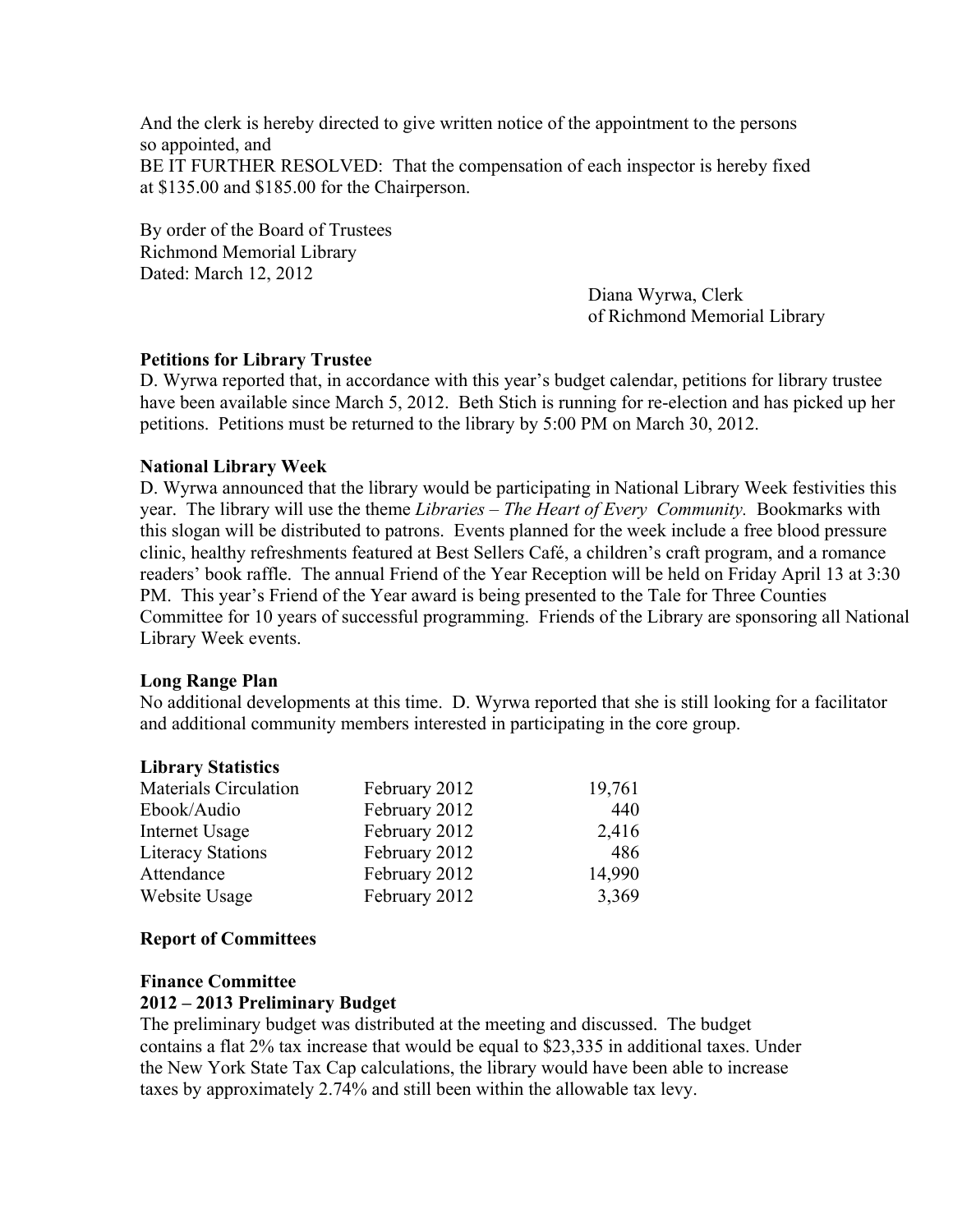#### **Budget Proposition**

Upon the motion of D. Rider and seconded by D. Charters it was resolved to approve the following proposition:

# **Public Library Proposition**

Shall the Board of Education of the City School District of Batavia be authorized to raise by tax \$23,335 to increase the annual appropriation from 1,166,749 to \$1,190,084 for the benefit of the Richmond Memorial Library?

Yes No

All members voted yes. Motion carried.

### **Building and Grounds Committee**

T. Stokes and D. Wyrwa reviewed the four topics (roof, restrooms, carpet and windows) discussed at the February 15, 2012 B&G meeting. No time frame has been decided upon about the roof. Jim Jacobs, Superintendent of B& G for Batavia City Schools would like to replace the entire roof. Updating of restrooms should begin soon. Firm was hired to clean the carpet in a high traffic area. Results were not as good as expected. Carpet will eventually need to be replaced. The library may apply for replacement windows through a NYS construction grant.

#### **Financials**

### **Approval of Invoices for Payment**

Upon the motion of T. Stokes and seconded by D. Charters, it was resolved to approve the payment of \$99.37 on Supplemental Warrant 102. All members voted yes. Motion carried.

Upon the motion of T. Stokes and seconded by D. Charters, it was resolved to approve the payment of \$1,580.51 on Supplemental Warrant 103. All members voted yes. Motion carried.

Upon the motion of T. Stokes and seconded by D. Charters, it was resolved to approve the manual check on Summary Warrant 104. The amount of \$5,212,22 was received by P & A Administrative Services for February health care costs. All members voted yes. Motion carried.

Upon the motion of T. Stokes and seconded by D. Charters, it was resolved to approve the payment of \$27,602.13 on Warrant 106. All members voted yes. Motion carried.

#### **Summary of Revenues and Appropriations**

Upon the motion of T. Stokes and seconded by D. Charters, it was resolved to approve the February 2012 Summary of Revenues and Appropriations. All members voted yes. Motion carried.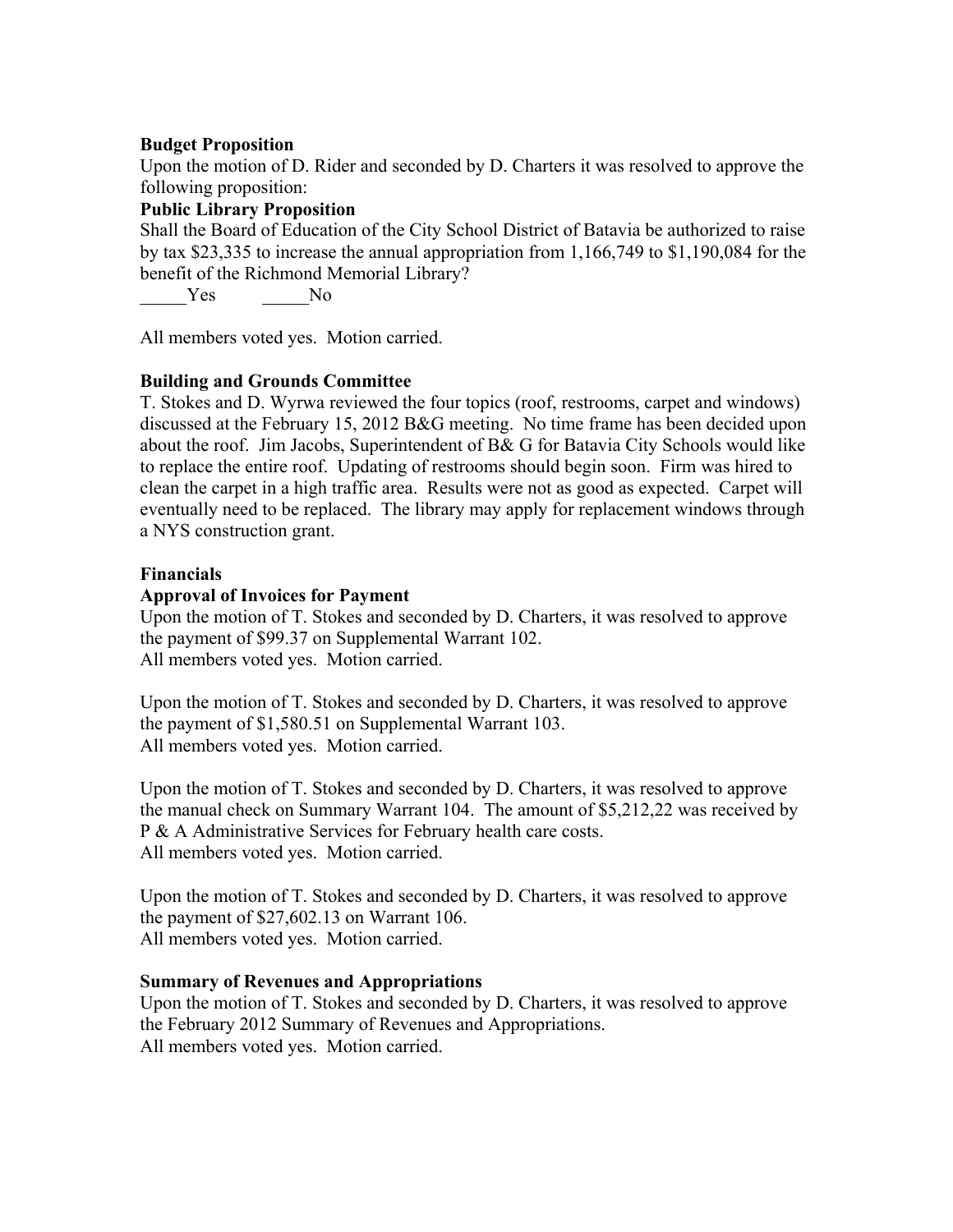#### **Bank Reconciliation**

Upon the motion of T. Stokes and seconded by D. Charters, it was resolved to approve the February 2012 Bank Reconciliation. All members voted yes. Motion carried.

### **Certificate of Deposit**

Treasurer Sally Sanford has been looking into CDs through Five Star Bank. The CD rates are higher than any interest rate we can receive on any of our bank accounts. Ms. Sanford recommended placing \$500,000 in a 3 or 6 month CD. Discussion ensued. Upon the motion of T. Stokes, seconded by B. Stich, it was resolved to approve moving \$500,000 to a 3 month CD at Five Star Bank. All members voted yes. Motion carried.

#### **Capital Reserve**

No change

### **Communications**

The Board reviewed a letter and newspaper article provided by Tom Bindeman, Nioga Executive Director, concerning the situation at Middleport Public Library.

#### **New Business**

### **Senior Blue Cross/Blue Shield Plan**

D. Wyrwa reviewed a plan that could be offered to library retirees aged 65 or over. This plan would act as a supplemental plan to Medicare and was recommended by Jeremy Higgins of the Stahlka Agency, the library's current health care broker. A group of two is needed for this plan to be offered. D. Wyrwa believes that there will be at least two, possibly three participants by the beginning of July. This plan would be offered to current retirees who still have unused leave time from the library that is paying for their health care costs and for current employees who qualify when they retire and reach age 65. Specifics of the plan will be disseminated through Jeremy Higgins, Stahlka Agency on behalf of the library.

Upon the motion of D. Charters, seconded by D. Rider, it was resolved to offer the Senior Blue Cross/Blue Shield Plan at the 2012 Out of Network cost of \$253 monthly as a supplement to library retirees age 65 and over.

All members voted yes. Motion carried.

# **Request from Knit One Read Too and Wednesday Crochet Group**

Upon the motion of D. Charters, seconded by D. Rider, it was resolved to approve the request from Knit One Read Too and Wednesday Crochet Group to purchase a booth on their own at Picnic in the Park to promote their groups and list Richmond Memorial Library as their meeting place.

All members voted yes. Motion carried.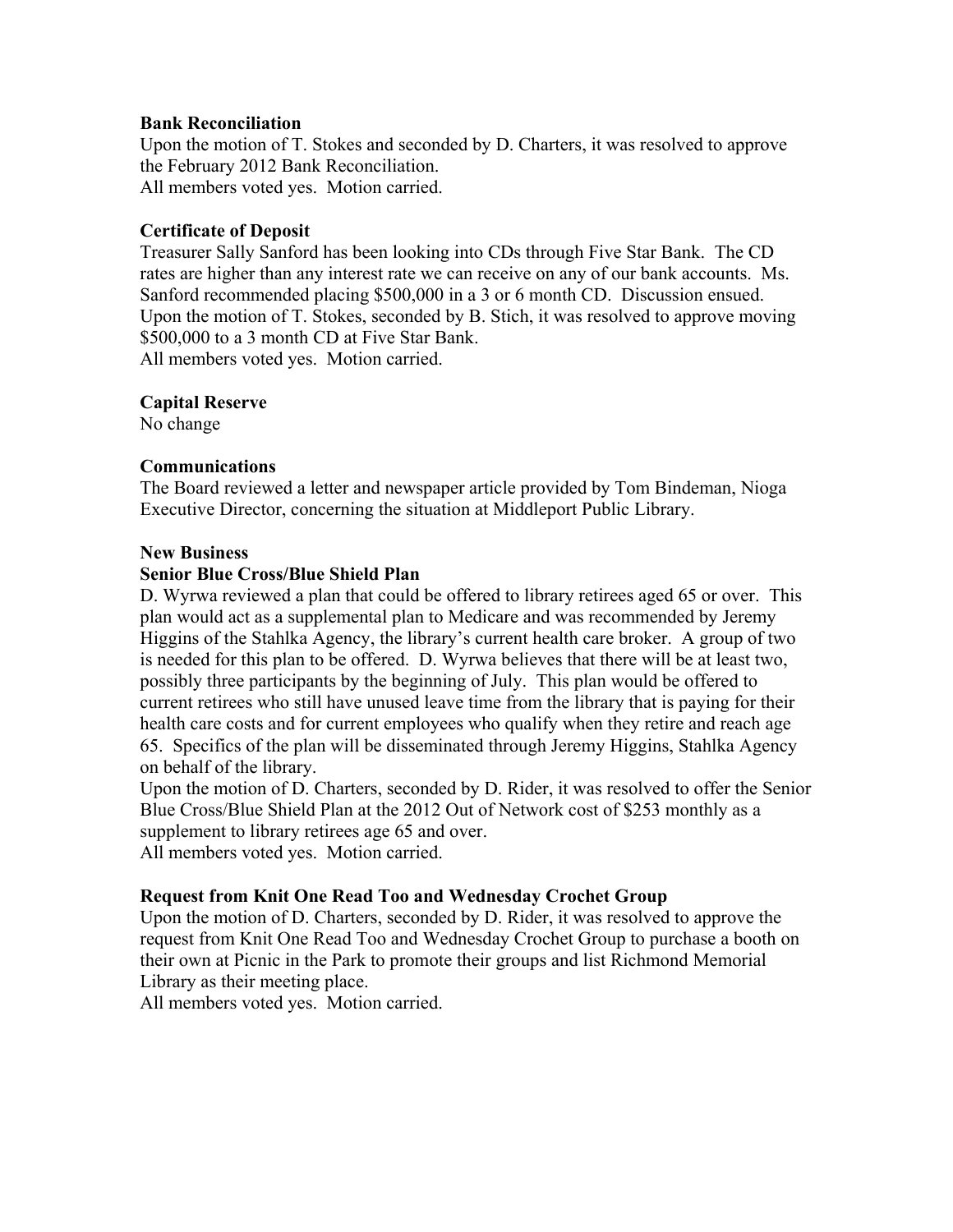# **Adjournment**

There was no further business so, President Rosemary Surowka, adjourned the meeting at 8:40 pm.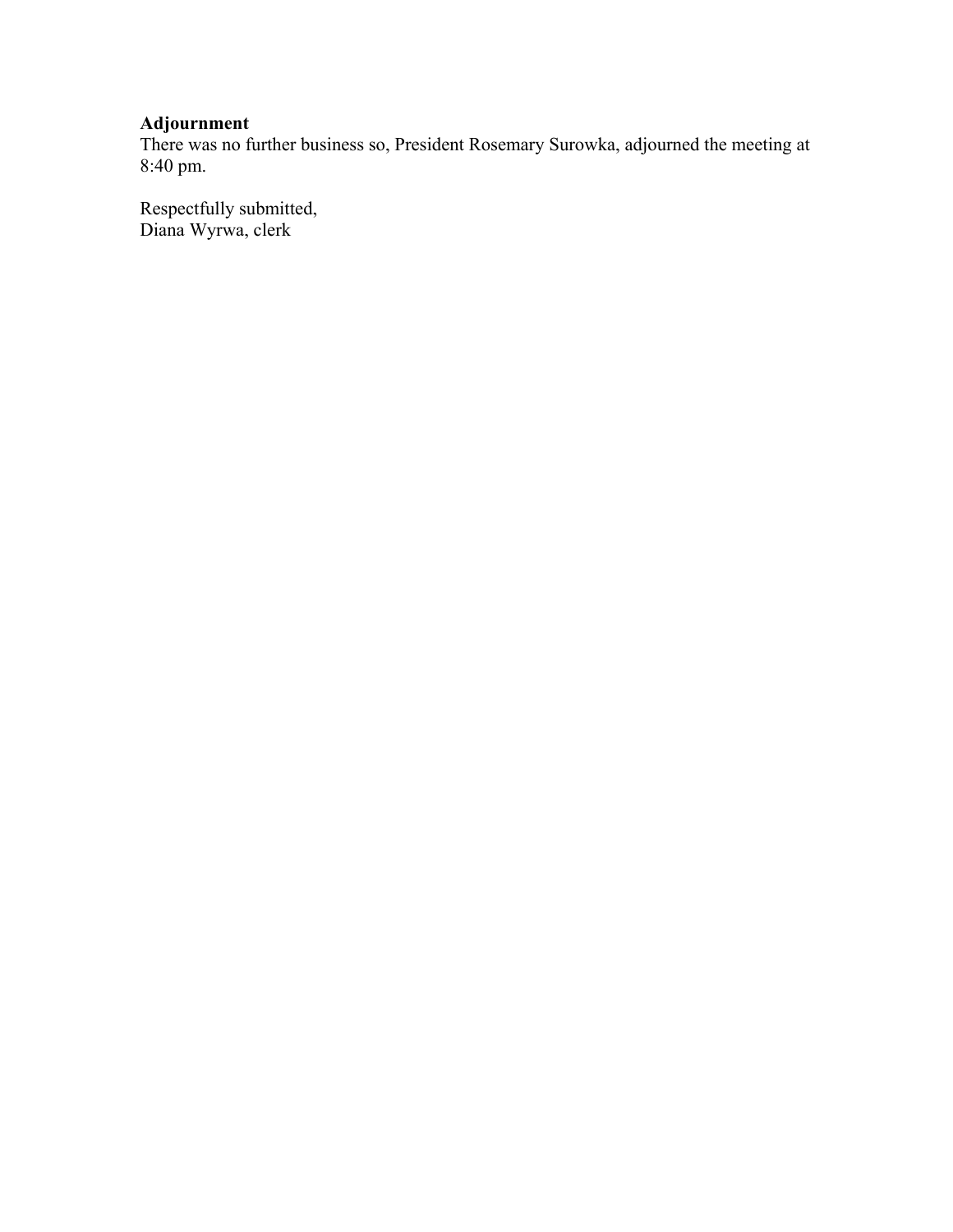### *Approved by the Board of Trustees May 14, 2012*  **Richmond Memorial Library Board of Trustees April 16, 2012**

A Public Information Meeting of the Board of Trustees of Richmond Memorial Library was held on Monday, April 16, 2012. President of the Board, Rosemary Surowka, called the meeting to order at 7:03 pm. Trustees present: Dana Charters, Deborah Rider, Beth Stich. Also present were: Diana Wyrwa, Kathleen Facer, Colleen Brudz, Dianne Boeheim, Leslie DeLooze, Alice Zito, John D. Cascell, Gerald O'Geen, Kelly March, Carol Richardson, Roger Richardson, Susan Dickinson, Theresa Slivinski, Linda Norton, Marjorie Godfrey, Tammy Schmidt, Mark Schmidt, Jim Donahue, Paula Haven.

#### **Welcome/Introduction of Trustees**

R. Surowka welcomed all attendees, led the Pledge of Allegiance, and introduced the members of the Library Board of Trustees. She then introduced library director, Diana Wyrwa to present this year's program.

#### **Library Review/Budget Presentation**

D. Wyrwa presented the budget overview, which consisted of a review of the four Major Goals of the Long Range Plan. She focused on each of the library's major accomplishments in relationship to the Major Goal it supported. After giving an overview of the 2012 – 2013 proposed budget, she also discussed Governor Cuomo's 2% Tax Cap, explaining that while the library could have asked for a 2.74% increase according to the Governor's formula, the library trustees decided to ask only for a flat 2% increase.

#### **Public Comment**

Dianne Boeheim, John D. Cascell, and Marjorie Godfrey signed up to speak. Ms. Boeheim spoke on behalf of the Friends of the Library. She said that in her opinion the tax increase is appropriate and well controlled, and encouraged everyone to come out and vote positively. Mr. Cascell explained that he had been a frequent user of an automotive repair database he found on the library's website. He was disappointed that the database had been dropped and asked that the library reinstate it. Ms. Godfrey, a resident of Corfu, commented that as American Citizens, freedom of information is one of our Constitutional rights and encouraged everyone to come out and vote positively on behalf of the library. She referenced the fact that Buffalo and Erie County closed a number of their libraries several years ago, and said she would hate to see that happen here. She called the Richmond Library a "gem in the community."

D. Wyrwa addressed the loss of the automotive repair database, explaining that it had been purchased by NIOGA Library System, and subsequently dropped by the system. However, knowing that it has been so well used, it is something the library would consider purchasing.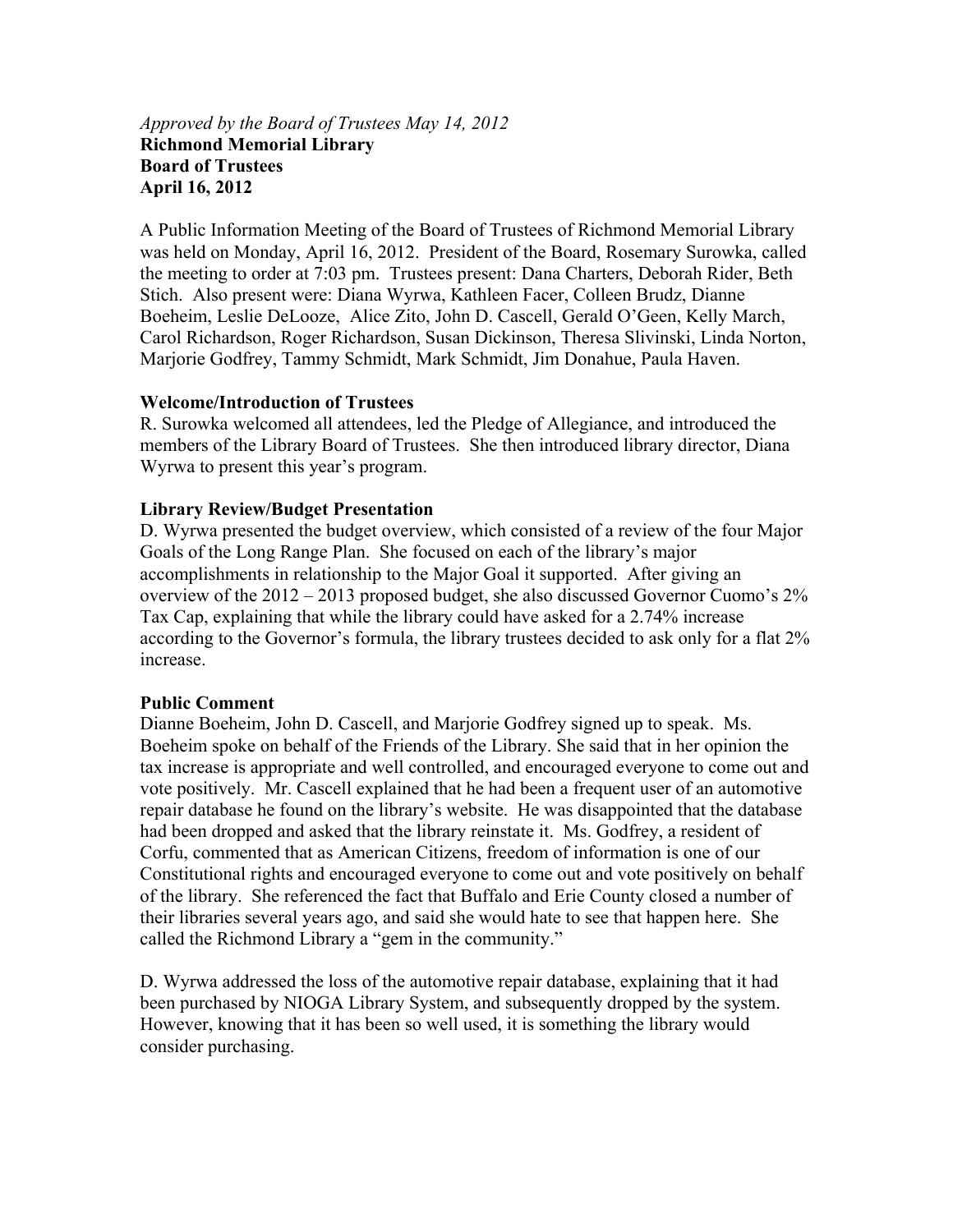Theresa Slivinski asked to speak and told how the library has helped her expand her horizons. After attending the library's Mystery Book Discussion, she found a whole new genre to enjoy. As a regular attendee of Knit One, Read Too, she has made friendships with people she would otherwise have never met. Mr. Cascell spoke again and commented how valuable the library's computer classes have been, and asked that they continue to be offered.

#### **Adjournment**

With no further questions, R. Surowka thanked all for attending and concluded the Public Information Meeting at 7:45 p.m.

#### **Continued Business**

The regular meeting of the Board of Trustees was held following the Public Information Meeting on Monday, April 16, 2012. President of the Board Rosemary Surowka called the meeting to order at 8:05 pm.

Members present: Dana Charters, Deborah Rider, Beth Stich, Rosemary Surowka. Also present: Colleen Brudz, Diana Wyrwa and Paula Haven Excused: Tracy Stokes

### **Approval of Minutes**

Upon the motion of D. Charters and seconded by B. Stich, it was resolved to approve the minutes of the regular meeting of March 12, 2012. All members voted yes. Motion carried.

# **Report of the Librarian**

#### **Personnel**

Gina Lombardi, substitute librarian, requested that she be removed from the Civil Service list of librarian substitutes. D. Wyrwa recommended that her request be granted as this frees up a place on the list.

Upon the motion of D. Rider, seconded by B Stich, it was resolved to approve Gina Lombardi's request to be removed from the Civil Service list of librarian substitutes. All members voted yes. Motion carried.

#### **United Way Day of Caring**

Richmond Library will be a recipient organization in United Way's Day of Caring. Volunteers will paint the outside railing. D. Wyrwa will meet with Jane Scott of Five Star Bank, who is coordinating the event.

#### **National Library Week Results**

P Haven reported on the events from National Library Week. The theme used was *Libraries – the Heart of Every Community.* Vinise Campanella, Children's Librarian provided a make-and-take craft. Children decorated cardstock hearts, which were hung on the display wall in the Children's Room. The library hosted its first ever blood pressure clinic provided by nursing students from Genesee Community College. 58 people came in to have their blood pressure taken. For the Romance Readers, a drawing was held for two gift baskets; 92 tickets were entered. The Friend of the Year Award was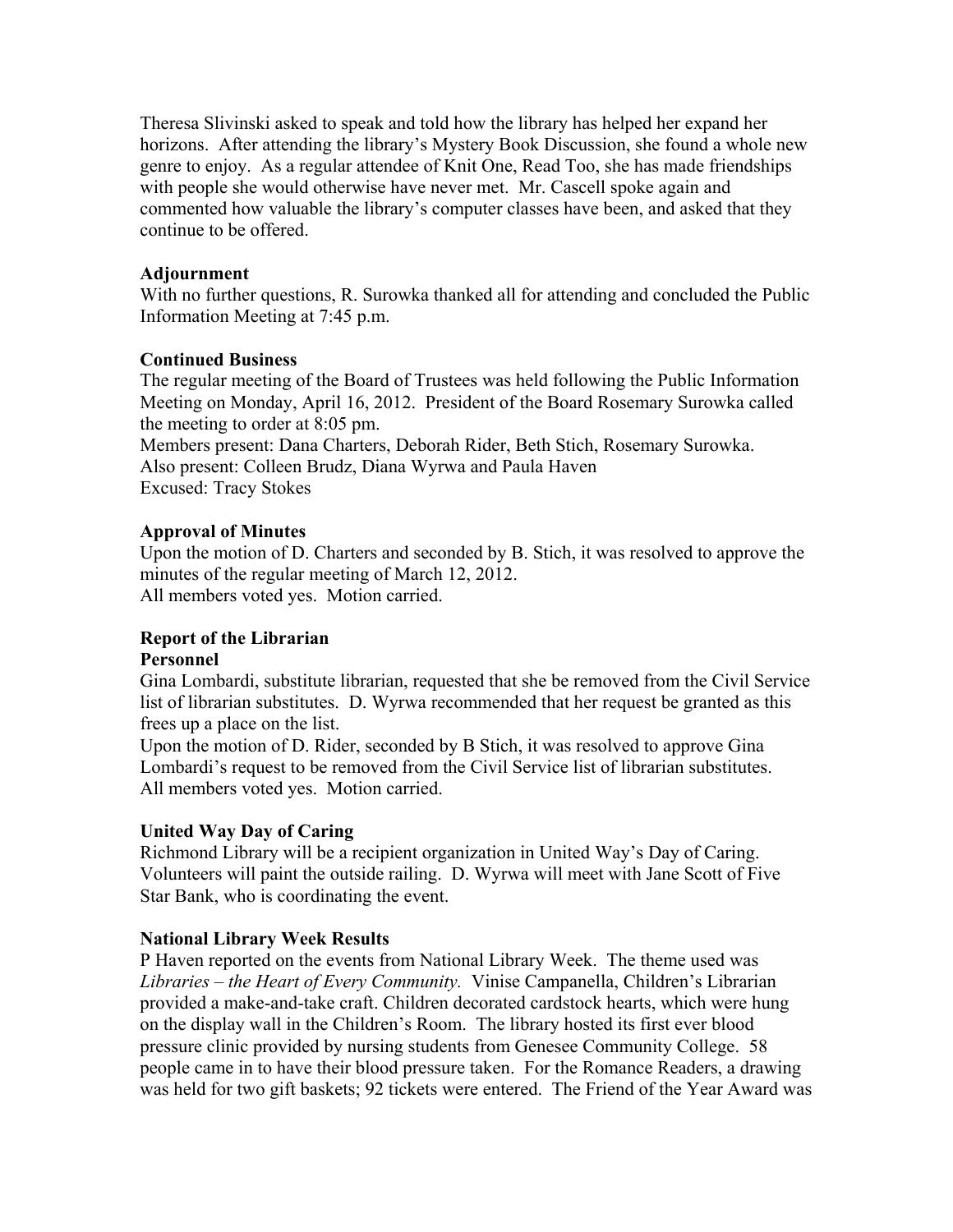given to the Tale for Three Counties Committee on Friday, completing the week's activities.

## **Long Range Plan**

D. Wyrwa is still working on putting the Long Range Plan committee together. No one has volunteered for the committee, but Children's Room staff has suggested several people who might be interested. Mary Zangerle, retired Medina Library Director, is a possible candidate for the facilitator.

# **Library Statistics**  Materials Circulation March 2012 21,111 Ebook/Audio March 2012 546

| Internet Usage    | March 2012 | 2,554   |
|-------------------|------------|---------|
| Literacy Stations | March 2012 | 434     |
| Attendance        | March 2012 | 16, 425 |
| Website Usage     | March 2012 | 3,428   |

# **Report of Committees**

### **Buildings and Grounds Update**

Work will start on the restrooms this week. The ladies room will be remodeled first with new sinks and automatic faucets. The men's room remodel is more extensive as the floor must be replaced. D. Wyrwa is going to look into getting some high fencing around the dumpster to improve the look of the area. She also suggested getting a picnic table for use by staff and patrons, which she recommended putting in the Literary Garden.

# **Financials**

#### **Transfers**

Upon the motion of B. Stich and seconded by D. Charters, it was resolved to approve the transfer of \$1000 from the Utilities line to the Periodicals line to provide additional funds needed for periodical subscription renewals.

All members voted yes. Motion carried.

# **Approval of Invoices for Payment**

Upon the motion of B. Stich and seconded by D. Charters, it was resolved to approve the payment of \$2,434.67 on Supplemental Warrant 110. All members voted yes. Motion carried.

Upon the motion of B. Stich and seconded by D. Charters, it was resolved to approve the manual check on Summary Warrant 109. The amount of \$5,842.81 was received by P & A Administrative Services for March health care costs. All members voted yes. Motion carried.

Upon the motion of B. Stich and seconded by D. Charters, it was resolved to approve the payment of \$8,476.31 on Supplemental Warrant 112. All members voted yes. Motion carried.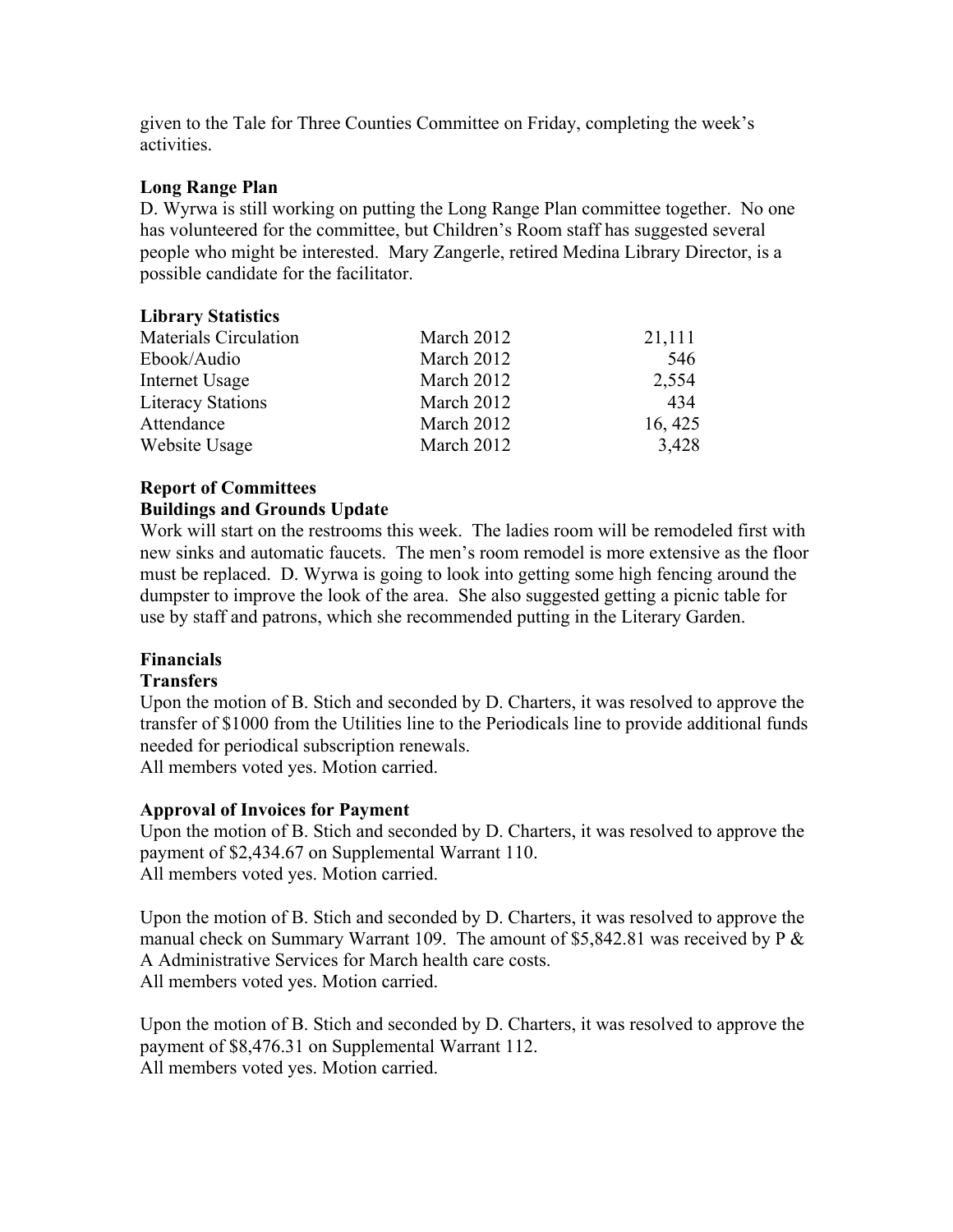Upon the motion of B. Stich and seconded by D. Charters, it was resolved to approve the payment of \$20,930.83 on Warrant 113. All members voted yes. Motion carried.

## **Summary of Revenues and Appropriations**

Upon the motion of B. Stich and seconded by D. Charters, it was resolved to approve the March 2012 Summary of Revenues and Appropriations. All members voted yes. Motion carried.

#### **Bank Reconciliation**

Upon the motion of B. Stich and seconded by D. Charters, it was resolved to approve the March 2012 Bank Reconciliation. All members voted yes. Motion carried.

**Capital Reserve** 

No change

**Communications**  None

**Unfinished Business**  None

### **New Business**

D. Wyrwa discussed two web-based products that she saw demonstrated at the Public Library Association Conference, Freegal Music and Freading. If purchased by the library, Freegal Music would allow patrons to download three songs per week and retain them. Freading would allow patrons access to more eReading materials.

#### **Adjournment**

There was no further business so, President Rosemary Surowka, adjourned the meeting at 8:53 pm.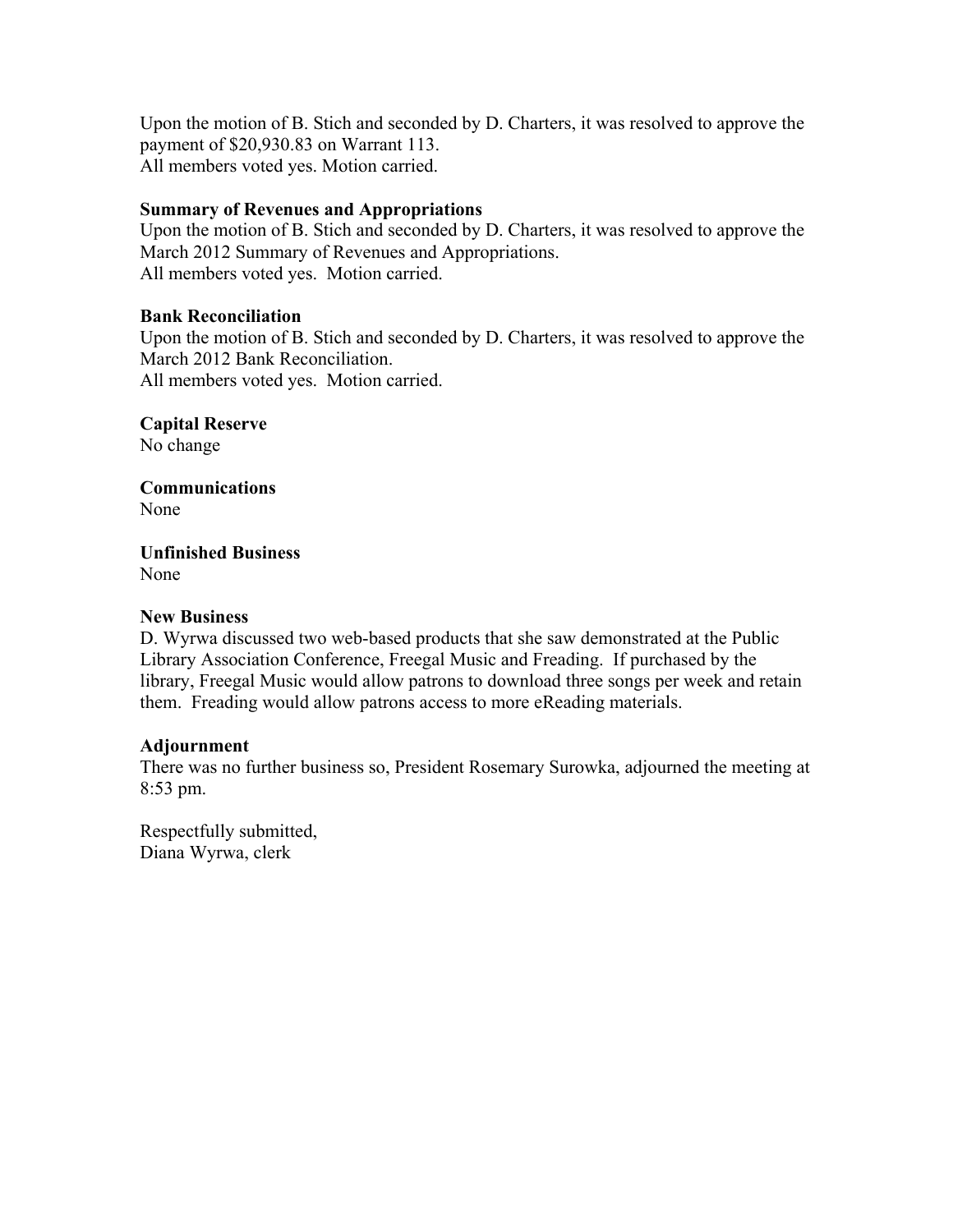#### *Approved by the Board of Trustees June 11, 2012*  **Richmond Memorial Library Board of Trustees May 14, 2012**

The regular meeting of the Board of Trustees was held on Monday, May 14, 2012. President of the Board Rosemay Surowka called the meeting to order at 6:33 pm. Members present: Dana Charters, Beth Stich, Tracy Stokes Also present: Colleen Brudz, Diana Wyrwa and Paula Haven Excused: Deborah Rider

#### **Approval of Minutes**

Upon the motion of B. Stich and seconded by T. Stokes it was resolved to approve the minutes of the meeting April 16, 2012. All members voted yes. Motion carried.

### **Report of Librarian**

#### **Review of Budget Vote Results/Trustee Election**

The budget was passed by 80% with 253 voting yes and 63 voting no. This is a 4 to 1 margin, which is an improvement over last year. Beth Stich, who ran unopposed, was elected for a 5-year term.

#### **Initial information on voting procedures for next year**

D. Wyrwa explained that Cindy Ferrando, who has been the Chairperson of the library's vote inspectors for a number of years, has started looking into the voting procedures for next year. The library was able to use the old voting machines this year, under the extension granted to school districts. If this extension is not granted for next year, the library either has to use the new machines or paper ballots. Using the new machines would require the library to purchase 3 ballots for every registered voter in the city school district; the cost would be approximately \$18,000. The board is in agreement that the cost for using the new machines is prohibitive, so the library will most likely use paper ballots if the current machines cannot be used.

#### **Marshall Fund/SAGE Grant Application**

D. Wyrwa explained that the Marshall Fund has done very well financially in the past year. Because of this, the Rochester Foundation, who oversees the money, asked that the programs supported by the Fund write a visioning piece. D. Wyrwa and Cathie Plaisted, SAGE Coordinator, feel that the SAGE program's greatest need is for outreach. In order for this to be accomplished, a part-time clerk needs to be added to SAGE staff. They have written a proposal that raises the budget from \$58,000 to \$62,500 to accommodate the salary and benefits of a 15-hour per week position.

Upon the motion of D. Charters and seconded by B. Stich, it was resolved to approve the SAGE Program Grant Application.

All members voted yes. Motion carried.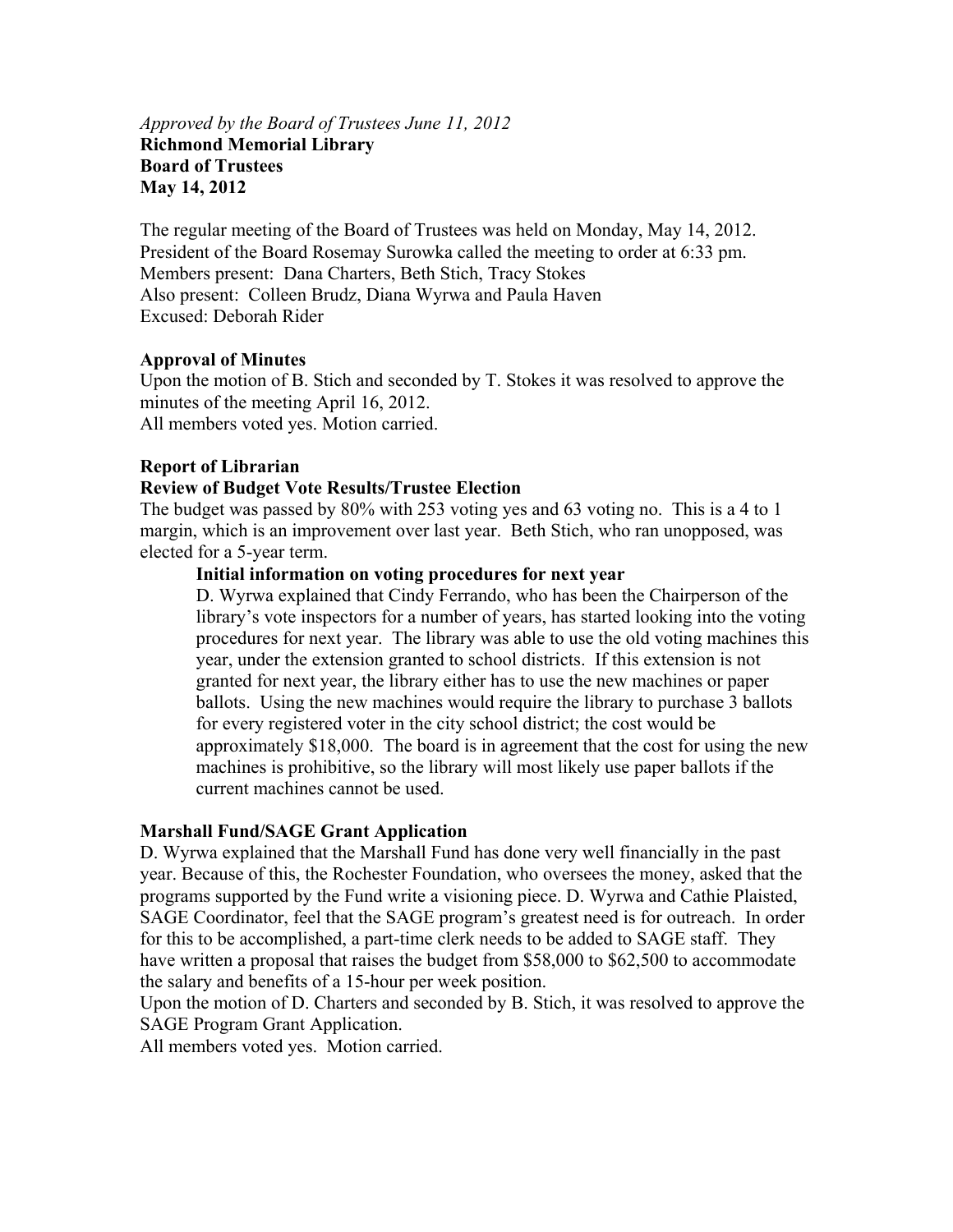#### **Workers Compensation 2013**

In order for the library staff to be covered under Genesee County Workers Compensation Plan, D. Wyrwa was asked to write a resolution requesting the library's participation. B. Stich felt that the resolution as written was unclear, so after some discussion, it was amended.

Upon the motion of B. Stich and seconded by D. Charters, it was resolved to approve the Resolution Requesting Participation in Workers Compensation Through Genesee County as amended.

All members voted yes. Motion carried.

### **Van Usage**

D. Wyrwa informed the Board of a meeting that took place to discuss the use of the Coalition van. There were representatives from GCASA, Genesee Youth Bureau, Friends of Richmond Library and Richmond Library Children's Department. A tentative schedule from May through September has been created.

### **Long Range Plan**

D. Wyrwa has had nine community members who have volunteered to serve on the Long Range Planning Committee. Mary Zangerle, retired Medina Library Director, is interested in facilitating. D. Wyrwa will meet with M. Zangerle to discuss compensation and set up meetings.

### **Library Statistics**

| Materials Circulation    | April 2012 | 20,266 |
|--------------------------|------------|--------|
| Ebook/Audio              | April 2012 | 434    |
| Internet Usage           | April 2012 | 2,442  |
| <b>Literacy Stations</b> | April 2012 | 453    |
| Attendance               | April 2012 | 14,731 |
| Website Usage            | April 2012 | 3,186  |

# **Report of Committees**

#### **Buildings and Grounds – work progress/fence proposals**

The work on the men's room is complete. New flooring and a sink with an automatic faucet have been installed; the walls have been repaired and painted. The ladies' room is in progress, and once it is complete, work will begin in the Children's Room restrooms.

D. Wyrwa reported that all three lights on the walkway from St. Joseph's parking lot to the library were broken. When it was reported to the police, they said that many public buildings had been vandalized on the same weekend. The lights will be replaced.

D. Wyrwa requested quotes for fencing costs from 3 local fence companies: H & S Fence, Batavia Fence Co., and Excel Fence Co. Excel did not respond. D. Wyrwa recommended working with Batavia Fence Co., and taking the payment from the Materials and Supplies line. The Board agreed. The fencing will camouflage the dumpster; extend the current reading garden to the end of the garage; and act as a barrier between the grass area and the loading dock driveway.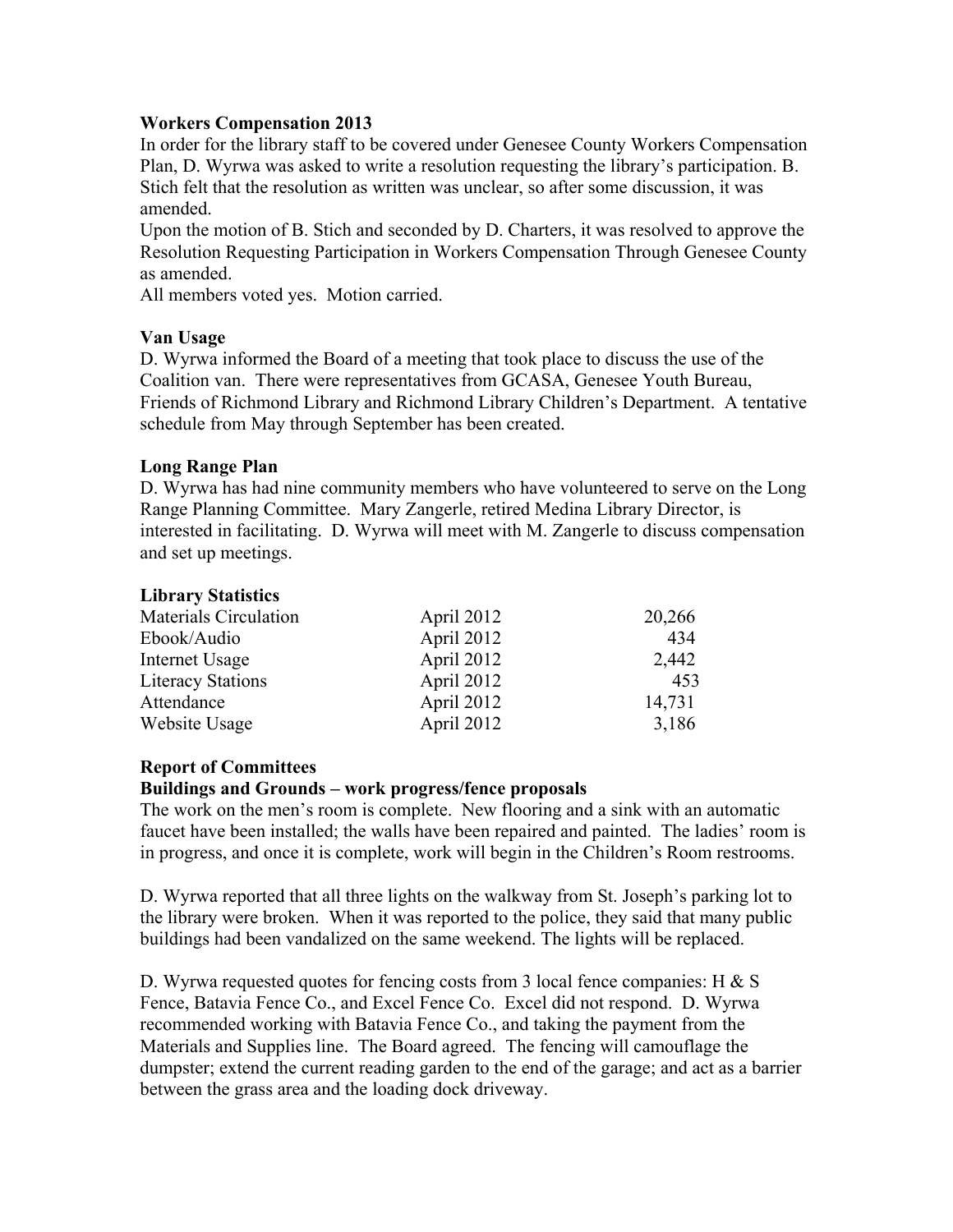## **Financials Transfers**

Upon the motion of T. Stokes and seconded by B. Stich it was resolved to approve the transfer of \$41.50 from the Utilities line to Health 105H admin costs line, and \$822.94 from the Utilities line to the Health Insurance line. All members voted yes. Motion carried.

# **Approval of Invoices for Payment**

Upon the motion of T. Stokes and seconded by B. Stich, it was resolved to approve the payment of \$2114.32 on Supplemental Warrant 117 paid on 04/27/2012. All members voted yes. Motion carried.

Upon the motion of T. Stokes and seconded by B. Stich, it was resolved to approve the manual check on Summary Warrant 115. The amount of \$3,578.16 was received by  $P \&$ A Administrative Services for April Health Care Costs and covered the period from  $04/01/12 - 04/30/12$ . All members voted yes. Motion carried.

Upon the motion of T. Stokes and seconded by B. Stich, it was resolved to approve the payment of \$1004.17 on Supplemental Warrant 119 paid on 05/11//2012. All members voted yes. Motion carried.

Upon the motion of T. Stokes and seconded by B. Stich, it was resolved to approve the payment of \$30,273.78 on Warrant 120. All members voted yes. Motion carried.

# **April 2012 Summary of Revenues and Appropriations**

Upon the motion of T. Stokes and seconded by B. Stich, it was resolved to approve the April 2012 Summary of Revenues and Appropriations. All members voted yes. Motion carried.

# **Bank Reconciliation**

Upon the motion of T. Stokes and seconded by B. Stich, it was resolved to approve the April 2012 Bank Reconciliation.

All members voted yes. Motion carried.

# **Capital Reserve**

Two more special funds that belong to the library will be released by the School District: \$625 from E.G. Richmond, and \$4744 from Adelaide Richmond Kinney. D. Wyrwa recommended that it be deposited into the library's Fund Balance at this time. This money, in addition to other private funds given, would potentially allow for the start of a Library Foundation or could be put into capital reserve if needed.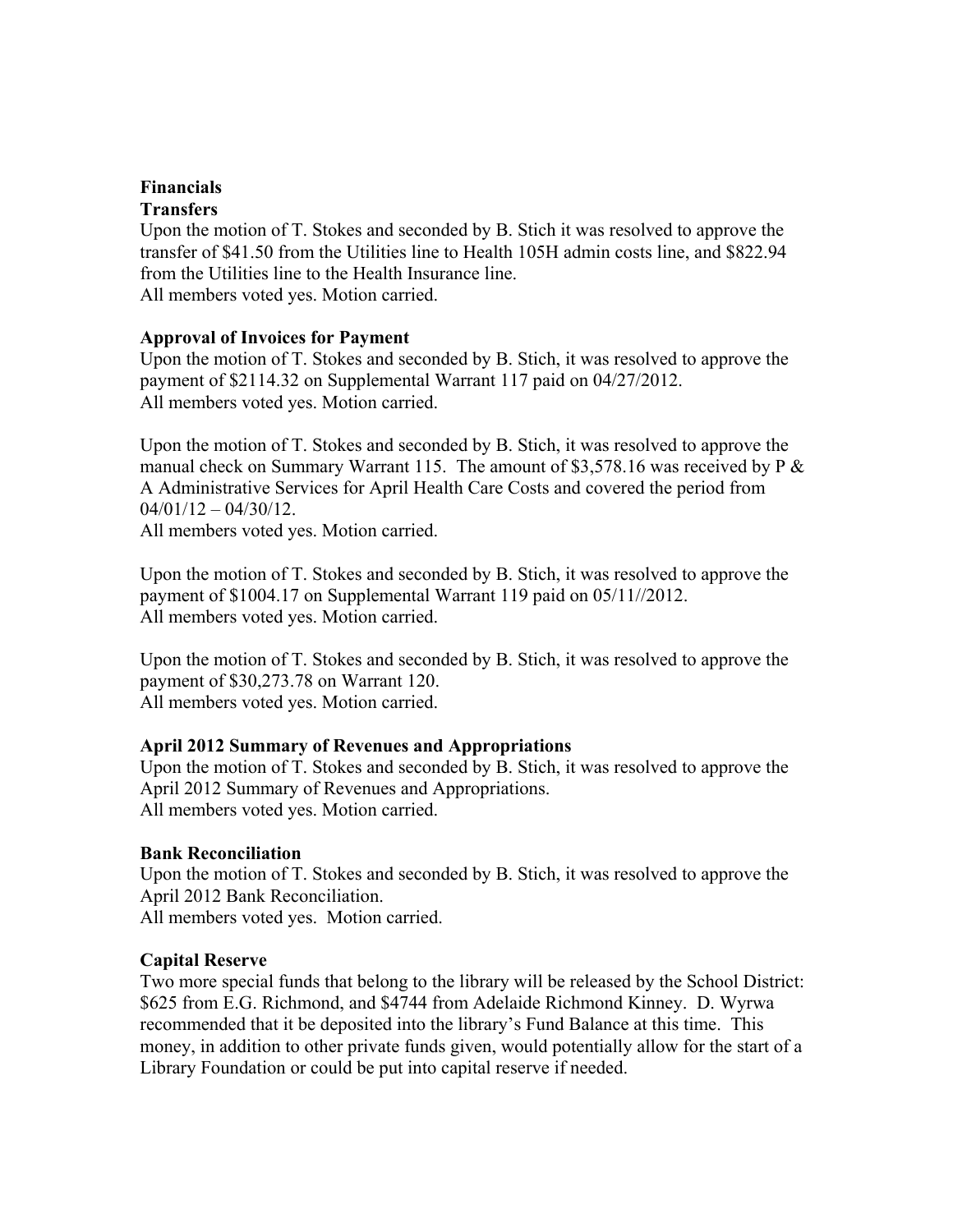# **New Business**

# **Bylaws – Discussion**

D. Wyrwa recommended that "Public to Be Heard" be added to the Board's monthly agenda, and that Officers of the Board of Trustees have limited terms. Both of these recommendations would require the Bylaws to be amended. D. Wyrwa will write the amendments for the Board's review at the June meeting.

#### **Adjournment**

There was no further business so, President Rosemary Surowka, adjourned the meeting at 8:20 pm.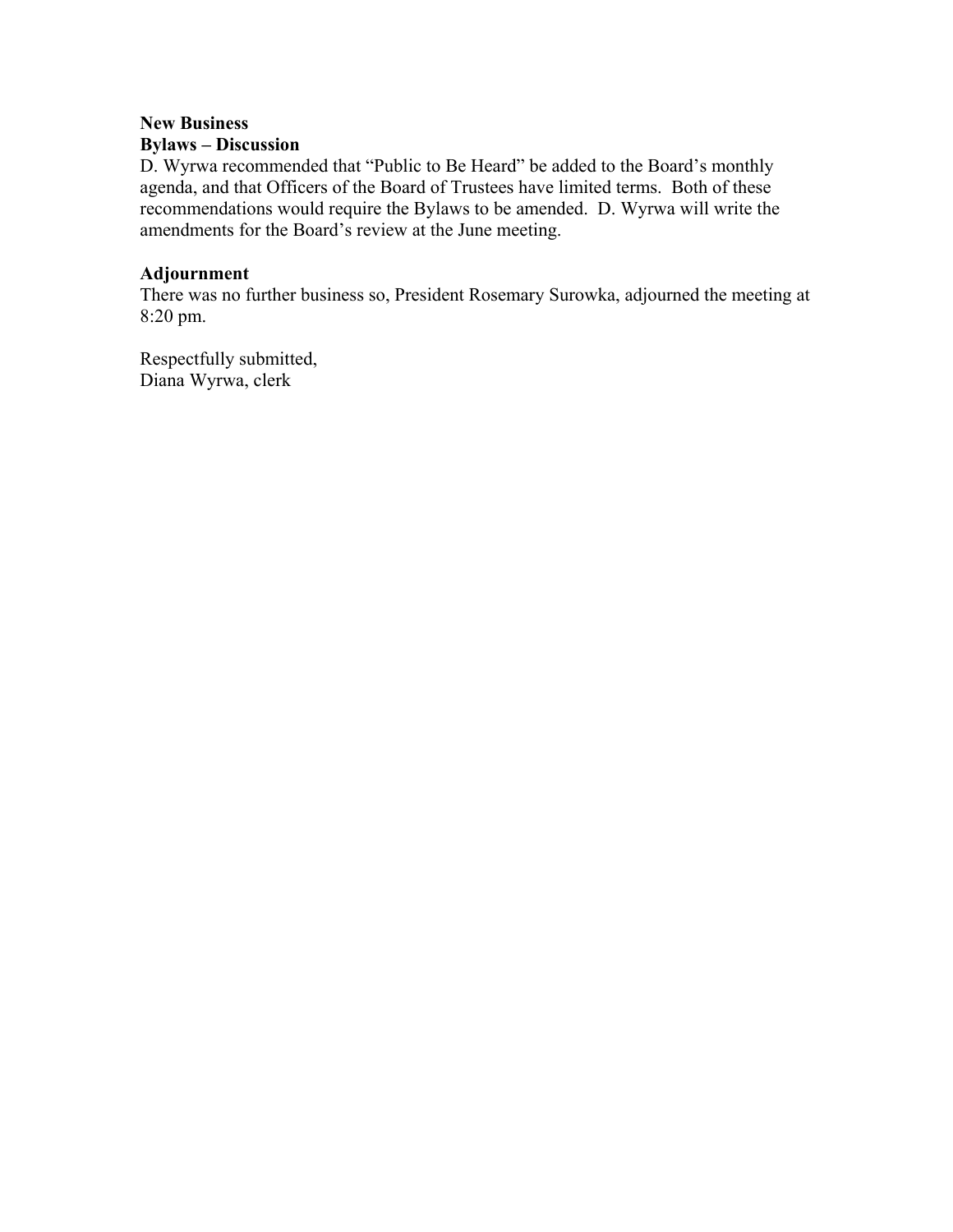#### *Approved by the Board of Trustees July 9, 2012*  **Richmond Memorial Library Board of Trustees June 11, 2012**

The regular meeting of the Board of Trustees was held on Monday, June 11, 2012. President of the Board Rosemary Surowka called the meeting to order at 6:33 pm. Members present: Dana Charters, Deborah Rider, Beth Stich, Tracy Stokes. Also present: Colleen Brudz, Diana Wyrwa and Paula Haven

### **Approval of Minutes**

Upon the motion of B. Stich and seconded by T. Stokes, it was resolved to approve the minutes of the meeting May 14, 2012. All members voted yes. Motion carried.

### **Report of the Librarian**

### **2012-2013 Library Board Meeting Calendar**

The Library Board will meet on the second Monday of the month at 6:30 with four exceptions. The October meeting will be the third Monday due to the Columbus holiday; the November meeting will be the third Monday due to Veteran's Day. The Board will meet at 6:00 pm in January in order to accommodate the joint meeting with the Board of Education at 7:00. In April, the meeting will start at 7:00 for the Public Hearing. Upon the motion of B. Stich and seconded by T. Stokes, it was resolved to approve the 2012 – 2013 Board Meeting Calendar.

All members voted yes. Motion carried.

#### **Proposed By-Law Changes**

As discussed at the May meeting, D. Wyrwa proposed two changes to the By-Laws in order to increase compliance with the Governor's Sunshine Laws. The changes are in Article V, Section 4; and Article VII, Section 5. The vote for possible approval will be taken at next month's meeting, in order for the Board to have them for review for the next 30 days.

#### **Personnel**

#### **Request to move to Executive Session**

Upon the request of B.Stich and seconded by D. Charters, it was resolved to move to Executive Session at 6:40 pm.

All members voted yes. Motion carried.

Upon the motion of D. Charters and seconded by T. Stokes, it was resolved to end Executive Session at 7:00 pm.

All members voted yes. Motion carried.

#### **BJ's Membership**

Library staff often shops for program supplies at B.J.'s Wholesale Club, using personal membership cards. The process for tax-exemption is cumbersome, requiring the purchase be made with the tax added, and then going to the service desk to get the tax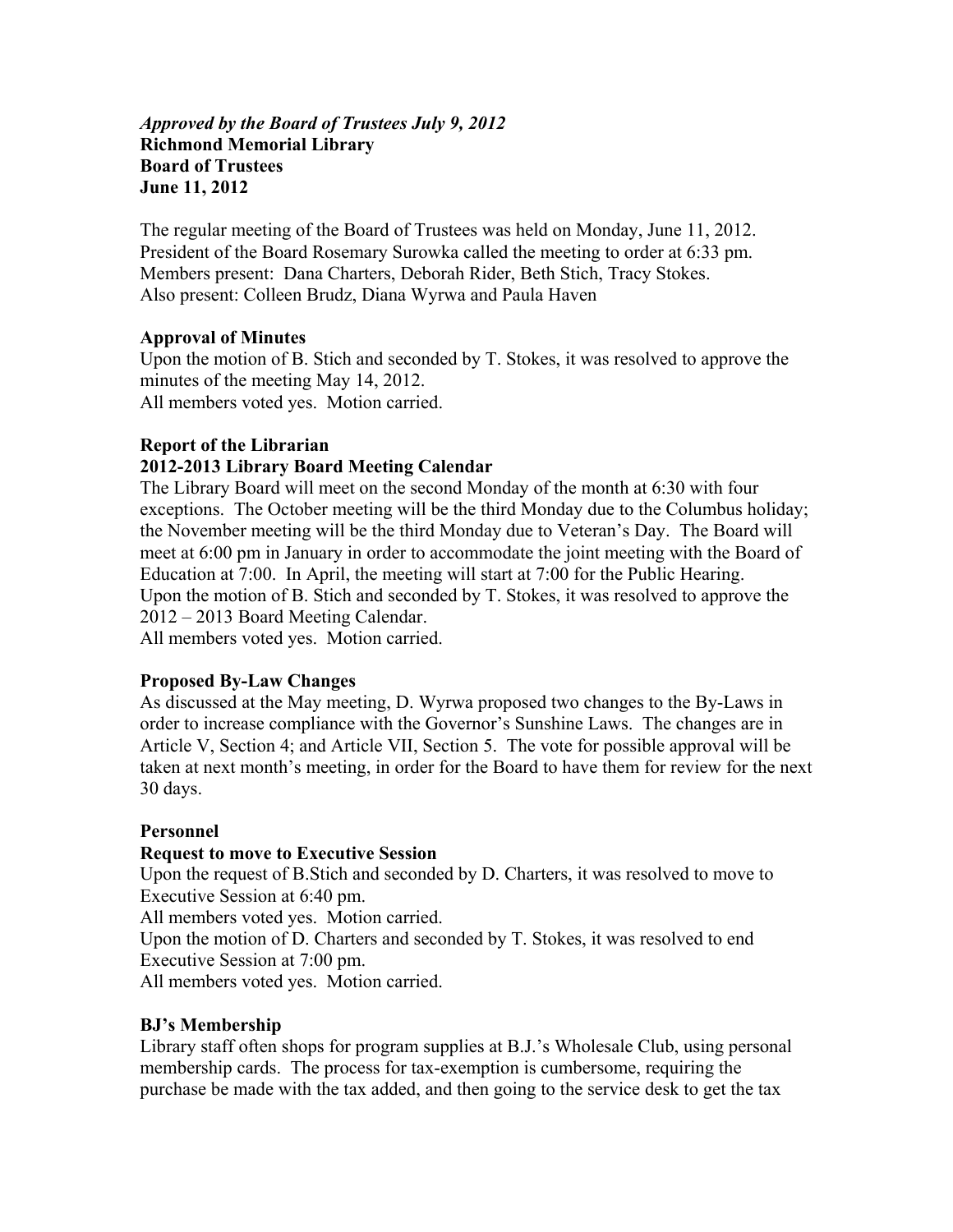refunded. D. Wyrwa has explored different options for the library to become a member at BJ's, and she recommended a Business Membership. An initial \$40 fee would cover fourteen months, and would provide two library cards and eight additional cards. The two library cards would go to D. Wyrwa and Jim Donahue, Library Custodian. The remaining cards would be available to staff and/or Board members at a cost of \$20.00 for the first fourteen months.

After a brief discussion, the Board agreed and asked D. Wyrwa to pursue the BJ's Business Members for the library.

### **Marshall Grant/SAGE Program 2012-2013**

The increased budget totaling \$62, 500 requested by D. Wyrwa and Cathie Plaisted, SAGE Coordinator, was approved by The Rochester Area Community Foundation. D. Wyrwa will work with Civil Service to create the part-time clerical position, and she would like to have the person hired by September 2012.

Upon the motion of D. Charters and seconded by B. Stich, it was resolved to approve the 2012-2013 SAGE Program Budget.

All members voted yes. Motion carried.

#### **Summer Reading**

Fliers from the Children's, Teen, and Adult Summer Reading Clubs were given to the Board members.

#### **Long Range Plan**

D. Wyrwa plans to have the first meeting of the Long Range Plan committee in late August. Mary Zangerle, retired director of Lee-Whedon Library, has agreed to facilitate. D. Wyrwa will meet with her to create a meeting schedule and a proposed budget.

#### **Library Statistics**

| <b>Materials Circulation</b> | May 2012 | 20,312 |
|------------------------------|----------|--------|
| Ebook/Overdrive Usage        | May 2012 | 474    |
| Internet Usage               | May 2012 | 2,479  |
| <b>Literacy Stations</b>     | May 2012 | 235    |
| Attendance                   | May 2012 | 14,970 |
| Website Usage                | May 2012 | 3,437  |

# **Report of Committees**

**Buildings and Grounds** 

The three fences and upstairs restrooms are complete. The restrooms in the Children's Room are scheduled for September.

At Jim Donahue's recommendation, black mulch was purchased for the library landscaping. The initial purchase has been put in, but more needs to be purchased to complete the entire area. Jim and Peggy George, Library Custodian, will be working to improve the look of the slope seen from the Children's Room window.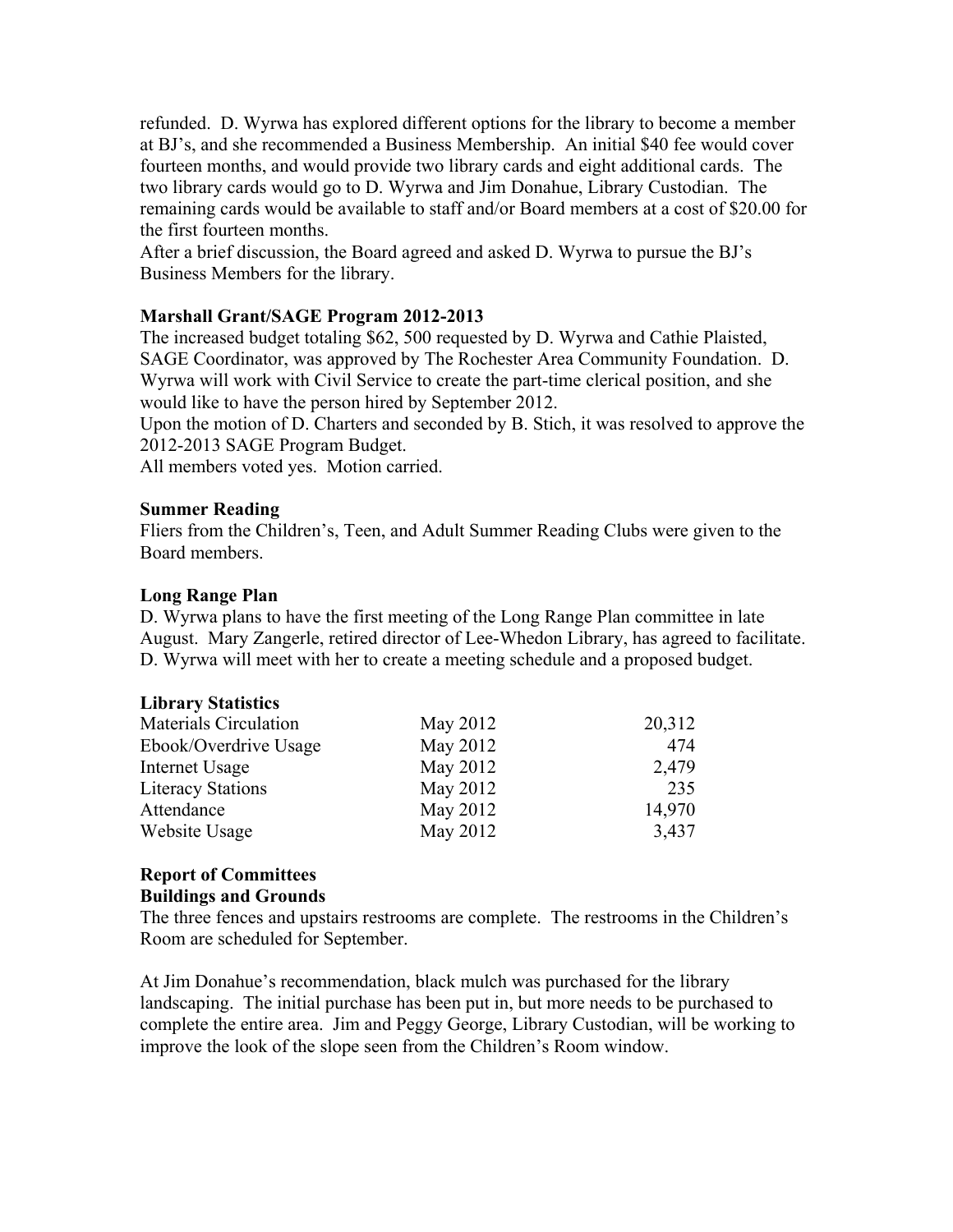The library's participation in the United Way Day of Caring was very beneficial. The workers completed the planned painting, as well as some cleaning.

## **Genesee County Funding Update**

Genesee County public libraries will present to the Human Services Subcommittee of the Genesee County Legislature on June 30. The presentation will focus on technology. D. Wyrwa would like to see Richmond's Genesee County funds used to purchase more ebooks, and has looked into a Freading subscription as a possible purchase.

#### **Financials**

# **Transfer of Funds**

Upon the motion of T. Stokes and seconded by D. Charters, it was resolved to approve the transfer of \$2,400.00 from the Utilities line to the Materials and Supplies line; \$1,427.00 from the Conference Expenses line to the Materials and Supplies line; \$3,300 from Part time Salaries to Clerical Salaries; \$300 from Part time Salaries to Clerical Salaries and \$1,430.00 from Part time Salaries to Custodial Salaries. All members voted yes. Motion carried.

### **Approval of Invoices for Payment**

Upon the motion of T. Stokes and seconded by D. Charters, it was resolved to approve the payment of \$859.60 on Supplemental Warrant 123 paid on 5/25/2012. All members voted yes. Motion carried.

Upon the motion of T. Stokes and seconded by D. Charters, it was resolved to approve the manual check on Summary Warrant 121. The amount of \$3,645.30 was received by P & A Administrative Services for May Health Care Costs and covered the period from 5/01/12 – 5/31 12.

All members voted yes. Motion carried.

Upon the motion of T. Stokes and seconded by D. Charters, it was resolved to approve the payment of \$1,808.53 on Supplemental Warrant 124 paid on 6/08/12. All members voted yes. Motion carried.

Upon the motion of T. Stokes and seconded by D. Charters, it was resolved to approve the payment of \$38,542.19 on Warrant 125. All members voted yes. Motion carried.

#### **May 2012 Summary of Revenues and Appropriations**

Upon the motion of T. Stokes and seconded by D. Charters, it was resolved to approve the May 2012 Summary of Revenues and Appropriations. All members voted yes. Motion carried.

#### **May Bank Reconciliation**

Upon the motion of T. Stokes and seconded by D. Charters, it was resolved to approve the May 2012 Bank Reconciliation.

All members voted yes. Motion carried.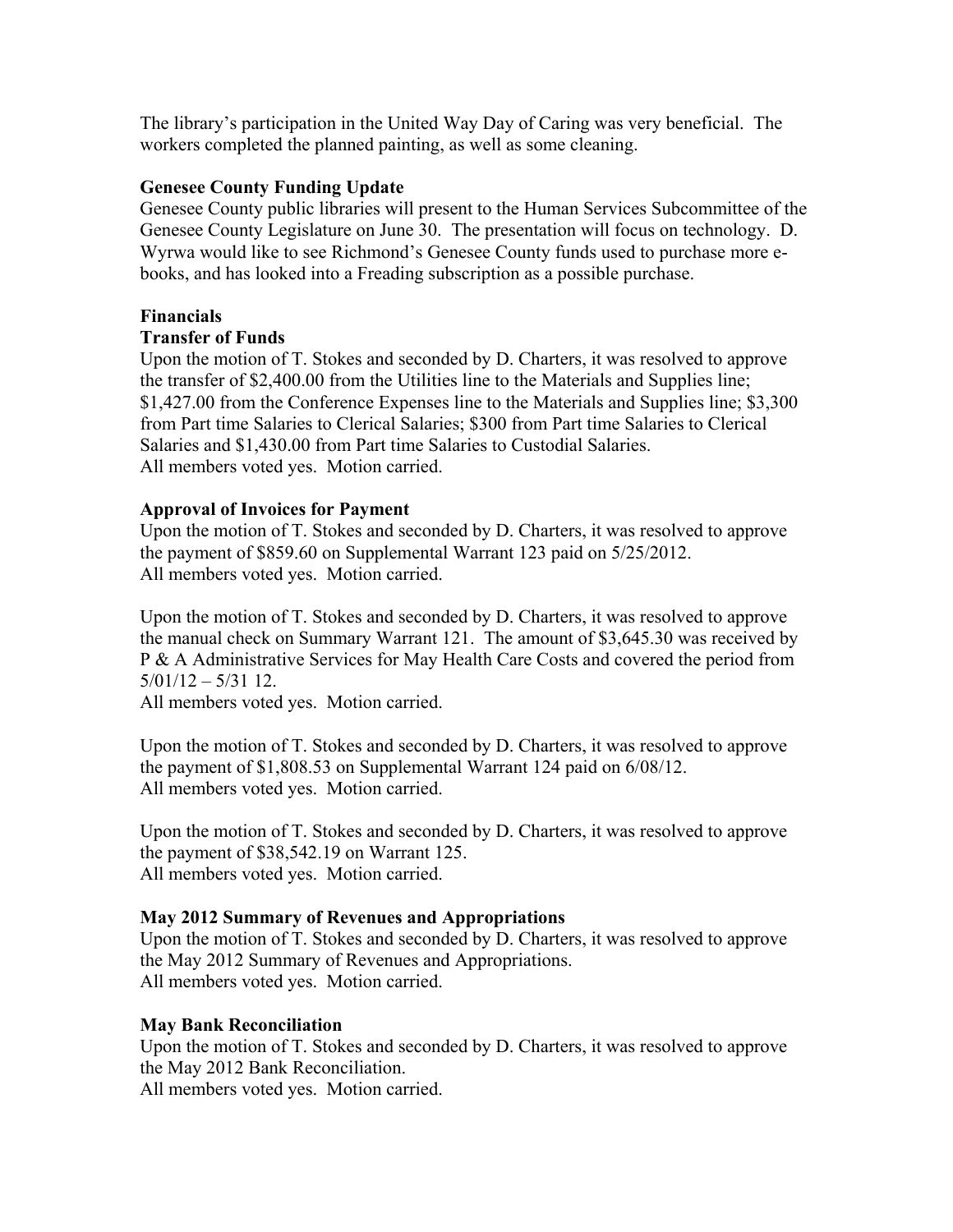# **Capital Reserve**

D. Wyrwa recommended that the following monies be deposited in the Capital Reserve fund: \$20.65 from bottle/can refunds; a \$75 check from NIOGA for nominating the 2012 Outreach Award winner; and selected memorial donations. Substantial memorial donations were received in 2011-2012, especially in the month of June. Library staff needs time to find appropriate memorials for these donations.

Upon the motion of T. Stokes and seconded by D. Charters, it was resolved to approve the deposit of the refund, outreach and designated memorial monies to the Capital Reserve Fund.

All members voted yes. Motion carried.

### **Communications**

### **Batavia Historic Preservation Committee**

Sharon Burkel wrote a note to D. Wyrwa and Kathy Facer, Reference Librarian to thank them for the library's participation in National Preservation Month.

#### **Landmark Society**

Laurie L. Oltramari wrote a note to D. Wyrwa to thank her for allowing the Landmark Society to use the library to display the  $4<sup>th</sup>$  Grade Architectural Drawing Contest, and the large, glass case in the library lobby for their "May is Preservation Month" display.

Michele Balonek, Head Circulation Clerk, went to a circulation meeting at NIOGA on June 6. NIIOGA is going to begin to send out Pre-Overdue notices via e-mail starting on Monday, June 18, 2012. Notices will be sent out two days before the item is due, and will only be sent if the loan period is greater than or equal to seven days.

#### **Unfinished Business**

D. Wyrwa has begun to write the Employee Handbook and plans to have it finished by the August Board meeting.

#### **New Business**

**Request for Special Meeting – approval of additional invoices for current fiscal year**  D. Wyrwa requested that there be a second meeting in June to approve the final invoices for fiscal year 2011-2012. After some discussion, the Board agreed to meet on Monday, June 25 at 5:00 pm.

#### **NYS Construction Grant 2012 – 2015**

D. Wyrwa is interested in applying for a NYS Construction Grant to replace windows on the main floor of the library. Priority will be given to the window in Teen Corner.

#### **Adjournment**

There was no further business so, President Rosemary Surowka, adjourned the meeting at 8:04 pm.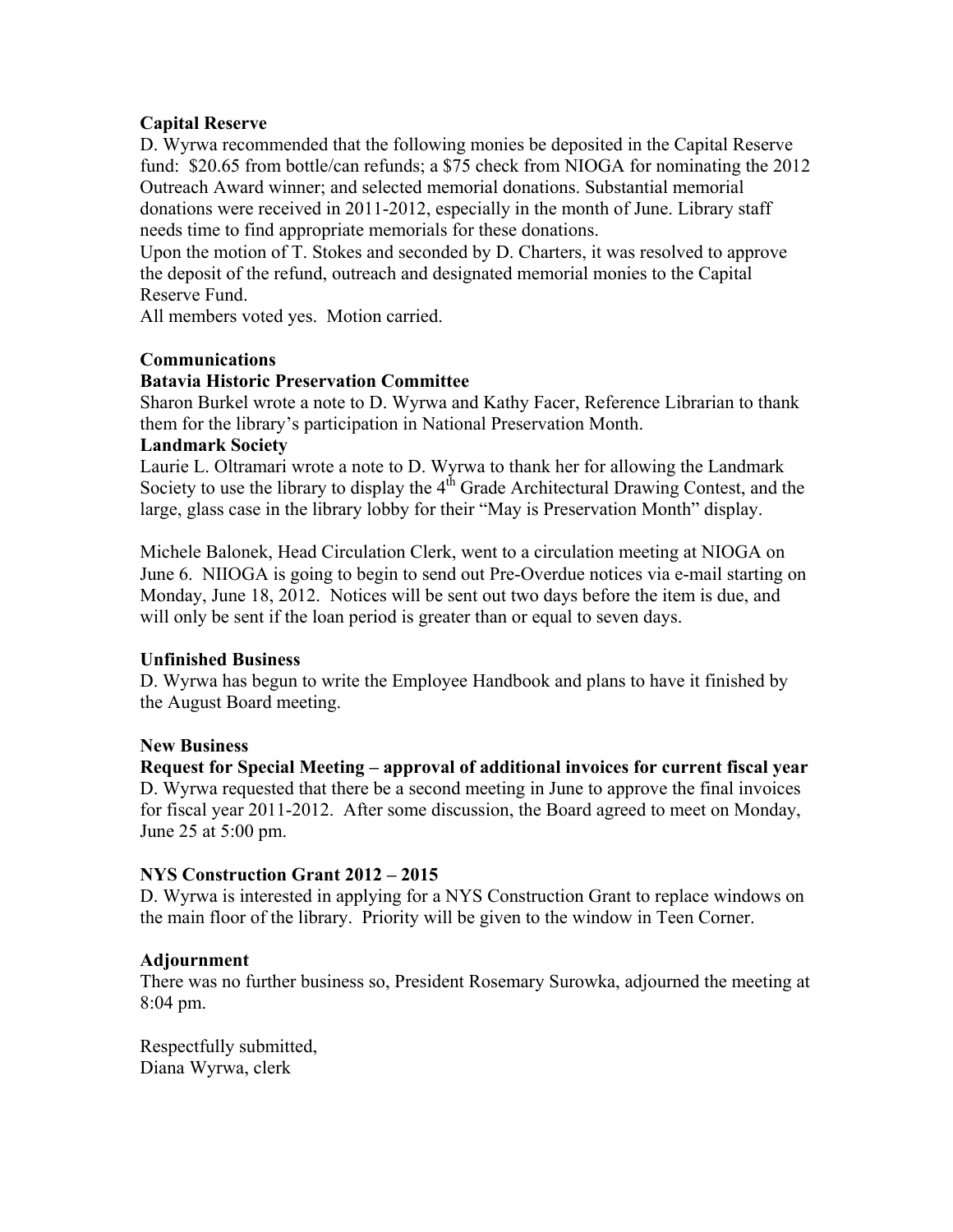## *Approved by the Board of Trustees July 9, 2012*  **Richmond Memorial Library Board of Trustees June 25, 2012**

The special meeting of the Board of Trustees was held on Monday, June 25, 2012. President of the Board Rosemary Surowka called the meeting to order at 5:13 pm. Members present: Deborah Rider, Tracy Stokes, Rosemary Surowka Also present: Diana Wyrwa and Paula Haven Excused: Dana Charters, Beth Stich

### **Personnel**

D. Wyrwa read a resignation letter from substitute custodian Timothy Balonek. Upon the motion of D. Rider and seconded by T. Stokes, it was resolved to approve the resignation of substitute custodian Timothy Balonek effective July 6, 2012. All members voted yes. Motion carried.

#### **Financials**

### **Approval of Invoices for Payment**

Upon the motion of D. Rider and seconded by T. Stokes, it was resolved to approve the payment of \$15, 646.85 on Warrant 131. All members voted yes. Motion carred.

### **Approval of Supplemental Warrant Items**

D. Wyrwa requested approval to run and pay supplemental warrants on June 29, 2012 and July 6, 2012. Upon the motion of T. Stokes and seconded by D. Rider, it was resolved to approve supplemental warrants on June 29, 2012 and July 6, 2012. All members voted yes. Motion carried.

#### **June Revenue Information**

D. Wyrwa informed the board that the library is still waiting on PILOT (Payment In Lieu of Taxes) and E-Rate funds. The Marshall Grant check in full has arrived and will be deposited in July for the 2012-2013 fiscal year. A three-month CD was cashed in and earned an additional \$383.00.

#### **Adoption of the 2012-2013 Budget**

Upon the motion of T. Stokes and seconded by D. Rider, it was resolved to adopt the 2012-2013 Budget. All members voted yes. Motion carried.

#### **Adjournment**

With no further business, President Rosemary Surowka adjourned the meeting at 5:27 pm.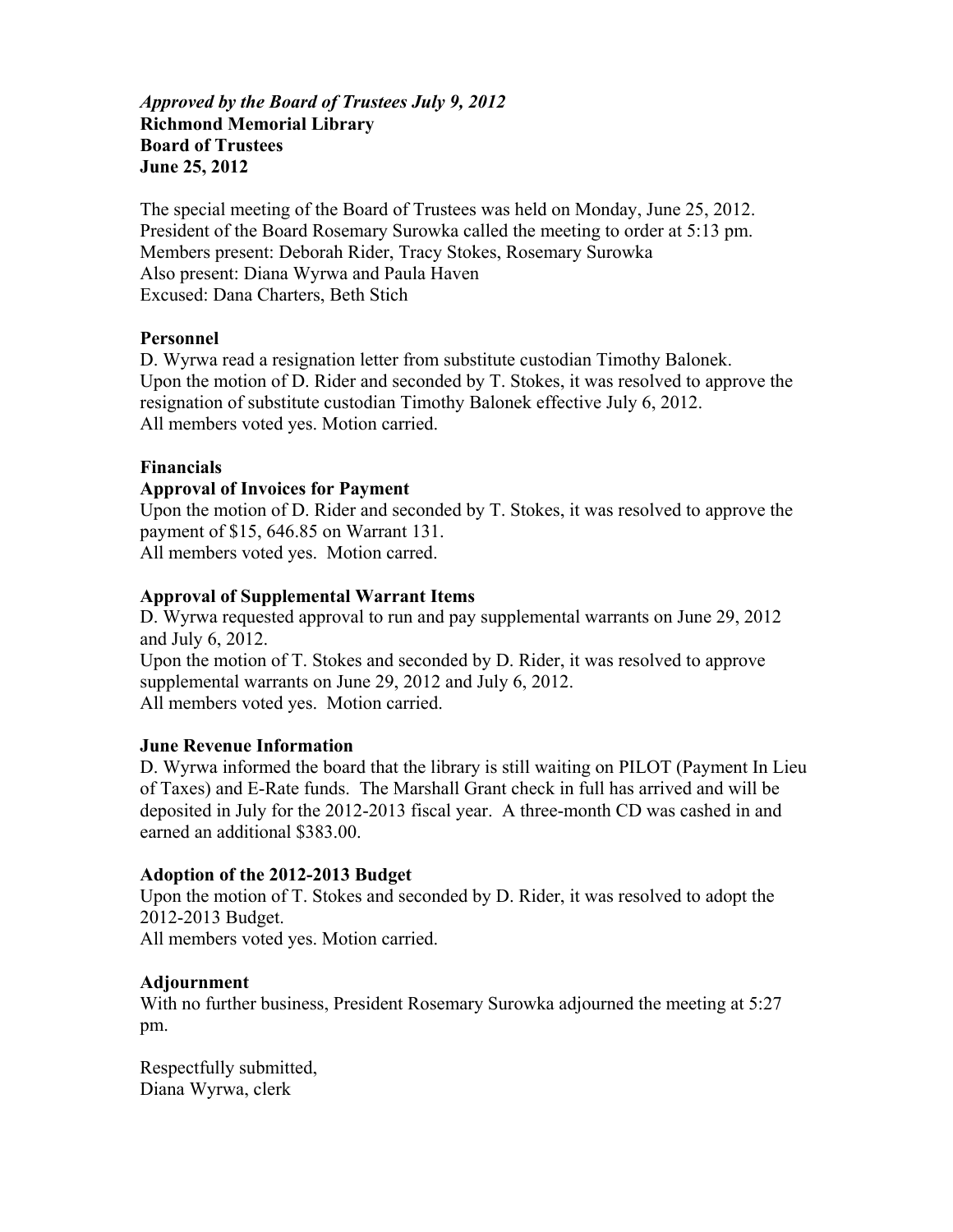#### *Approved by the Board of Trustees August 13, 2012*  **Richmond Memorial Library Board of Trustees July 9, 2012**

The reorganization meeting of the Board of Trustees was held on Monday, July 9, 2012. President of the Board Rosemary Surowka called the meeting to order at 6:30 pm. Members Present: Dana Charters, Deborah Rider, Tracy Stokes, Rosemary Surowka Excused: Beth Stich, Paula Haven Also present: Colleen Brudz, Alice Zito and Diana Wyrwa

### **Swearing in of Board Members**

All members of the Board of Trustees in attendance were sworn-in by Notary Public, Alice Zito.

#### **Reorganization**

#### **Election of President and Election of Vice-President**

Upon the motion of T. Stokes, and seconded by D. Rider, Dana Charters was nominated as President of the Board of Trustees. All members voted yes. Motion carried.

Upon the motion of T. Stokes, and seconded by D. Rider, Beth Stich was nominated as Vice-President of the Board of Trustees. All members voted yes. Motion carried.

#### **Appointment of Clerk**

Upon the motion of T. Stokes, seconded by D. Rider, it was resolved to appoint Diana Wyrwa as Clerk to the Board of Trustees. All members voted yes. Motion carried.

#### **Appointment of Assistant Clerk**

Upon the motion of T. Stokes, seconded by D. Rider, it was resolved to appoint Paula Haven as Assistant Clerk to the Board of Trustees. All members voted yes. Motion carried.

#### **Appointment of Treasurer**

Upon the motion of T. Stokes, seconded by D. Rider, it was resolved to appoint Sally Sanford as Treasurer to the Board of Trustees. All members voted yes. Motion carried.

#### **Appointment of Deputy Treasurer**

Upon the motion of T. Stokes, seconded by R. Surowka, it was resolved to appoint Deborah Rider as Deputy Treasurer to the Board of Trustees. All members voted yes. Motion carried.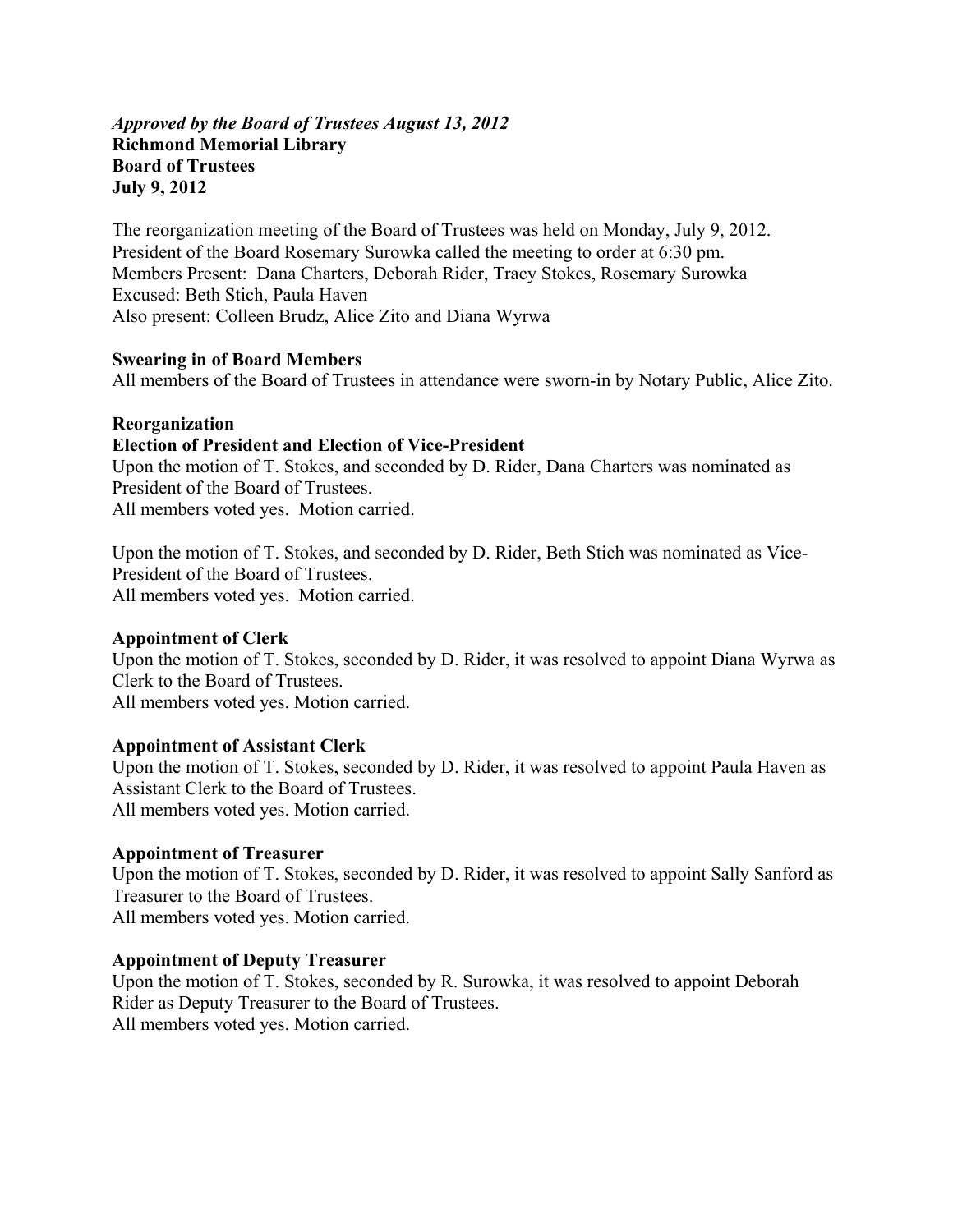#### **Appointment of Purchasing Agent**

Upon the motion of T. Stokes, seconded by D. Rider, it was resolved to appoint Diana Wyrwa as Purchasing Agent to the Board of Trustees. All members voted yes. Motion carried.

#### **Designation of Library Attorney**

Upon the motion of T. Stokes, seconded by D. Rider, it was resolved that the Williams Law Firm (Thomas & Gerald Williams) be the attorney of record to represent the Richmond Memorial Library.

All members voted yes. Motion carried.

### **Designation of Auditing Firm**

Upon the motion of T. Stokes, seconded by D. Rider, it was resolved that EFP Rotenberg be the auditing firm for the Richmond Memorial Library. All members voted yes. Motion carried.

### **Designation of Official Bank Depository**

Upon the motion of T. Stokes, seconded by D. Rider, it was resolved that Five Star Bank be the Official Bank Depository for Richmond Memorial Library. All members voted yes. Motion carried.

### **Designation of Bank Signatories**

Upon the motion of T. Stokes, seconded by R. Surowka, it was resolved that Sally Sanford, Beth Stich and Deborah Rider be appointed as the Bank Signatories for Richmond Memorial Library. All members voted yes. Motion carried.

# **Designation of Payroll Certifier**

Upon the motion of T. Stokes, seconded by D. Rider, it was resolved that Diana Wyrwa be appointed as the Payroll Certifier for Richmond Memorial Library. All members voted yes. Motion carried.

#### **Designation of Petty Cash Funds**

Upon the motion of T. Stokes, seconded by D. Rider, it was resolved to approve a Petty Cash amount of \$200 for the Richmond Memorial Library and \$100 for the SAGE Program. All members voted yes. Motion carried.

#### **Designation of Official Newspaper**

Upon the motion of T. Stokes, seconded by D. Rider, it was resolved that The Daily News be the Richmond Memorial Library's official newspaper. All members voted yes. Motion carried.

#### **By-Laws Review**

D. Wyrwa reviewed the changes made to the by-laws. Upon the motion of T. Stokes and seconded by D. Rider, it was resolved to approve the revision to the library's bylaws.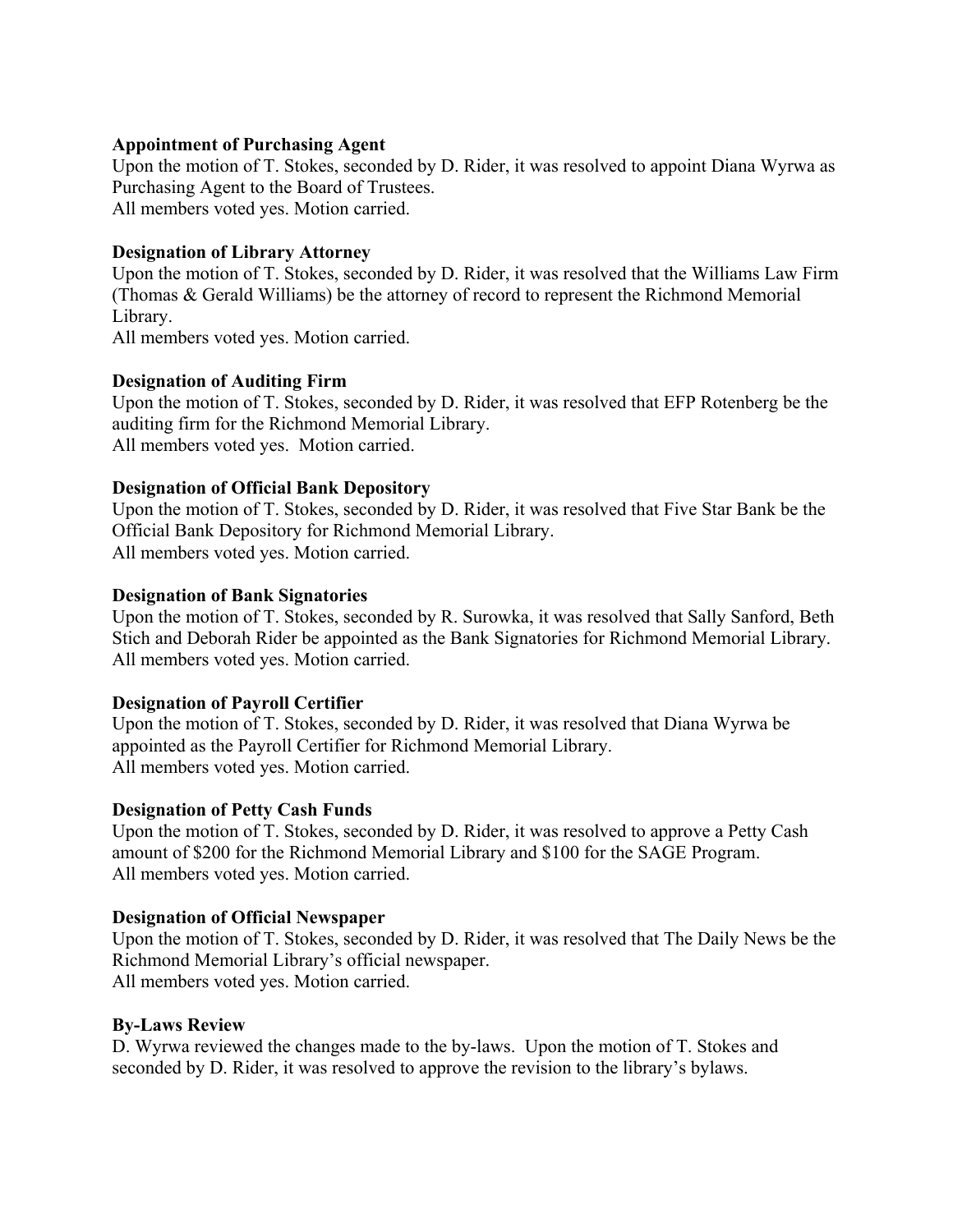#### **Approval of Minutes**

Upon the motion of T. Stokes and seconded by R. Surowka, it was resolved to accept the minutes of both the regular meeting of June 11, 2012 and the special meeting of June 25, 2012. All members voted yes. Motion carried.

# **Report of the Librarian**

## **Personnel**

Approval was given to hire a SAGE Clerk at 15 hours per week. D. Wyrwa needs to create the position and looking to fill the position in the fall.

#### **Health Care Update**

The new year begins in September 2012 with open enrollment in August 2012. There will approximately be a 12% increase in cost. Jeremy Higgins from the Stalka Agency will be here on Wednesday, July 25 at 8am to meet with staff. The library will no longer give \$500 flex, but staff has the ability to opt into the program on their own using pre-tax dollars. The library will continue to pay for the high deductible and 90% of health care cost.

### **Best Seller's Cafe**

D. Wyrwa announced she received notification that Mark and Tammy Schmidt, owners of Best Seller's Café, will not renew their lease which ends on September 30, 2012. As of July10th, they are closed for business, but will pay the rent through the end of the lease. D. Wyrwa will contact the Williams Firm regarding the library's options. D. Wyrwa also will contact Sam Campanella, Genesee Community College, Genesee County ARC and SCORE to explore possible opportunities with them. D. Wyrwa will prepare the staff on how to best answer the questions to come from the public regarding the closing of the cafe.

#### **Long Range Plan**

Mary Zangerle has agreed to be the facilitator for a contractual fee of \$1200 to start late August or early September. Most of the community committee member from before will return as well as a few new members. The plan is to present to the Board in December 2012. Upon the motion of T. Stokes and seconded by D. Rider, it was resolved to accept Mary Zangerle as facilitator with a facilitation fee of \$1200.00 from August 2012 through December 2012. Payment will be made in full upon completion of the Long Range Plan at the December Board Meeting. All members voted yes. Motion carried.

#### **Library Statistics**

| Materials circulation    | June 2012 | 20,855 |
|--------------------------|-----------|--------|
| Ebook/Overdrive usage    | June 2012 | 469    |
| Internet usage           | June 2012 | 2,646  |
| <b>Literacy Stations</b> | June 2012 | 483    |
| Attendance               | June 2012 | 14,696 |
| Web page site access     | June 2012 | 3,354  |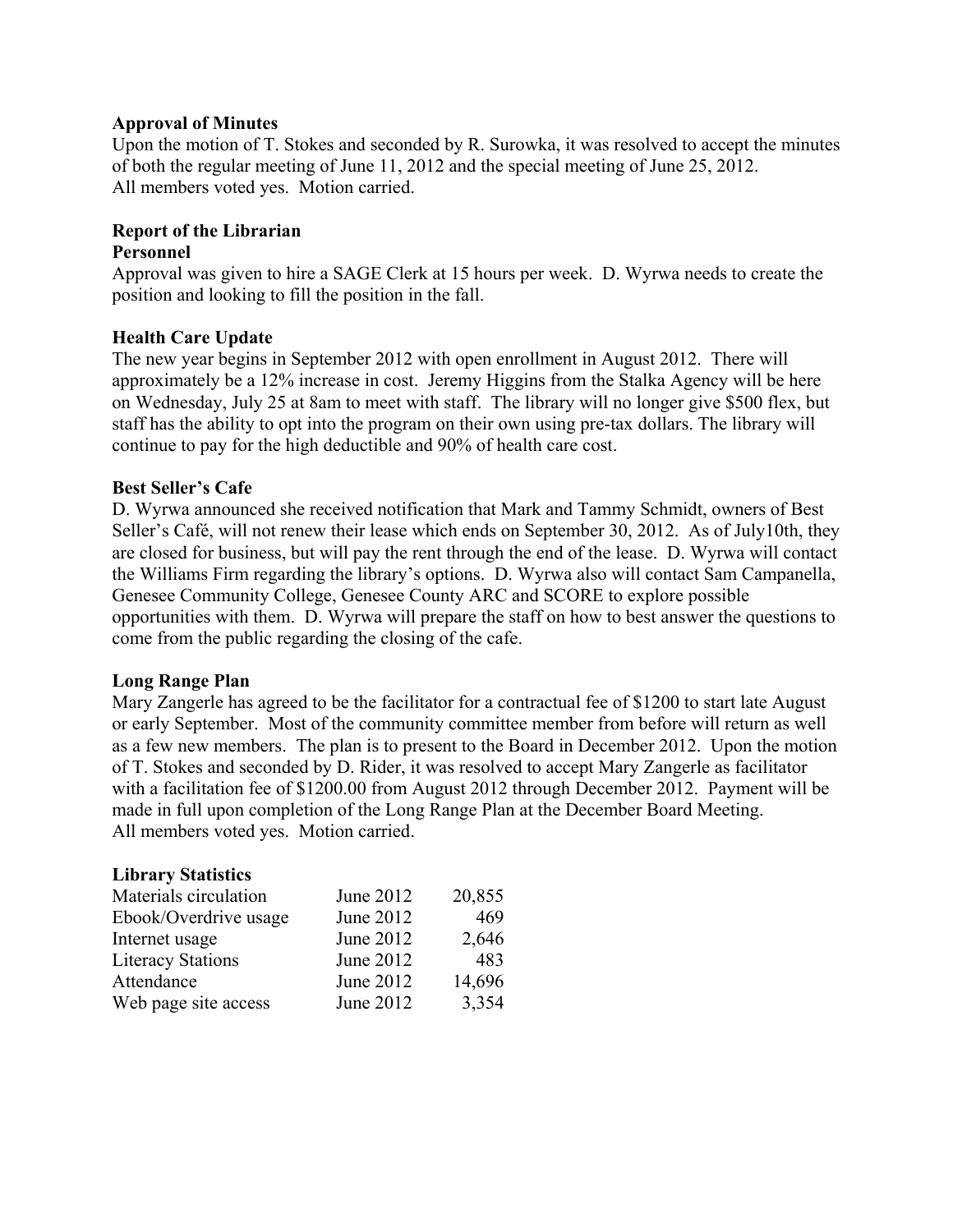# **Report of Committees Genesee County Funding**

D. Wyrwa reported that the Genesee County funding committee has met for a second time. As previously reported, electronic resources (including ebooks and online databases) will be the focus for this year's presentation. Also discussed was to include the original reason for the funding and visually show the areas of the county that do not pay any direct support to a library. The map of this is found on the New York State Library Development website. Nioga is working on the handouts. Another meeting is scheduled for July 23. Presentation to the Human Resources subcommittee of the Legislature is scheduled for July 30.

# **Buildings and Grounds**

D. Wyrwa gave an update from the Batavia City School District regarding the replacement of the library's roof. They are looking at RFPs for architectural assistance and the possibilities of receiving grants. Progress is being made.

# **Financials**

#### **Transfers**

Upon the motion of D. Rider, and seconded by T. Stokes, it was resolved to approve the transfer of \$12.76 to custodial payroll to correct a negative balance. All members voted yes. Motion carried.

### **Approval of Invoices for Payment**

Upon the motion of D. Rider, and seconded by T. Stokes, it was resolved to approve the payment of \$651.72 on Supplemental Warrant 129. All members voted yes. Motion carried.

Upon the motion of D. Rider, and seconded by T. Stokes, it was resolved to approve the payment of \$3,633.46 on Supplemental Warrant 130. All members voted yes. Motion carried.

Upon the motion of D. Rider and seconded by T. Stokes, it was resolved to approve the manual check on Summary Warrant 126. The amount of \$1,826.54 was received by P & A Administrative Services for June Health Care Costs and covered the period from 6/01/12 – 6/30/12.

All members voted yes. Motion carried.

Upon the motion of D. Rider, and seconded by T. Stokes, it was resolved to approve the payment of \$7,620.15 on Supplemental Warrant 1. All members voted yes. Motion carried.

Upon the motion of D. Rider, and seconded by T. Stokes, it was resolved to approve the payment of \$13,040.01 on Warrant 3.

All members voted yes. Motion carried.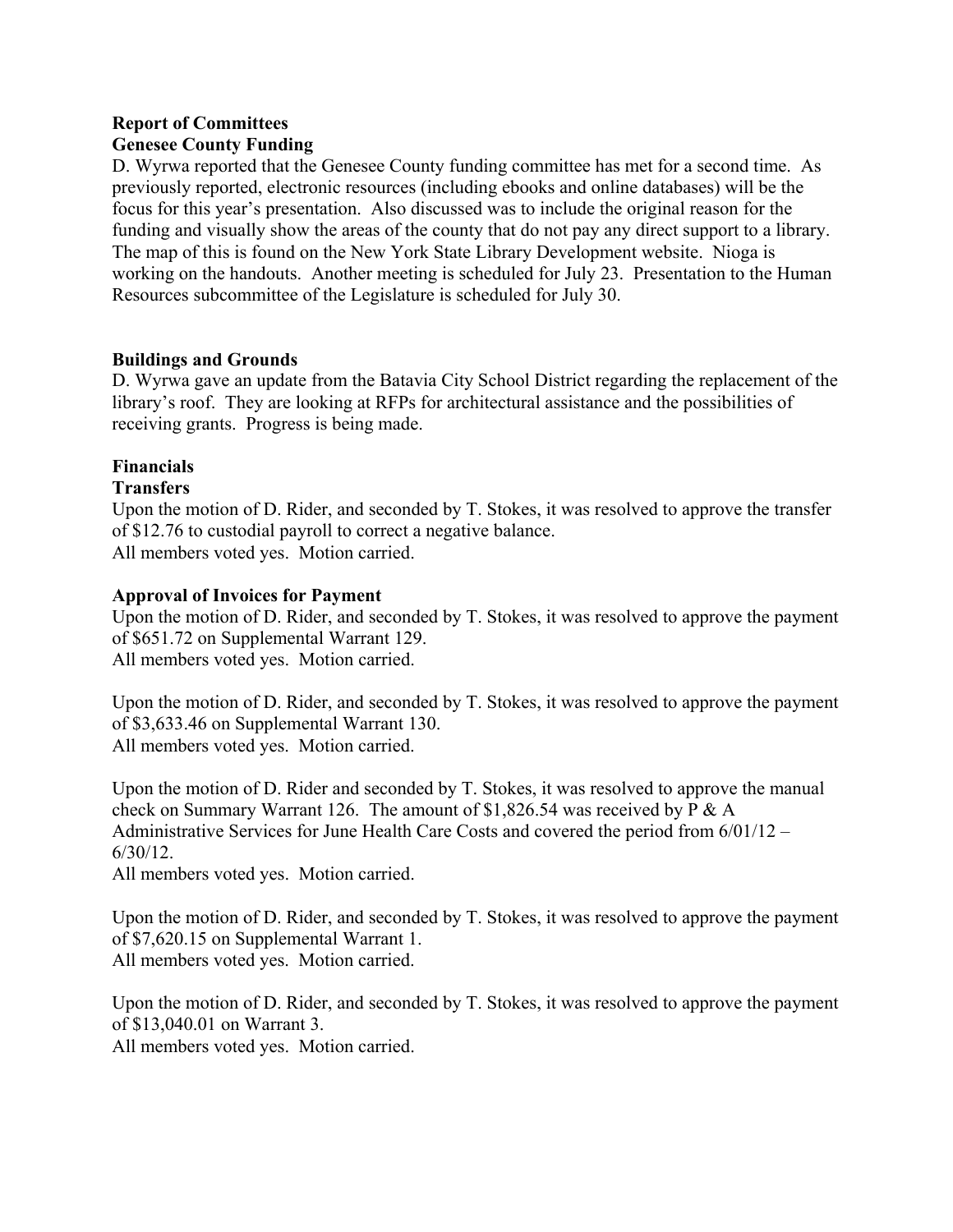#### **June Bank Reconciliation**

Upon the motion of D. Rider, and seconded by T. Stokes, it was resolved to approve the June Bank Reconciliaiton.

All members voted yes. Motion carried.

### **2011-2012 Budget Status**

D. Wyrwa reported there are only 8 open purchase orders. The library received the PILOT money and E-Rate reimbursement. A total of \$1,561.01 from the Flex program through the Batavia City School District was returned to the library. This amount represents unused funds from staff.

### **Capital Reserve**

D. Wyrwa reported that the total amount of memorials moved to capital reserve funds is \$2199: \$565 in memory of Monica Raphael, \$1401 in memory of Gasper Mortellaro, \$233 remainder of donations in memory of Angeline Wyrwa.

This was approved by the Board at the June 11 meeting but since memorials were still arriving no final amount was available at that time.

### **Communications**

#### **Resurrection Parish Parade**

A. Zito read a letter from Resurrection Parish thanking the library for having the Community Coalition Van in the Resurrection Parish Parade.

#### **Knit One, Read Too**

A. Zito read an email from Teresa Slivinski addressed to P. Haven with the results of the afghan raffle at the July  $4<sup>th</sup>$  event at Centennial Park. \$80 will be given to the library to purchase knitting books.

#### **Unfinished Business** - none

# **New Business**

#### **Lending Policy**

D. Wyrwa asked the Board to have something set in place that she can referred to when patrons ask for assistance in paying for fines they have incurred. Sometimes these fines are from extenuating circumstances (i.e. hospitalizations, death in the family). D. Wyrwa has spoken with other libraries on how they handle these requests. Some have a sliding scale, some reduce the amount by a percentage. The board agreed 50% sounds reasonable with supporting evidence of the extenuating circumstances, but a policy needs to be put in place. D. Wyrwa will look at amending the current Borrowing Materials Policy.

#### **Adjournment**

There was no further business so, President Dana Charters, adjourned the meeting at 8:15 pm.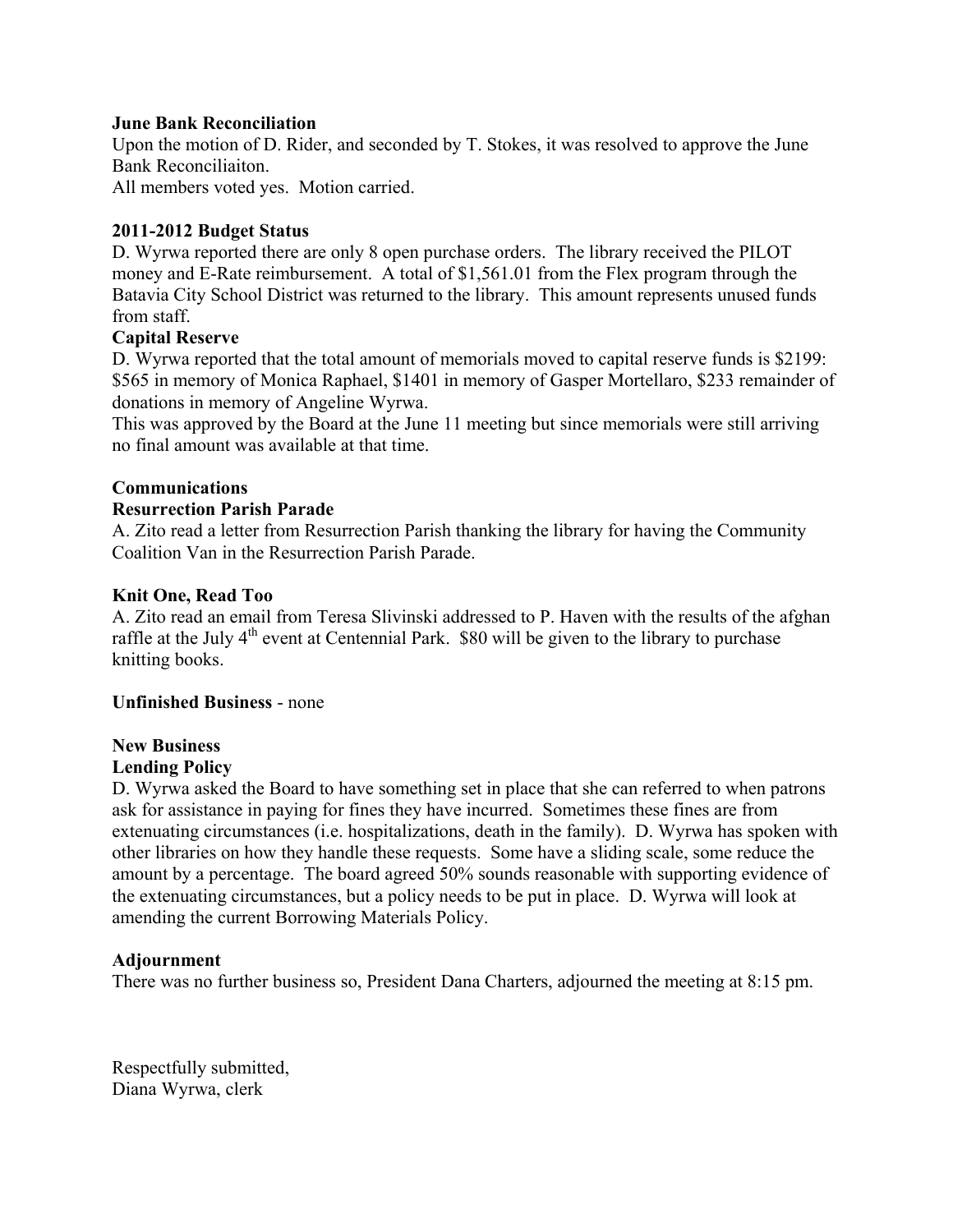*Approved by the Board of Trustees September 10, 2012*  **Richmond Memorial Library Board of Trustees August 13, 2012** 

The regular meeting of the Board of Trustees was held on Monday, August 13, 2012. Vice President of the Board Beth Stich called the meeting to order at 6:30 pm. Members present: Deborah Rider, Beth Stich, Tracy Stokes, Rosemary Surowka. Also present: Colleen Brudz, Alice Zito, Diana Wyrwa, Paula Haven Excused: Dana Charters

### **Swearing in of Board Member**

Beth Stich was sworn in by Notary Public, Alice Zito. Upon completion, Alice left the meeting.

# **Approval of Minutes**

B. Stich asked for a correction under By-Laws Review. Upon the motion of T. Stokes, seconded by R. Surowka, it was resolved to approve the minutes of the regular meeting of July 9 pending this correction. All members voted yes. Motion carried.

**Public to be Heard –** None

# **Report of the Librarian**

# **Personnel – Request to move into Executive Session**

Upon the request of D. Rider, and seconded by T. Stokes, it was resolved to move into Executive Session at 6:47 pm. All members voted yes. Motion carried. Upon the motion of T. Stokes, and seconded by D. Rider, it was resolved to end Executive Session at 7:14 pm.

All members voted yes. Motion carried.

C. Brudz entered the meeting at 7:15.

# **Audit Update**

D. Wyrwa reported that the audit began on Monday, August 6. It was a week earlier than anticipated, due to the needs of Library Treasurer, Sally Sanford. S. Sanford has to compile a report for the New York State Comptroller's Office, both for the school district and the library. In light of this, D. Wyrwa recommended that next year's library audit be done in the month of July. She anticipates that EF Rotenberg will present their results at the September Board meeting.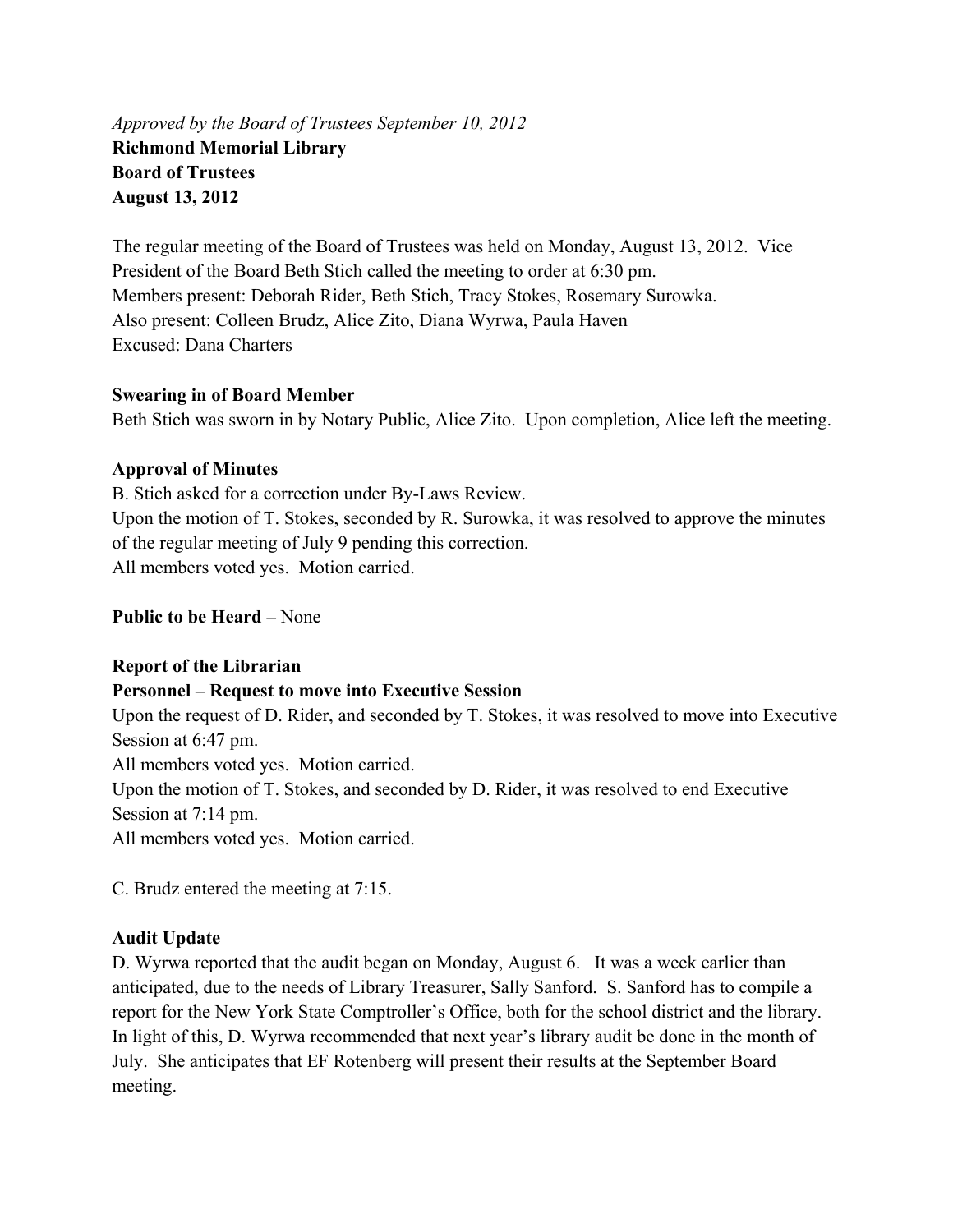# **Health Care and ERS Updates**

D. Wyrwa suggested implementing an Opt-out payment for any full time employee who does not participate in the library's health insurance. She has discussed this with other public library directors and found that the amount paid varies widely. After some discussion, an amount of \$500 was agreed upon in a single payment at the end of the calendar year. The amount is based on the former flex amount, and the payment at the end of the calendar year is for tax purposes. Upon the motion of T. Stokes, and seconded by D. Rider, it was resolved to approve an opt-out payment of \$500 in a single payment at the end of the year for eligible full-time library employees.

All members voted yes. Motion carried.

The library has received the 2013 ERS estimate of \$140,859. Although the initial estimate was \$129,039, \$140,000 was budgeted thanks to the suggestion of the Finance Subcommittee.

# **Payroll changes and proposal**

# Proposal – Delivery

The library's payroll clerk, Melissa Currier, is moving from the Batavia CSD Administration Building to the centralized BOCES office at Wyoming Central School. This necessitates a change in the method of delivery of staff timesheets. Alice Zito, Library Clerk, lives in Wyoming approximately three miles away from Wyoming Central. D. Wyrwa proposed that A. Zito deliver the timesheets on Wednesdays, before she comes to work at 12:30, and that the library pay mileage to her for this service.

# Proposal – Mandatory Direct Deposit

With the exception of five people, all other library employees use direct deposit. In light of the changes occurring with payroll, D. Wyrwa and S. Sanford are recommending that direct deposit be made mandatory for all library employees for the following reasons:

- No lost checks
- Savings on card stock and courier time
- Bank technology is more secure and reliable
- No outstanding checks in payroll bank reconciliation; a plus for the yearly audit.

There is also a benefit to the employee in that funds are immediately available to them at midnight on pay day. Upon discussion, it was decided that all current employees must switch over to direct deposit by October 1, 2012.

Upon the motion of T. Stokes and seconded by D. Rider, it was resolved to approve that Alice Zito deliver timesheets and be paid mileage beginning in September and that direct deposit is mandatory for all library employees effective October 1, 2012.

All members voted yes. Motion carried.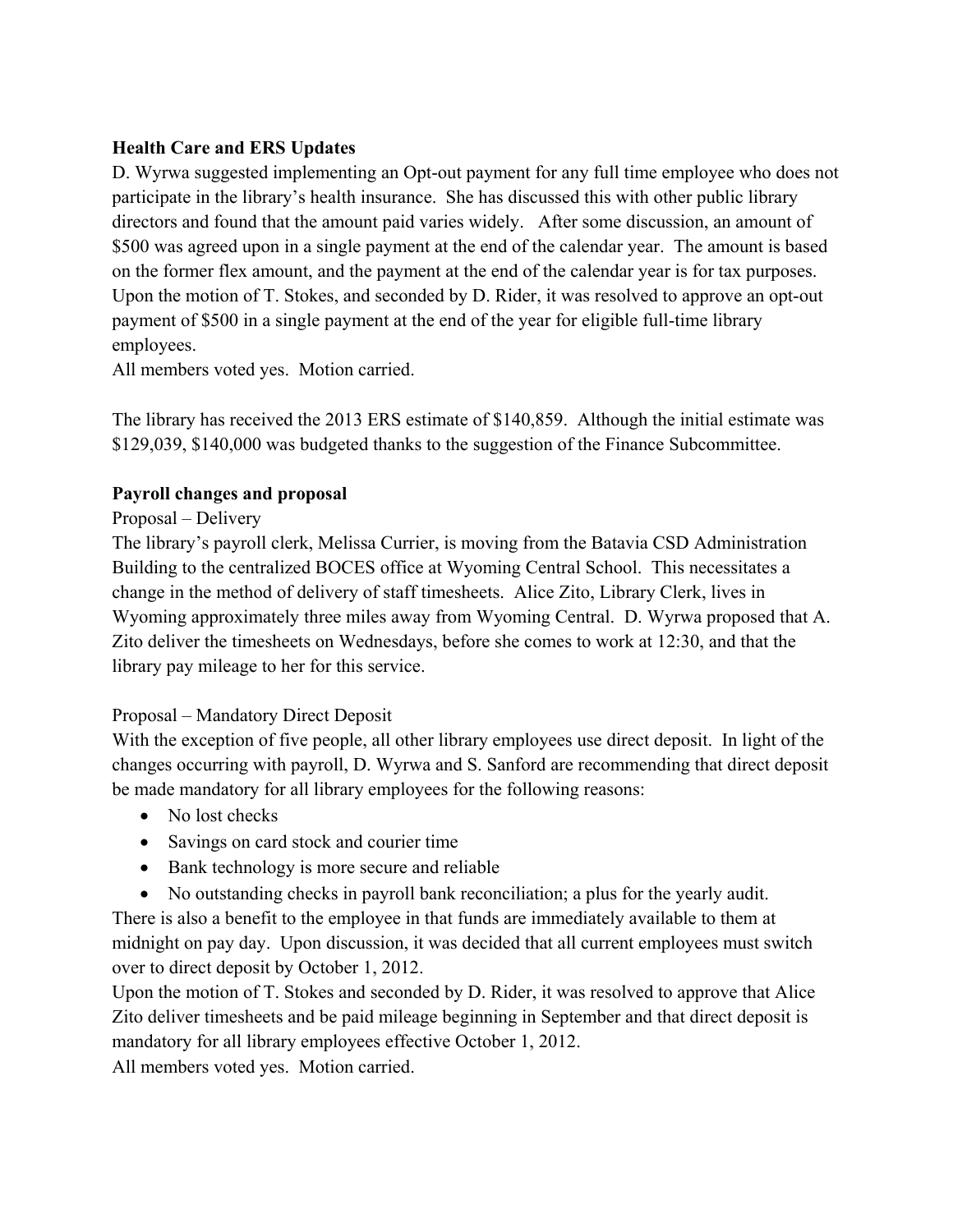## **Coffee Bar – New Vendor Search**

D. Wyrwa met with Sam Campanella, Certified Business Advisor, NYS Small Business Development Center (SBDC) and Tom Williams, library attorney, to discuss changes to be made to the original RFP. She sent out a letter and the revised RFP to local businesses that might be interested, and she has four responses. After some discussion, it was decided to schedule the interviews of the candidates on Wednesday, August 29, 2012 beginning at 3:30 pm.

# **Borrowing Policy – Proposed Change**

D. Wyrwa submitted a proposed change to the Borrowing Materials Policy. Due to extenuating circumstances such as hospitalization, death in the family, house fires and theft, library patrons ask for their fines to be excused or reduced. The change in the policy would establish parameters for these requests. D. Wyrwa's suggestion was for fines to be reduced up to 50%, which will be decided by the Library Director, when patrons provide written supporting evidence. Upon the motion R. Surowka and seconded by T. Stokes, it was resolved to amend the Borrowing Materials Policy to reflect this change. All members voted yes. Motion carried.

#### **NYS Construction Grant**

In order to apply for the NYS Construction Grant, the library would have to have the approval of the New York State Department of Education. The deadline for the grant is too short to allow for this approval to be given. Therefore, D. Wyrwa will be unable to apply for the grant this year.

#### **Long Range Plan**

D. Wyrwa will be meeting with Mary Zangerle, the facilitator for the Long Range Plan. They will set up the meetings; D. Wyrwa anticipates that there will be three. After the meetings, the two of them will work with the data to write the plan.

#### **Library Statistics**

| Materials circulation    | <b>July 2012</b> | 22,506 |
|--------------------------|------------------|--------|
| Ebook/Overdrive usage    | <b>July 2012</b> | 471    |
| Internet usage           | <b>July 2012</b> | 2,703  |
| <b>Literacy Stations</b> | <b>July 2012</b> | 525    |
| Attendance               | <b>July 2012</b> | 15,046 |
| Web page site access     | <b>July 2012</b> | 3,447  |

**Report of Committees Genesee County Funding**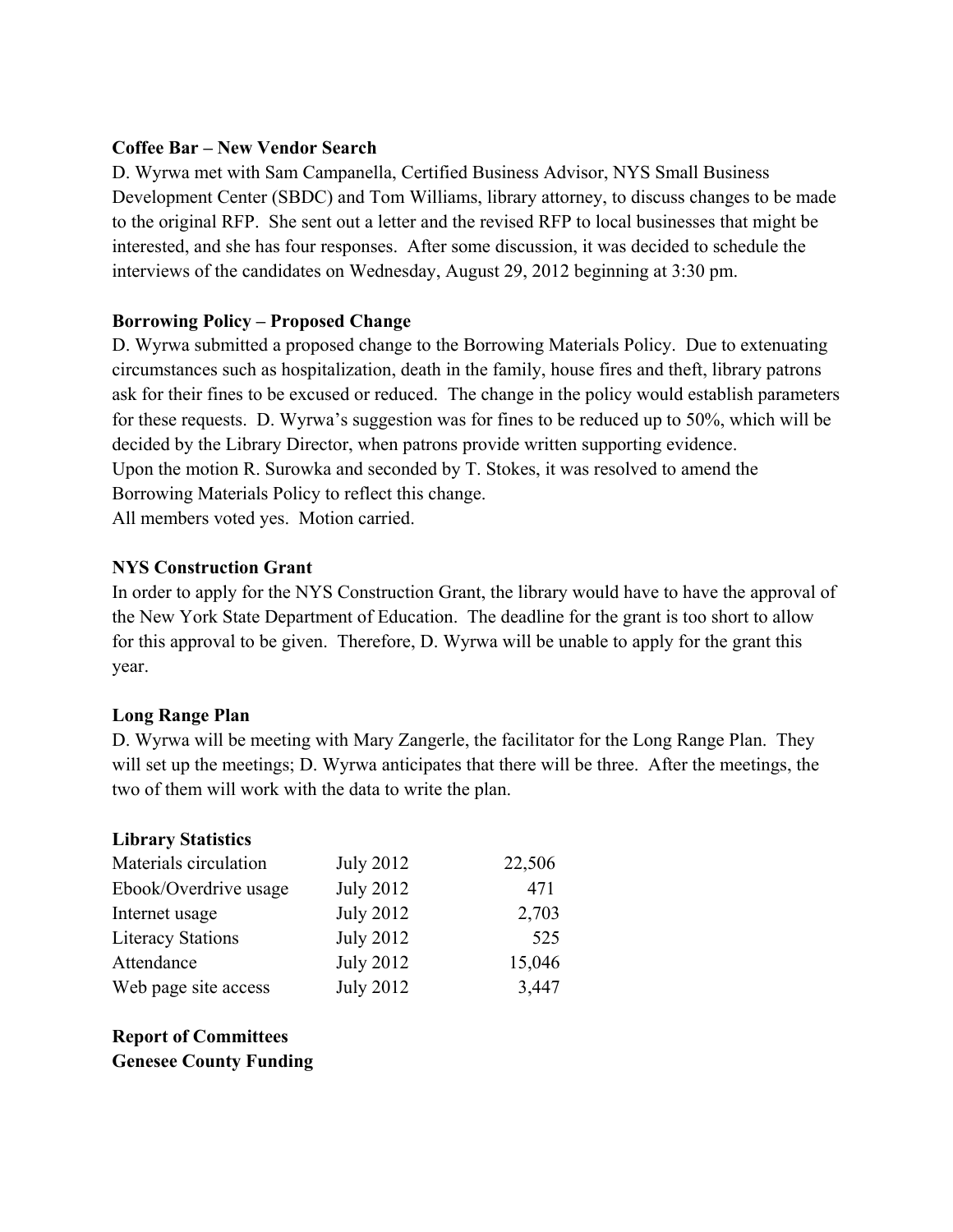D. Wyrwa reported that presentation to the Human Resources subcommittee of the Genesee County Legislature on July 30 went very well. Board members received a newspaper article that summarized what was said, and a letter from county Manager Jay Gsell requesting that outside agencies and affiliates not ask for any increase in funding in 2013. When D. Wyrwa sends the request letter for funding, she will ask that library monies not be cut in the 2013 budget.

# **Financials**

# **Approval of Invoices for Payment**

Upon the motion of T. Stokes, and seconded by R. Surowka, it was resolved to approve the payment of \$648.30 on Supplemental Warrant 4. All members voted yes. Motion carried.

Upon the motion of T. Stokes and seconded by R. Surowka, it was resolved to approve the manual checks on Summary Warrant 10. The amount of \$1596.36 was received by P & A Administrative Services for July Health Care Costs and covered July 2012 HR3 and HR3 reimbursement for July 2012. The amount of \$600.88 was received by P & A Administrative Services for July flex.

All members voted yes. Motion carried.

Upon the motion of T. Stokes, and seconded by R. Surowka, it was resolved to approve the payment of \$3334.44 on Supplemental Warrant 6. All members voted yes. Motion carried.

Upon the motion of T. Stokes, and seconded by R. Surowka, it was resolved to approve the payment of \$16,063.28 on Warrant 7. All members voted yes. Motion carried.

# **July 2012 Summary of Revenues and Appropriations**

Upon the motion of T. Stokes, and seconded by R. Surowka, it was resolved to approve the July 2012 Summary of revenues and appropriation. All members voted yes. Motion carried.

# **July Bank Reconciliation**

Upon the motion of T. Stokes, and seconded by R. Surowka, it was resolved to approve the July Bank Reconciliation.

All members voted yes. Motion carried.

# **Capital Reserve**

D. Wyrwa distributed an updated spreadsheet of Capital Reserve Fund Appropriations.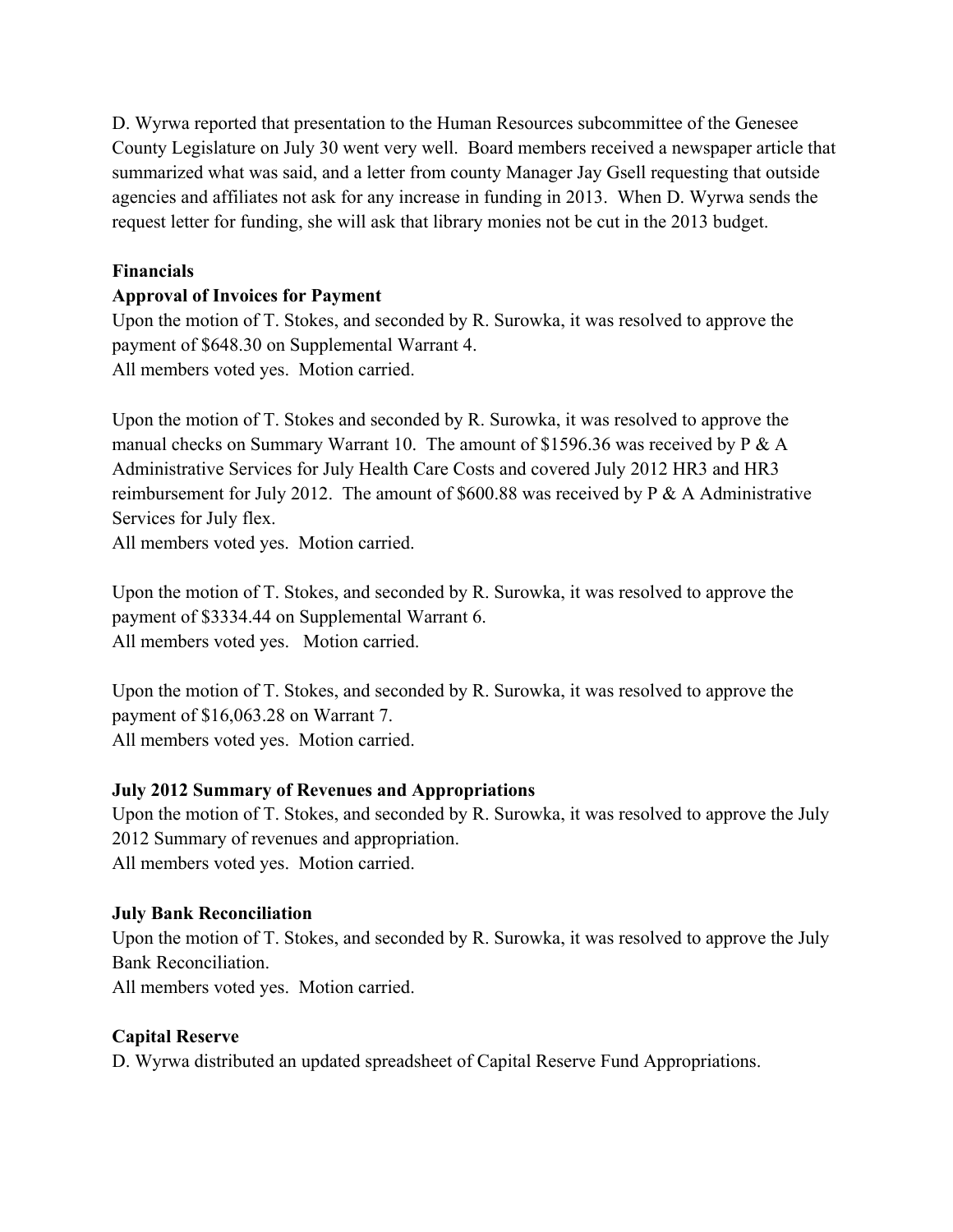#### **Bullet Aid**

Each Genesee County library received \$15,000 from New York State through a program of targeted aid via education funding, referred to as "Bullet Aid." D. Wyrwa will write a letter of thanks to Senator Ranzenhofer, who represents Genesee County.

#### **Seneca Power Authority**

The Seneca Power Authority is contesting their assessment for 2011 and 2012. If their assessment is reduced to the amount they have asked for, the library would owe them a substantial refund. D. Wyrwa will keep the Board informed as decisions are made.

**Communications –** none

**Unfinished Business** – none

#### **New Business**

### **Disposal of Surplus Materials and Equipment Policy**

Currently, the library has a policy for disposal of library materials, but it does not include equipment or furniture. D. Wyrwa suggested that these larger items be disposed of in the same manner, which is to have them sold by the Friends of the library. The Board of Directors of the Friends will be consulted at their September meeting. If they are willing, D. Wyrwa will amend the policy for the Library Board's approval at the October meeting.

#### **Adjournment**

There was no further business so, Vice President Beth Stich, adjourned the meeting at 8:41 pm.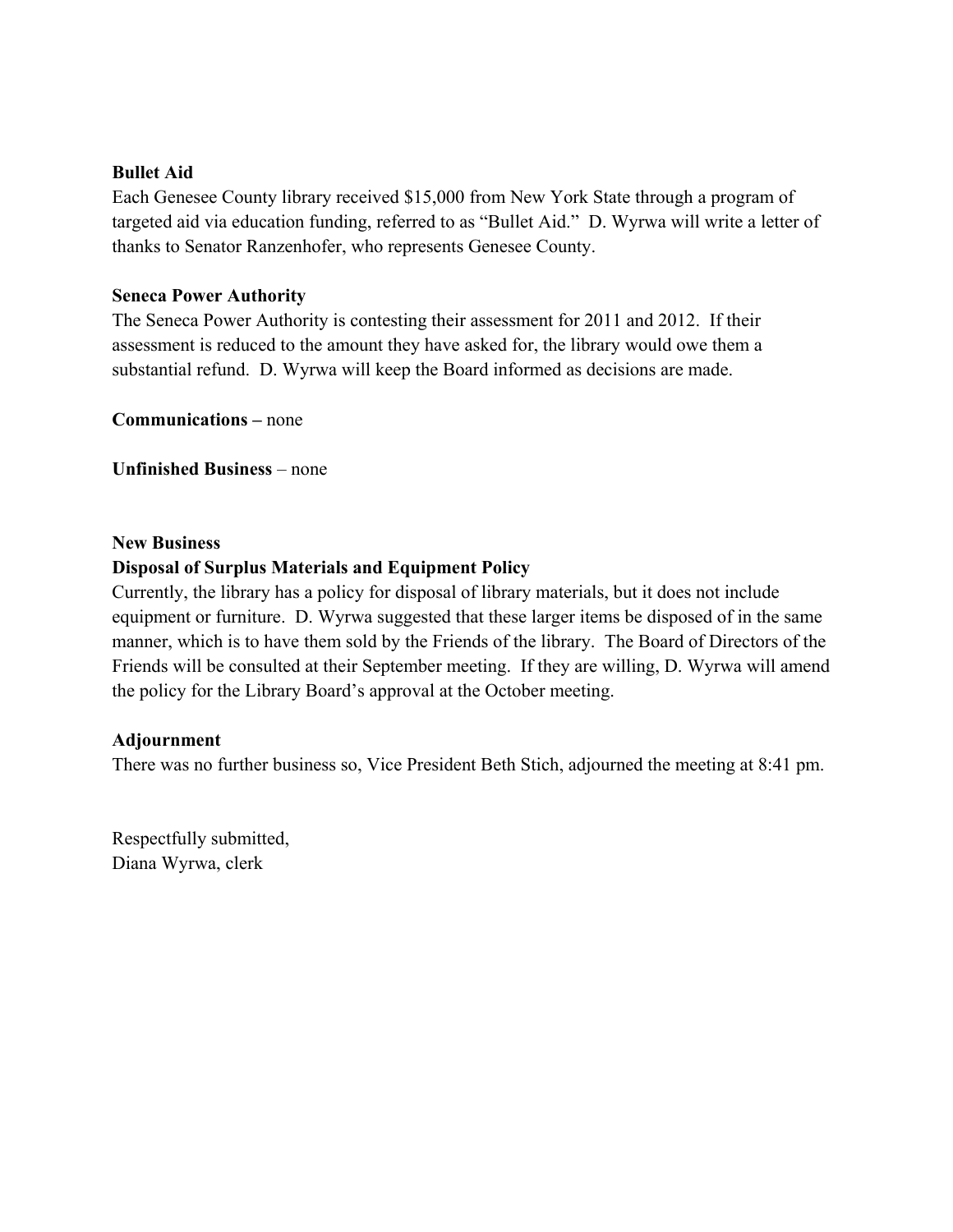*Approved by the Board of Trustees October 15, 2012*  **Richmond Memorial Library Board of Trustees September 10, 2012** 

The regular meeting of the Board of Trustees was held on September 10, 2012. President of the Board Dana Charters called the meeting to order at 6:33 pm. Members present: Dana Charters, Deborah Rider, Beth Stich, Tracy Stokes, Rosemary Surowka

Also present: Colleen Brudz, Diana Wyrwa, Paula Haven

### **Approval of Minutes**

Upon the motion of B. Stich, seconded by T. Stokes, it was resolved to approve the minutes of the regular meeting of August 13, 2012. All members voted yes. Motion carried.

**Public to be heard** – none

# **Report of the Librarian**

## **Personnel**

Colleen O'Donnell, Library Page, has been hired as the new part-time Clerk for SAGE (Services for the Aged in Genesee County.) Her normal work week will be 18 hours: 15 for SAGE and the remainder at the circulation desk. C. O'Donnell's appointment left a position on the Page staff open, and Meg Hurlbut has been hired. M. Hurlbut interviewed for a Page position in 2010, and stayed in touch with P. Haven, Page Supervisor, indicating her continued interest in a position. Upon the motion of T. Stokes, and seconded by B. Stich, it was resolved to approve the appointment of Colleen O'Donnell as part-time Clerk and the appointment of Meg Hurlbut as Library Page.

All members voted yes. Motion carried.

# **New Café/Coffee Bar Vendor**

Interviews for the new Café/Coffee Bar Vendor were held on August 29, and the committee recommended Krystyna Stefanik. D. Wyrwa held a second interview with her to go over the library's specific requirements for the café, and K. Stefanik agreed to all of them. The new name will be Bookworm Café and the projected opening date is October 1, 2012. Upon the motion of D. Rider, and seconded by B. Stich it was resolved to approve Krystyna Stefanik as the chosen café/coffee bar vendor of the Richmond Memorial Library. All members voted yes. Motion carried.

# **Donation of painting**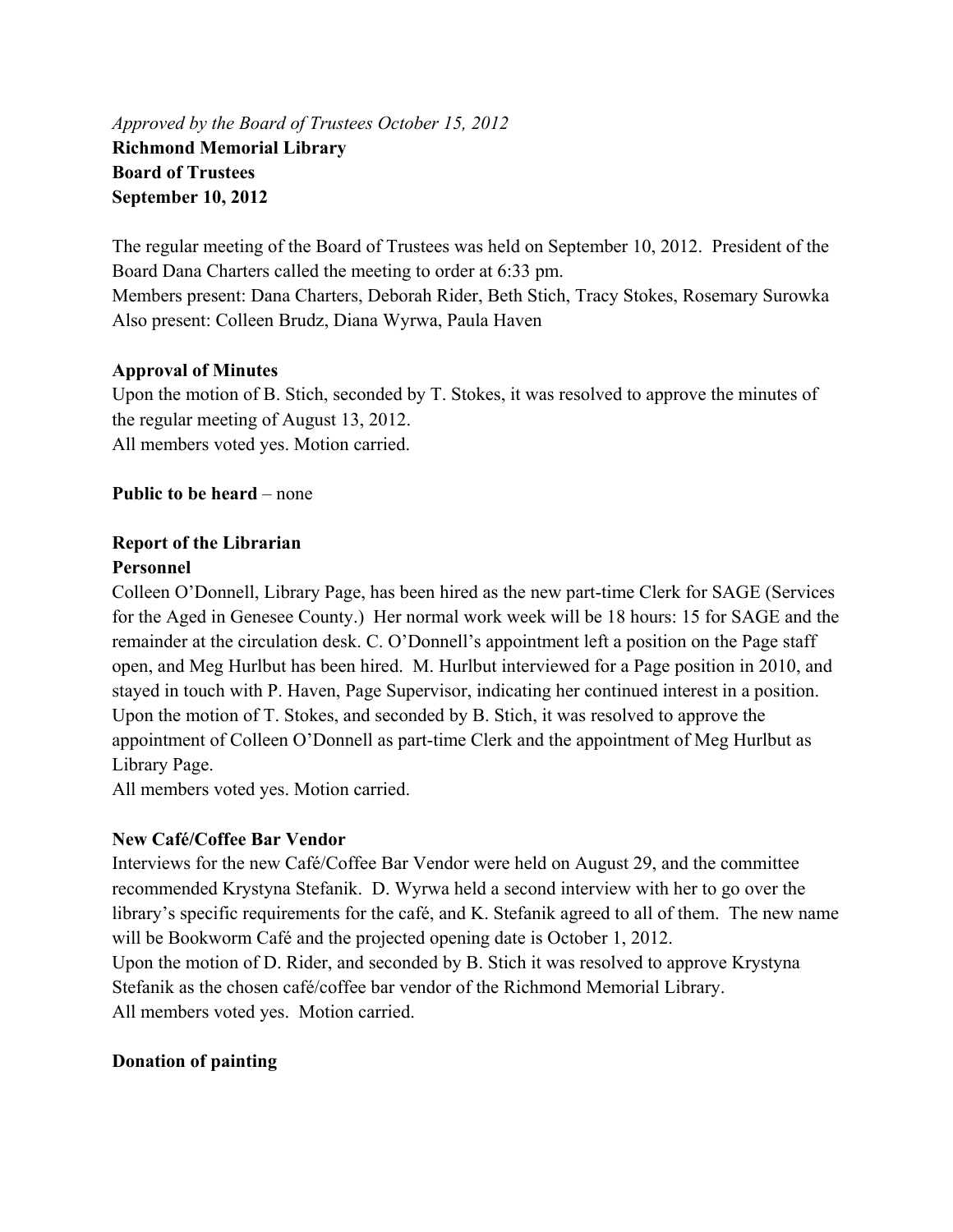D. Wyrwa explained that John Copoulos contacted her with the offer of a painting by Rose Pontillo de Carlo, a well-known local artist in the 50's and 60's.

Upon the motion of T. Stokes and seconded by D. Rider, it was resolved to accept the Rose Pontillo de Carlo painting donated by John Copoulos.

All members voted yes. Motion carried.

# **ERS Update**

D. Wyrwa went over the 2014 projection for the library's contribution to the New York State & Local Retirement System.

# **Summer Reading Club Reports**

The Children's Summer Reading Club registration increased by 9% from 2011; Teen and Adult remained the same. One of the most popular programs in the Children's Room this summer was the Science Club, led by Kelly March, Library Assistant. Based on the reports submitted by the librarians, discussion centered around the methods of publicity that were employed, and ways to improve the publicity next year to increase participation.

# **Long Range Plan**

The first planning meeting of the Long Range Plan committee will be held on Wednesday, September 19 at 6:30 pm. D. Wywra and Facilitator Mary Zangerle anticipate having 3 or 4 meetings to gather data, from which they will write the plan. M. Zangerle intends to present the proposed plan at the December Board meeting for approval.

# **Library Statistics**

| Materials circulation    | August 2012 | 22,719 |
|--------------------------|-------------|--------|
| EBook/Overdrive usage    | August 2012 | 481    |
| Internet usage           | August 2012 | 2,920  |
| <b>Literacy Stations</b> | August 2012 | 213    |
| Attendance               | August 2012 | 15,544 |
| Website Usage            | August 2012 | 3,172  |

# **Report of Committees**

# **Genesee County Funding – 2013 letter**

D. Wyrwa presented the letter written to County Manager J. Gsell by Board President Dana Charters. In the letter, D. Charters requested funding for Genesee County Public Libraries remain at the 2012 level of \$46,311.

# **Financials Approval of Invoices for Payment**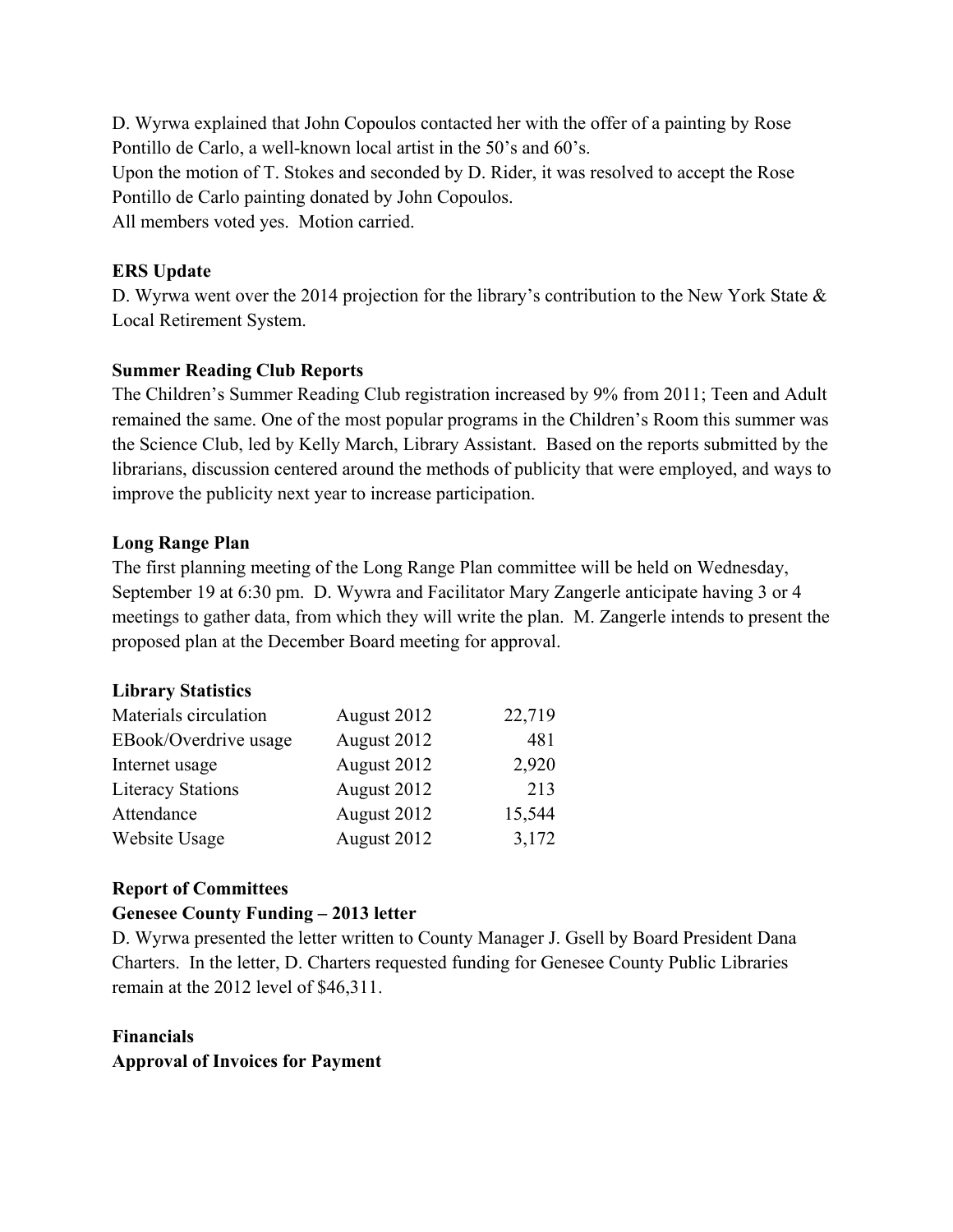Upon the motion of B. Stich, and seconded by T. Stokes, it was resolved to approve the payment of \$5,755.72 on Supplemental Warrant 8. All members voted yes. Motion carried.

Upon the motion of B. Stich, and seconded by T. Stokes, it was resolved to approve the payment of \$3,019.25 on Supplemental Warrant 12. All members voted yes. Motion carried.

Upon the motion of B. Stich, and seconded by T. Stokes, it was resolved to approve the manual check on Summary Warrant 13. The amount of \$1546.90 was received by P & A Administrative Services for August Health Care Costs and covered August 2012 H.D. The amount of \$1,427.83 was received by P & A Administrative Services for August flex. All members voted yes. Motion carried.

Upon the motion of B. Stich, and seconded by T. Stokes, it was resolved to approve the payment of \$13,923.78 on Warrant 11. All members voted yes. Motion carried.

### **August Summary of Revenues and Appropriations**

Upon the motion of B. Stich, and seconded by T. Stokes, it was resolved to approve the August 2012 Summary of Revenues and Appropriations. All members voted yes. Motion carried.

#### **August 2012 Bank Reconciliations**

Upon the motion of B. Stich, and seconded by T. Stokes, it was resolved to approve the August Bank Reconciliation. All members voted yes. Motion carried.

# **Adelaide Kenney Trust – CD renewal**

Upon the motion of D. Rider, and seconded by T. Stokes, it was resolved to approve the renewal of the \$10,000 CD at .25% interest in which the Adelaide Kenney Trust has been invested, and allocate the interest earned in the past year "to purchase books in the designated subject areas of history, biography and science, pertaining to America and Americans." All members voted yes. Motion carried.

# **Genesee County Funding 2012**

For the past several years, Genesee County Funding has been used to purchase books, audiovisual materials and electronic resources. D. Wyrwa's recommendation for the 2012 funds is to re-apportion the money with the largest amount going for electronic resources, including ebooks.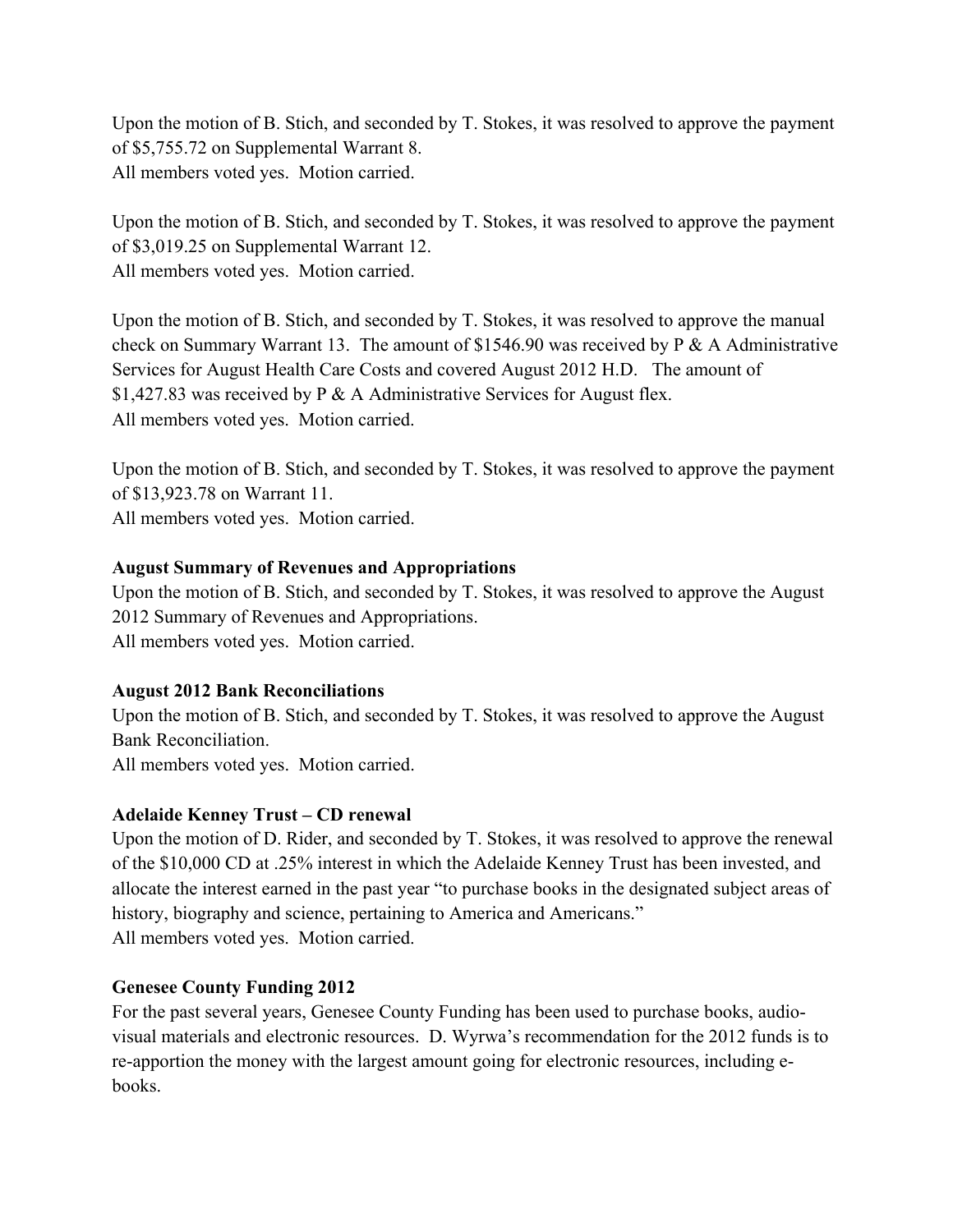Upon the motion of B. Stich, and seconded by T. Stokes, it was resolved to approve Genesee County Funds for budget year 2012 – 2013. All members voted yes. Motion carried.

**Capital Reserve Fund** – no change

**Communications** – none

# **Unfinished Business 2011 – 2012 Audit Update**

Due to some scheduling conflicts, the staff from EFP Rotenberg was not able to present their results at tonight's meeting. They will be on the agenda for the October Board meeting.

# **New Business**

The Batavia High School Class of 1961 is considering making a donation to the library as a thank you for all the help they received as they were planning their reunion. D. Wyrwa is planning to purchase equipment to digitize the library's local history collection and suggested this donation be used toward the cost. A member of the class of 1961 has already digitized Batavia High School Yearbooks from 1913 – 1965, with the exception of 1917 and 1956. He has shared his work with the library. There is a link on the library's webpage to these yearbooks.

Batavia City School District Superintendent's Office has requested that Richmond Memorial Library be the repository for all their back yearbooks, and D. Wyrwa has agreed.

L. DeLooze is adding a monthly adult evening book discussion beginning this fall. The evening book discussion will use the same book as the regularly scheduled morning book discussion group.

# **Adjournment**

There was no further business so, President Dana Charters, adjourned the meeting at 7:40 pm.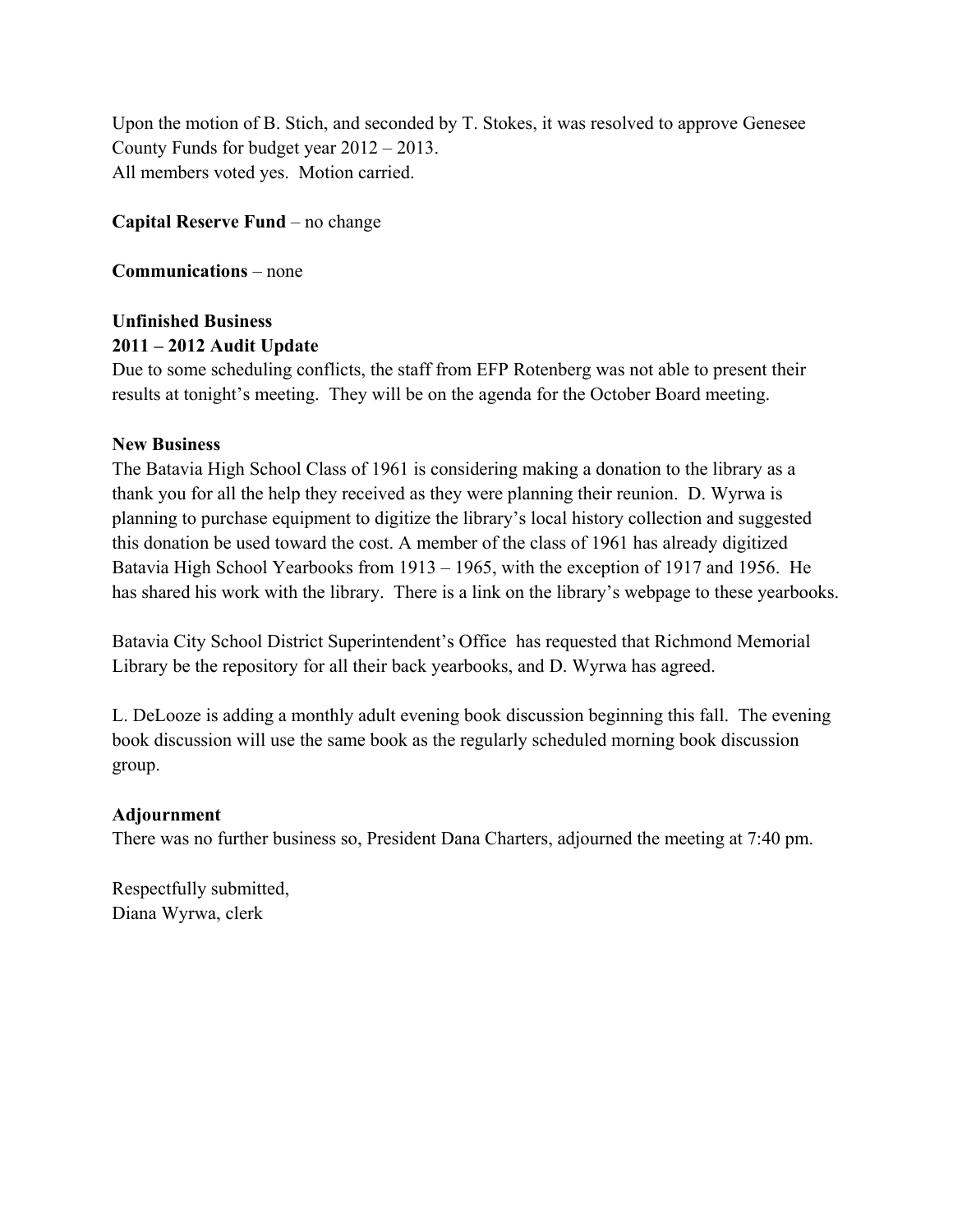*Approved by the Board of Trustees November 19, 2012*  **Richmond Memorial Library Board of Trustees October 15, 2012** 

The regular meeting of the Board of Trustees was held on October 15, 2012. President of the Board Dana Charters called the meeting to order at 6:30 pm. Members present: Dana Charters, Tracy Stokes, Rosemary Surowka Also present: Colleen Brudz, Amy Clements, Carol Richardson, Sally Sanford, Diana Wyrwa, and Paula Haven Excused: Deborah Rider and Beth Stich

### **Approval of Minutes**

Upon the motion of T. Stokes, and seconded by R. Surowka, it was resolved to approve the minutes of the regular meeting of September 10, 2012. All members voted yes. Motion carried.

### **Public to be Heard** – none

### **Audit Review – Amy Clements from EFP Rotenberg**

Amy Clements from EFP Rotenberg reviewed the draft of the library's audit for fiscal year 2011- 2012. She stated that there were no significant findings and that it was a clean audit. However, questions were brought up by D. Wyrwa in the notes section. Questions were also brought up by Sally Sanford, Library Treasurer. S. Sanford just received detail during the presentation. A. Clements left at 7:05. After some discussion, it was decided to table approval until changes could be made to the notes and final details were reviewed.

S. Sanford and C. Richardson left the meeting at 7:30 pm.

# **Report of the Librarian Holiday Calendar 2013**

Upon the motion of T. Stokes, and seconded by R. Surowka, it was resolved to approve the 2013 Holiday Calendar as presented.

All members voted yes. Motion carried.

# **Policy – Disposal of surplus materials and equipment**

It is library policy to dispose of library materials that are weeded from the collection by giving them to the Friends of the Library for their book sale. D. Wyrwa wrote an expanded version of this policy to include furniture and other surplus equipment and discussed it with the Board.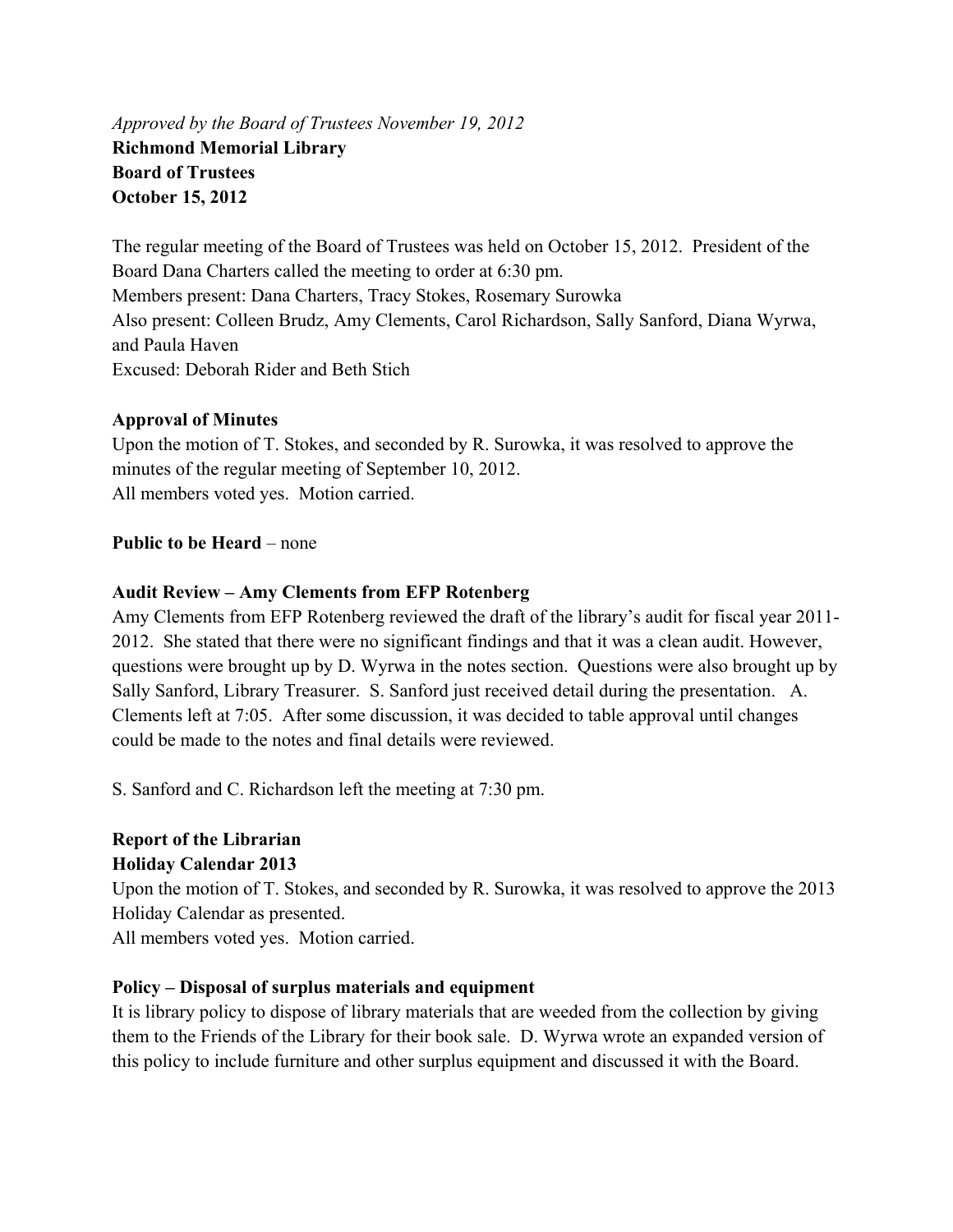Upon the motion of T. Stokes, and seconded by R. Surowka, it was resolved to approve the Policy for Disposal of Surplus Materials and Equipment. All members voted yes. Motion carried.

# **Ebook/downloadable audio update (Freegal and Freading products)**

D. Wyrwa reported that NIOGA continues to work on the necessary licensing and technology to get Freegal and Freading online for patrons. Each library will have its own individual account. All Nioga libraries will receive Freegal (downloadable music) for this first year. Funds from the cooperative ALMS budget will be used to pay for this product. We will be purchasing Freading (ebooks) on our own for those patrons holding Batavia cards.

# **Long Range Plan**

**Library Statistics** 

Progress is being made on the Long Range Plan. Two of the four meetings with the committee have been held, and data has been gathered.

| Library Statistics       |                |        |
|--------------------------|----------------|--------|
| Materials circulation    | September 2012 | 19,211 |
| EBook/Overdrive Usage    | September 2012 | 452    |
| Internet usage           | September 2012 | 2387   |
| <b>Literacy Stations</b> | September 2012 | 237    |
| Attendance               | September 2012 | 13,246 |
| Website Usage            | September 2012 | 3470   |
|                          |                |        |

# **Report of Committees**

# **Genesee County Funding 2013**

D. Wyrwa reported that the date and time for the public hearing for Genesee County Funding is November 8 at 7:00 pm. D. Wyrwa will be attending the NYLA conference at that time. She requested that any Board members who are available attend the public hearing on behalf of our library.

# **Financials**

# **Approval of Invoices for Payment**

Upon the motion of T. Stokes, and seconded by R. Surowka, it was resolved to approve the payment of \$7933.14 on Supplemental Warrant 16.

All members voted yes. Motion carried.

Upon the motion of T. Stokes, and seconded by R. Surowka, it was resolved to approve the payment of \$977.61 on Supplemental Warrant 17.

All members voted yes. Motion carried.

Upon the motion of T. Stokes and seconded by R. Surowka, it was resolved to approve the manual check on Summary Warrant 18. The amount of \$1,739.27 was received by P & A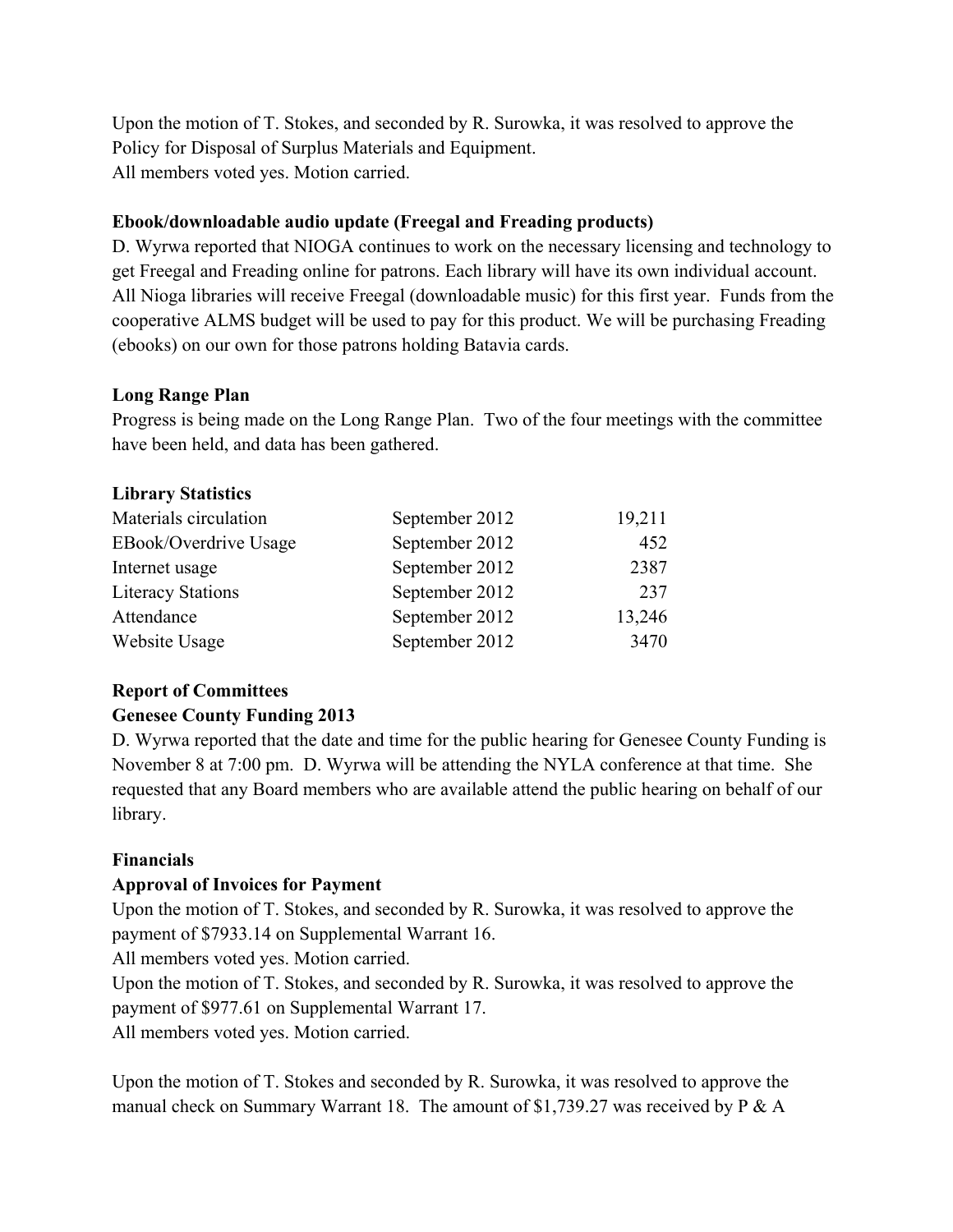Administrative Services for September Health Care Costs, including high deductible and flex amounts.

All members voted yes. Motion carried.

Upon the motion of T. Stokes, and seconded by R. Surowka, it was resolved to approve the payment of \$1,424.38 on Supplemental Warrant 21. All members voted yes. Motion carried.

Upon the motion of T. Stokes, and seconded by R. Surowka, it was resolved to approve the payment of \$19,072.14 on Summary Warrant 20. All members voted yes. Motion carried.

# **Summary of Revenues and Appropriations**

Upon the motion of T. Stokes, and seconded by R. Surowka, it was resolved to approve the September 2012 Summary of Revenues and Appropriations. All members voted yes. Motion carried.

### **Bank Reconciliations**

Upon the motion of T. Stokes, and seconded by R. Surowka, it was resolved to approve the September Bank Reconciliation.

All members voted yes. Motion carried.

# **Capital Reserve Fund**

D. Wyrwa explained that the wooden sign in front of the library needs to be replaced, due to agerelated deterioration. She has discussed the possibility of using funds given in memory of Gaspar Mortellaro with his wife, Nancy, who was amenable to the idea.

# **CD**

D. Wyrwa reported that treasurer S. Sanford suggested the library invest funds in a short term CD after receiving tax and PILOT funds for this fiscal year. Board members agreed and suggested looking into amounts and rates.

**Communications** – none

**Unfinished Business** – none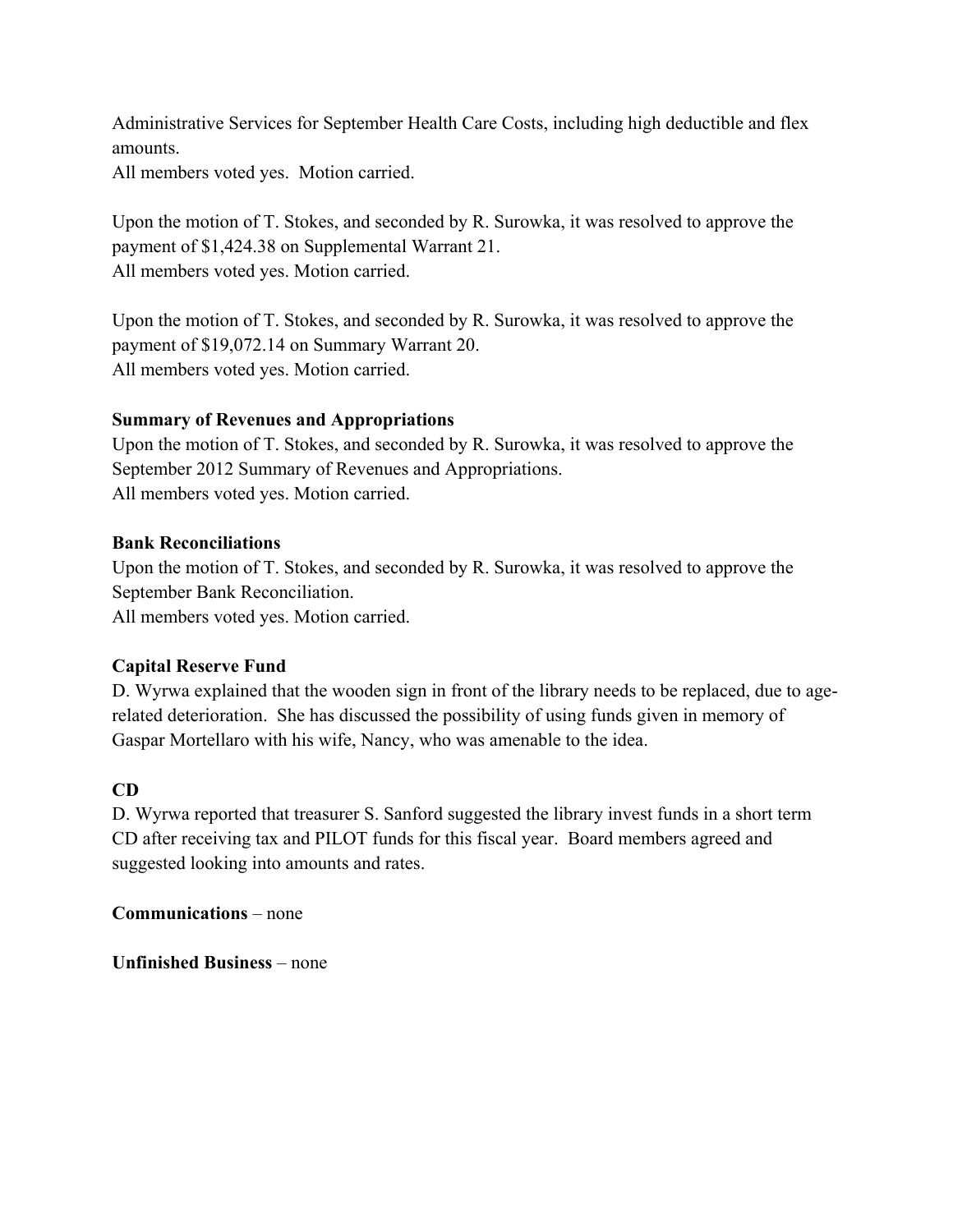# **New Business Genesee Chamber Map**

Richmond Memorial Library is a member of the Genesee County Chamber of Commerce. The Chamber is creating a map of the county, and the library purchased an ad on the map. By doing so, Richmond Memorial Library will be a travel destination on the Chamber's website.

# **Tale for Three Counties Announcement**

The Tale for Three Counties Announcement will be on Tuesday, November 13 at 12:30 pm at Corfu Free Library and Genesee Community College Library.

# **Grand Opening Bookworm Café**

The Grand Opening of the Bookworm Café will be Wednesday, November 14 from 5:30 – 7:30 pm. Owner Krystyna Stefanik has arranged to have most of her vendors at the event. Free samples will be available, and music will be provided by a guitar duo, EROS. K. Stefanik will be sending invitations to businesses and institutions in close proximity to the library.

# **Adjournment**

There was no further business so, President Dana Charters adjourned the meeting at 8:20 pm.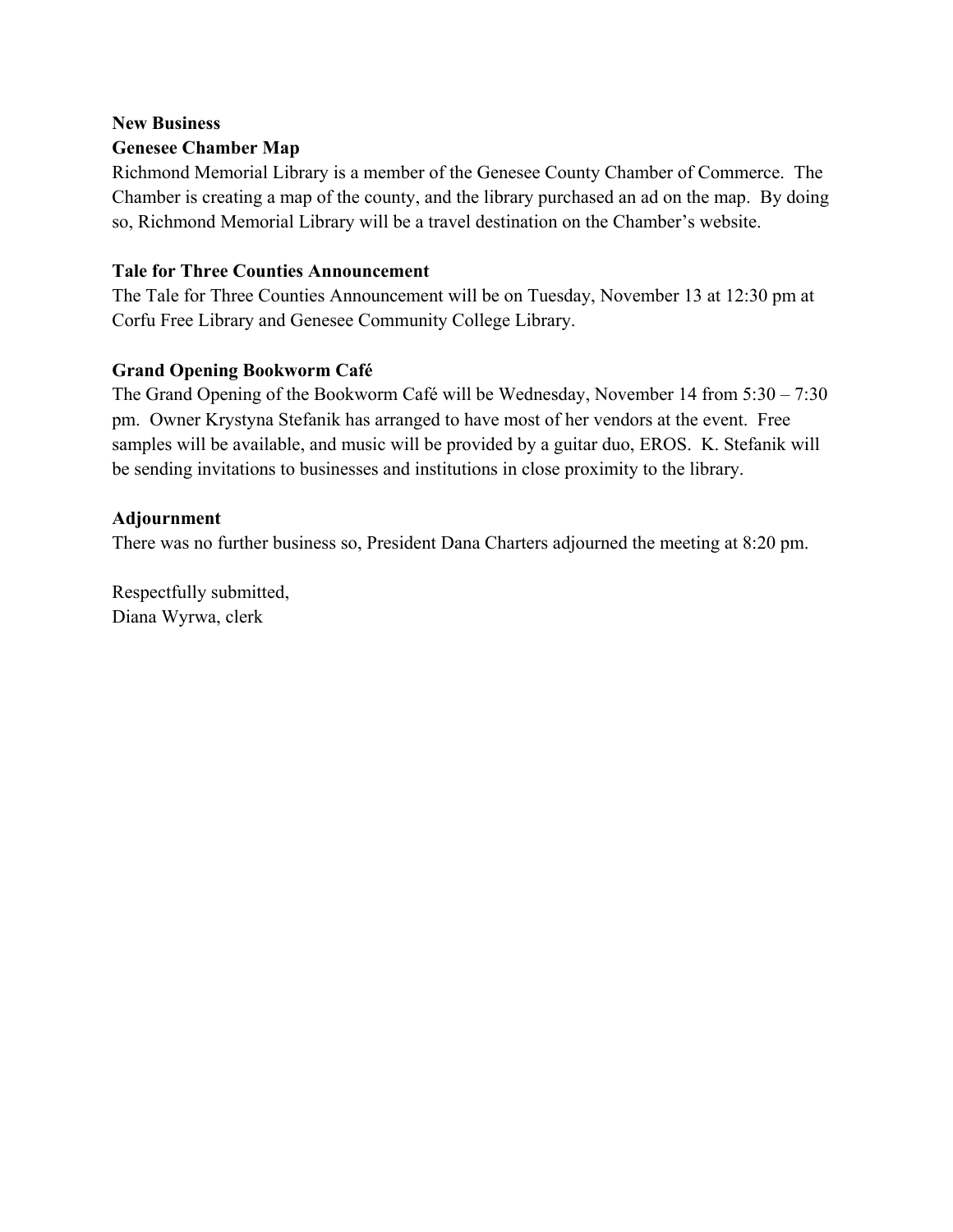*Approved by the Board of Trustees December 10, 2012*  **Richmond Memorial Library Board of Trustees November 19, 2012** 

The regular meeting of the Board of Trustees was held on November 19, 2012. President of the Board Dana Charters called the meeting to order at 6:34 pm. Members present: Dana Charters, Deborah Rider, Beth Stich, Tracy Stokes, Rosemary Surowka Also present: Colleen Brudz, Jeremy Higgins, Diana Wyrwa and Paula Haven

# **Approval of Minutes**

Upon the motion of D. Rider and seconded by B. Stich, it was resolved to approve the minutes of the regular meeting of October 15, 2012. All members voted yes. Motion carried.

**Public to be Heard** – none

# **Health Insurance Presentation – Jeremy Higgins**

Jeremy Higgins from the EMS Group – Stahlka Agency reviewed the implemented health plans 2011 – 2013. As anticipated, Univera has proven to be a better health care plan for employees at a savings to the library, as compared to the previous health care plan through Excellus. Based on the expected rate of increase, J. Higgins projected that the savings will remain at the same level through 2012 – 2013. As requested by D. Wyrwa, J. Higgins also presented information on dental plans, which will be discussed further by the Finance Subcommittee.

J. Higgins left the meeting at 7:00 pm

# **Report of the Librarian Personnel**

#### **Executive Session**

Upon the request of B. Stich and seconded by T. Stokes, it was resolved to move to Executive Session at 7:10 pm

All members voted yes. Motion carried.

Upon the request of B. Stich and seconded by T. Stokes, it was resolved to end Executive Session at 7:45 pm.

All member voted yes. Motion carried.

# **Personnel**

Upon the motion of B. Stich and seconded by T. Stokes, it was resolved to accept the resignation of Meg Hurlbut, Library Page, effective November 3, 2012.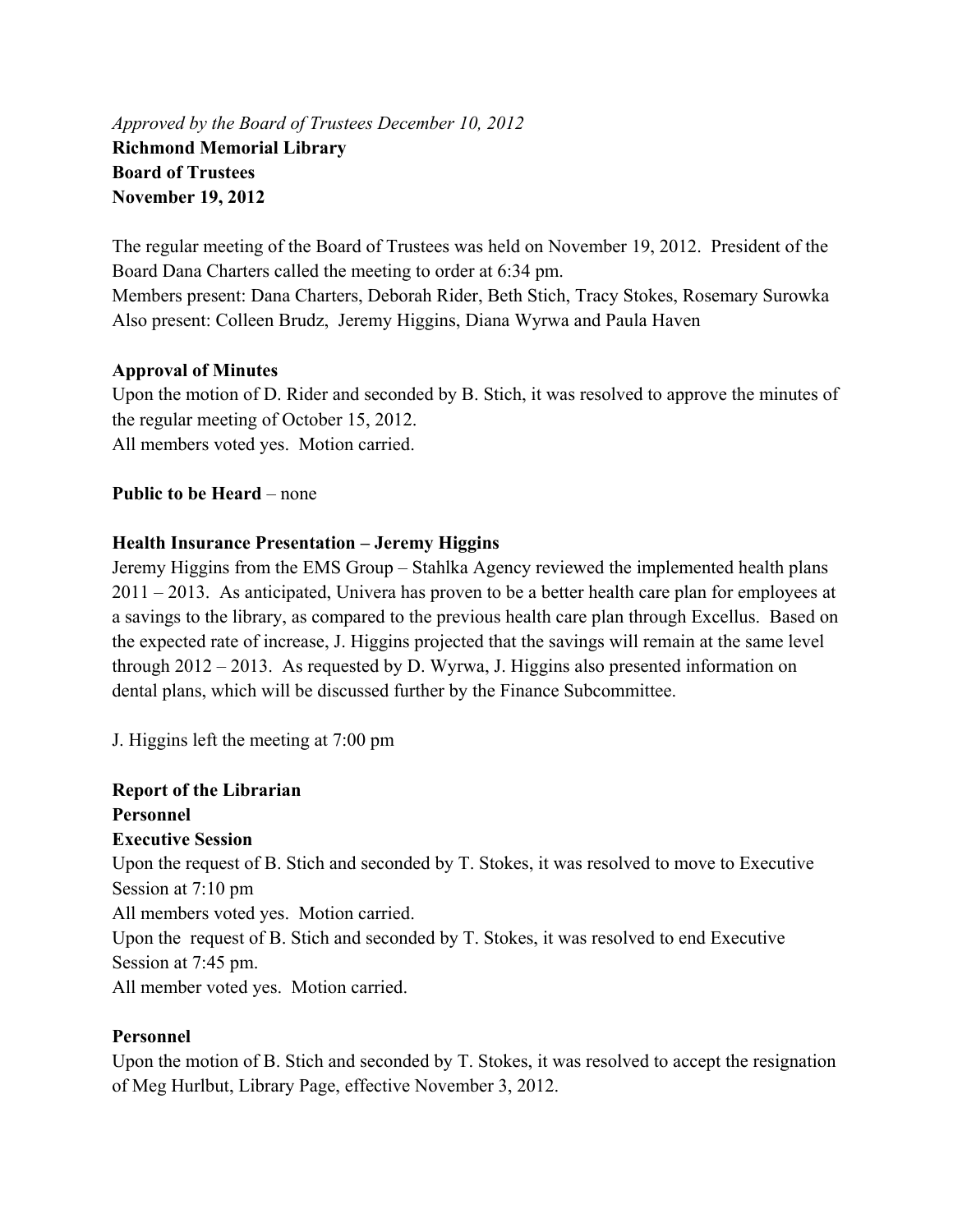Upon the motion of T. Stokes and seconded by B. Stich, it was resolved to approve the appointment of Rebecca Meloon to replace M. Hurlbut as Library Page, effective November 13, 2012.

Upon the motion of T. Stokes and seconded by B. Stich, it was resolved to approve paid vacation and leave time for SAGE coordinator Cathie Plaisted funded through the Marshall Grant with specifics as follows:

C. Plaisted will receive 5 vacation days from January 2013 – June 2012; 10 paid vacation days for the next two fiscal years with one day added per year after that, up to 19 days maximum. She will receive 80% of the leave time earned by full-time hourly staff. C. Plaisted will earn 1 day per month up to 12 days per year. She will receive retroactive compensation for leave time from July 2012, which equals 5 days, with 7 days remaining for the rest of this fiscal year. Leave time will not accumulate; vacation time will not roll over.

All members voted yes. Motion carried.

Upon the motion of D. Rider and seconded by T. Stokes, it was resolved to not accept the proposal written by Adult Services Librarian Leslie DeLooze. All members voted yes. Motion carried.

#### **NYS Grant in Aid 2012**

The NYS Grant in Aid 2012 came through Senator Michael Ranzenhofer's office and is for a total of \$15,000. The check has been received and deposited by the library. D. Wyrwa recommended using these funds for projects outdoors, such as more handicapped parking and/or an electronic sign.

#### **SAGE Program Review 2012**

D. Wyrwa reviewed the SAGE Program's 2011 – 2012 Final Report written by C. Plaisted. D. Wyrwa said that C. Plaisted did an excellent job when she presented her report to the Rochester Area Community Foundation and the Muriel Marshall Fund Committee.

#### **Long Range Plan**

D. Wyrwa reported that she and Facilitator Mary Zangerle met to review the data gathered during the 4 meetings with community members. At this point, they believe there will be three overall goals in the 2013 – 2017 Long Range Plan, which are in the following core areas: Celebrate Diversity; Lifelong Learning; and Know Your Community. M. Zangerle will present the plan for Board approval at the December meeting.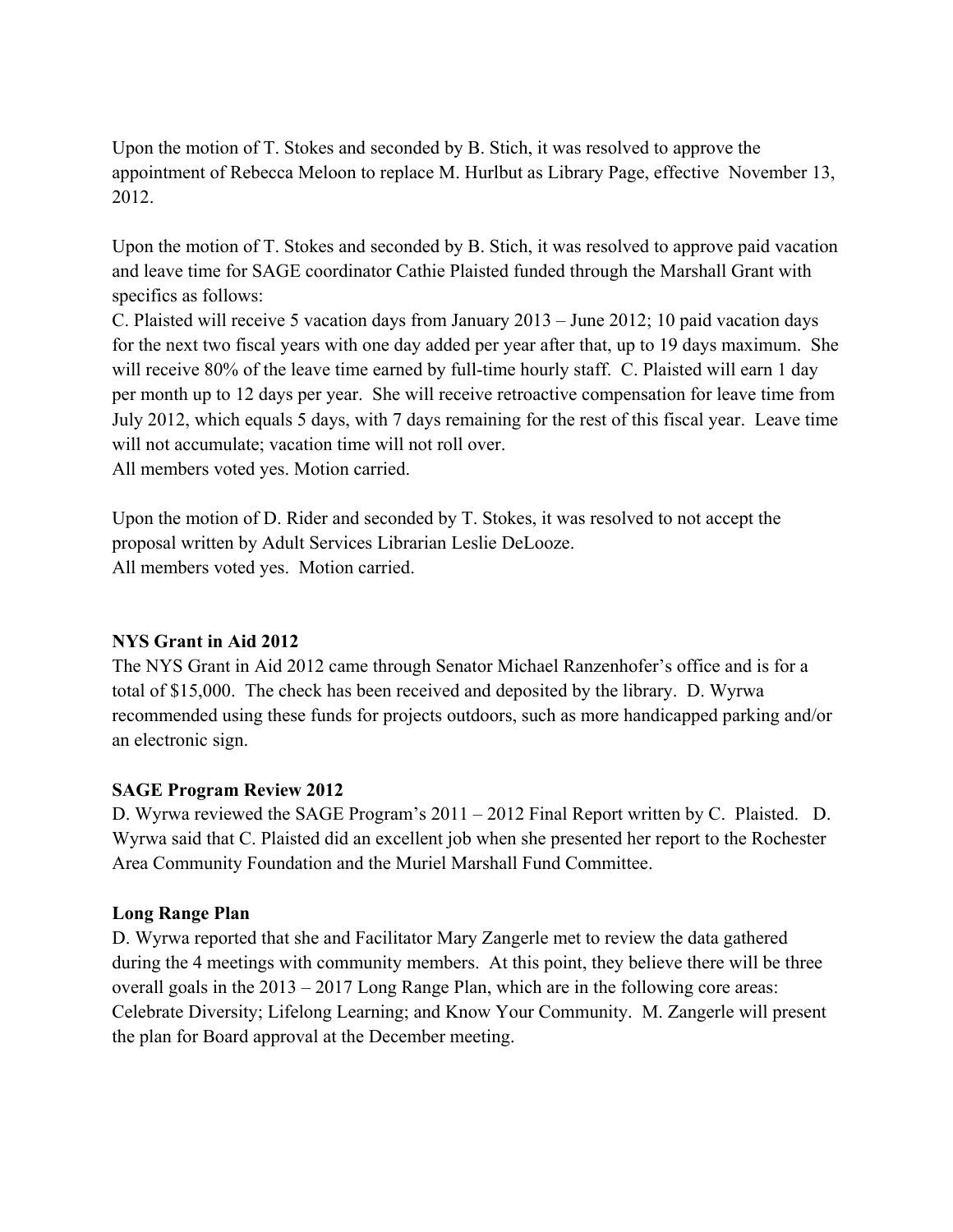#### **Library Statistics**

| <b>Materials Circulation</b> | October 2012 | 20,961  |
|------------------------------|--------------|---------|
| EBook/Overdrive Usage        | October 2012 | 392     |
| Freegal Downloads            | October 2012 | 94      |
| Internet Usage               | October 2012 | 2416    |
| <b>Literacy Stations</b>     | October 2012 | 431     |
| Attendance                   | October 2012 | 15, 375 |
| Website Usage                | October 2012 | 4587    |

# **Report of Committees Genesee County Funding 2013**

The Board reviewed a letter from Jay Gsell, Genesee County Manager, which states that Genesee County Funding for 2013 will remain the same as 2012. As there had been discussion that libraries were going to be put under "non-essential services' and cut from the budget, this is excellent news.

# **Financials**

### **Budget Transfers**

Upon the motion of T. Stokes and seconded by R. Surowka, it was resolved to approve the transfer of \$595.00 from the Capital Reserve – supplies line to the Capital Reserve – other expenses line to cover the additional amount needed for the renovations made to the coffee bar/café.

All members voted yes. Motion carried.

# **Capital Reserve**

D. Wyrwa reported that funds raised (\$140.00) from the New England Literary Tour in October have been added to Capital Reserve as was previously determined by the Library Board.

# **Approval of Invoices for Payment**

Upon the motion of T. Stokes and seconded by R. Surowka, it was resolved to approve the payment of \$2,890.72 on Supplemental Warrant 25. All members voted yes. Motion carried.

Upon the motion of T. Stokes and seconded by R. Surowka, it was resolved to approve the manual check on Summary Warrant 24. The amount of \$1,756.02 was received by P & A Administrative Services for October Health Care Costs, including high deductible and flex amounts.

All members voted yes. Motion carried.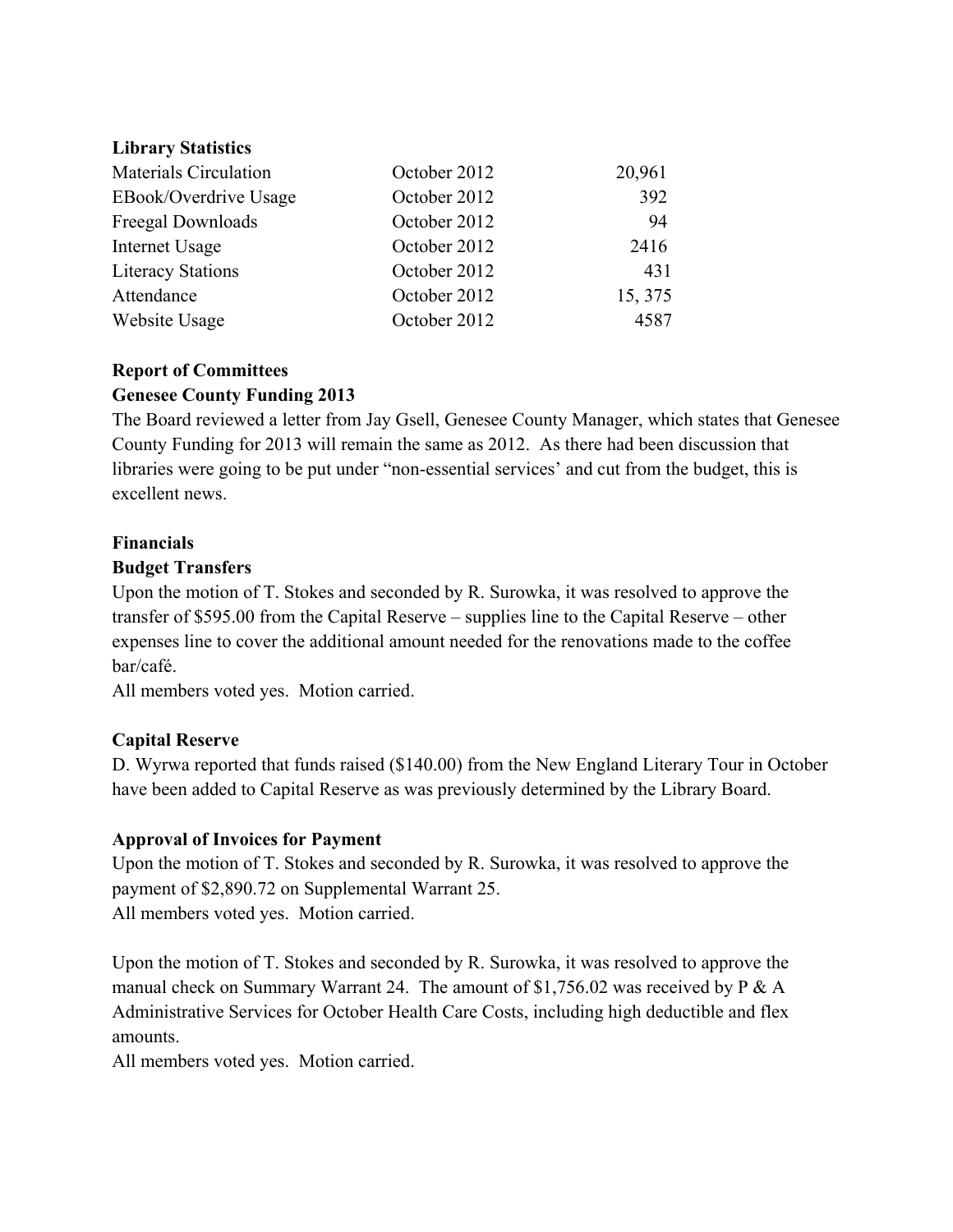Upon the motion of T. Stokes and seconded by R. Surowka, it was resolved to approve the payment of \$756.90 on Supplemental Warrant 27. All members voted yes. Motion carried.

Upon the motion of T. Stokes and seconded by R. Surowka, it was resolved to approve the payment of \$44,370.95 on Summary Warrant 26. All members voted yes. Motion carried.

# **Summary of Revenues and Appropriations**

Upon the motion of T. Stokes and seconded by R. Surowka, it was resolved to approve the October 2012 Summary of Revenues and Appropriations. All members voted yes. Motion carried.

# **Bank Reconciliations**

Upon the motion of T. Stokes and seconded by R. Surowka, it was resolved to approve the October Bank Reconciliation.

All members voted yes. Motion carried.

# **CD**

Tax and Pilot funds have been received and deposited by the library. As per Treasurer Sally Sanford's recommendation, a portion of these monies will be invested in a short-term CD to increase revenue. D. Wyrwa looked into current rates on CDs, but as they are calculated daily, it is not possible to have the exact information ahead of time.

Upon the motion of D. Rider and seconded by T. Stokes, it was resolved to approve the investment of funds into a CD.

All members voted yes. Motion carried.

# **Communications**

# **Tale for Three Counties Announcement**

D. Wyrwa attended the Tale for Three Counties Announcement at Corfu Free Library. She said the books are selling very well, and she believes this year's selection, *May the Road Rise Up to Meet You* by Peter Troy will be popular.

The Board of Trustees/Library Staff received an invitation to Superintendent of Batavia CSD, Margaret Puzio's retirement party.

# **Unfinished Business Audit**

D. Wyrwa reported that all questions regarding the draft of the audit have been answered by EFP Rotenberg staff, and all necessary changes and corrections have been made. After a brief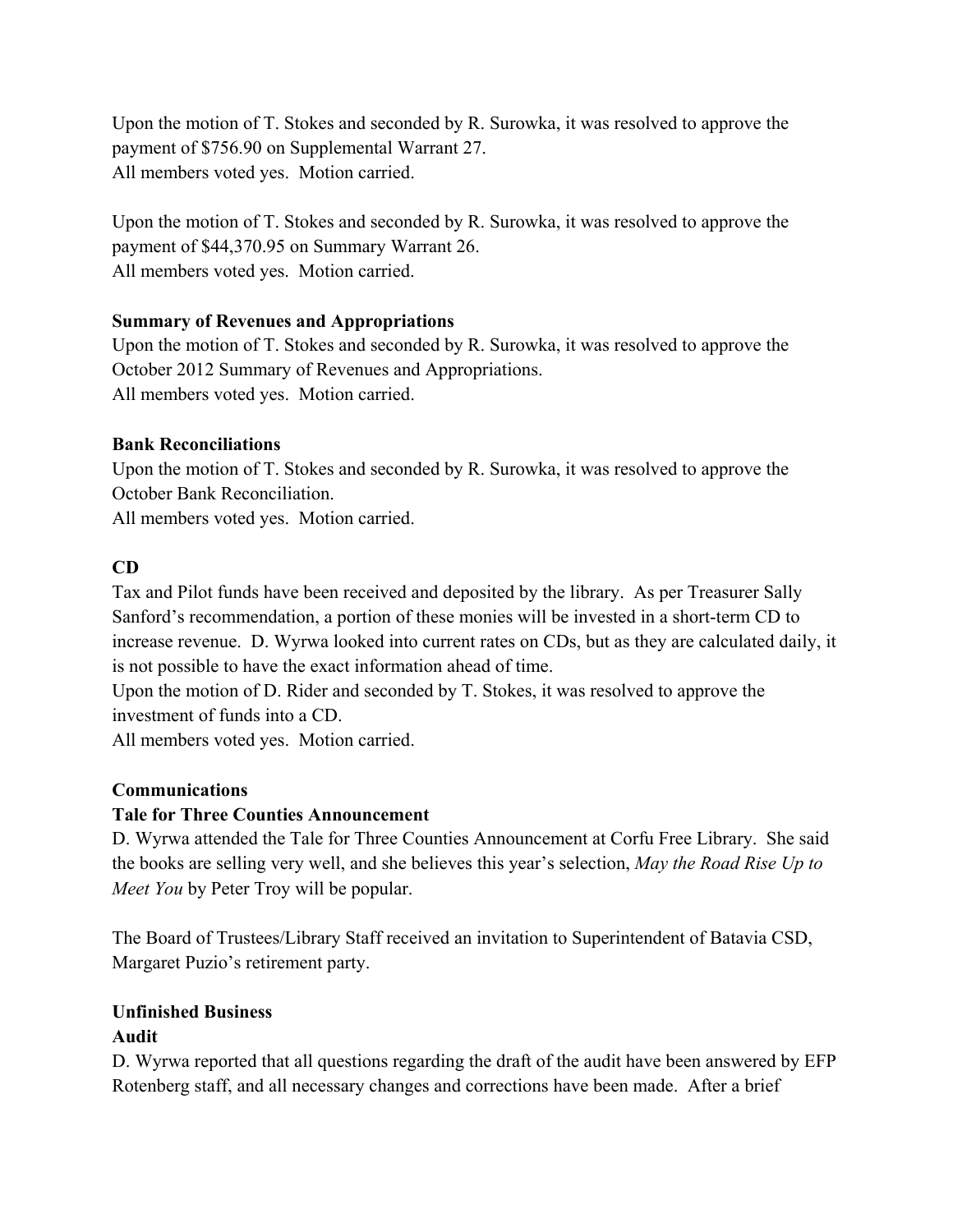discussion it was decided that since the library has been with EFP Rotenberg for three years, D. Wyrwa will send out Requests for Quotes, including EFP Rotenberg.

Upon the motion of B. Stich and seconded by T. Stokes, it was resolved to approve the 2011- 2012 audit.

All members voted yes. Motion carried.

# **Adjournment**

There being no further business so, President Dana Charters adjourned the meeting at 8:35 pm.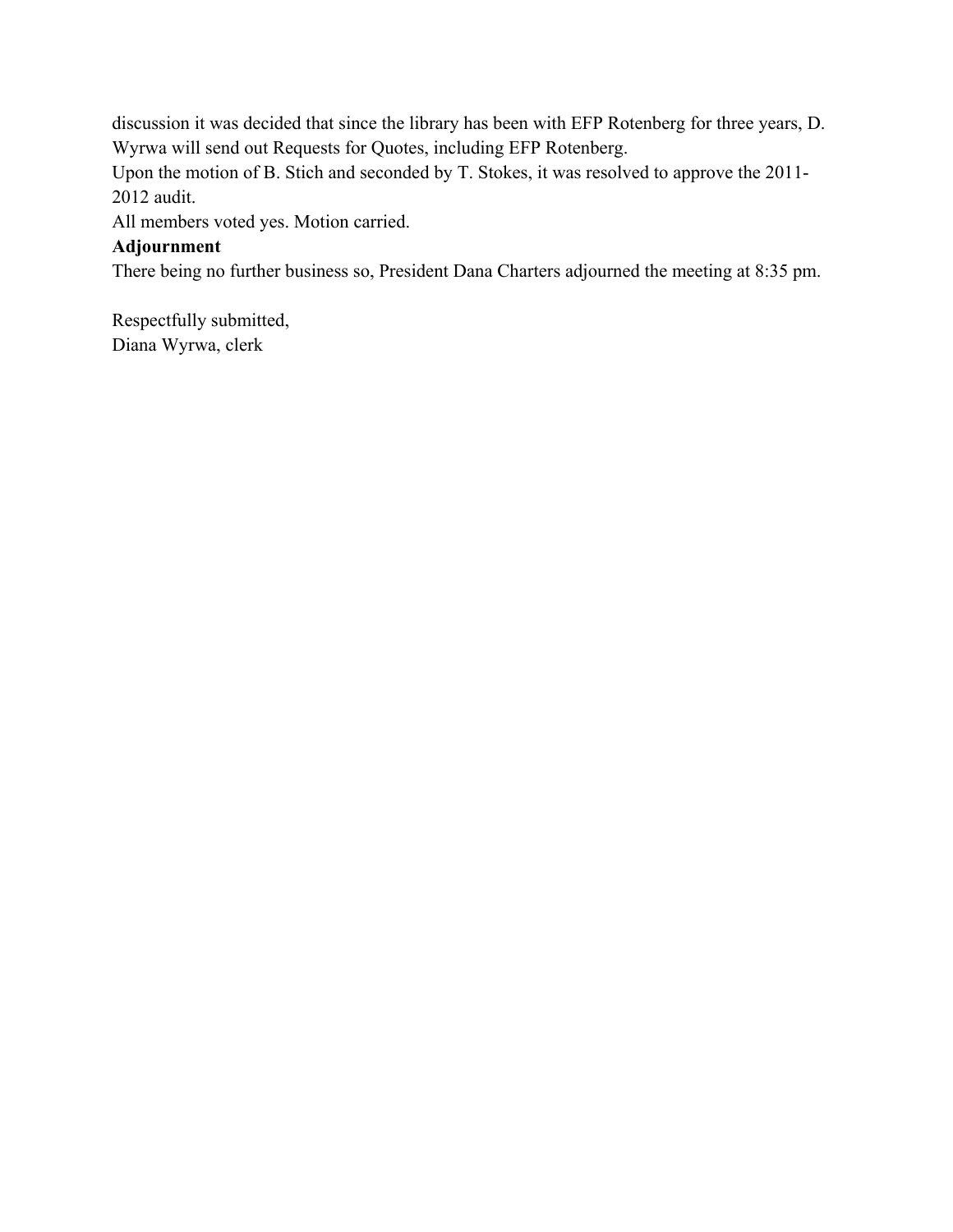# *Approved by the Board of Trustees January 14, 2013*  **Richmond Memorial Library Board of Trustees December 10, 2012**

The regular meeting of the Board of Trustees was held on December 10, 2012. President of the Board Dana Charters called the meeting to order at 6:30 pm.

Members present: Dana Charters, Deborah Rider, Beth Stich, Tracy Stokes, Rosemary Surowka. Also present: Colleen Brudz, Mary Zangerle, Diana Wyrwa and Paula Haven.

# **Approval of the Minutes**

Upon the motion of D. Rider and seconded by T. Stokes, it was resolved to approve the minutes of the regular meeting of November 19, 2012. All members voted yes. Motion carried.

# **Public to be Heard – none**

# **Long Range Plan 2013-2017 presentation – Mary Zangerle, facilitator**

M. Zangerle reviewed the process undertaken by the Long Range Planning Committee, which was comprised of 11 community members and 2 Library Board members. Four meetings were held during October and November, where the committee used the SWOT Analysis (Strengths, Weaknesses, Opportunities and Threats) to assess both the community and the library. The four main goals of the Long Range Plan are as follows: Engage diverse populations with specific library programs and services; Provide multi-faceted resources and assistance for all ages to continue learning throughout their lives; Act as a central source for information about and support of the wide variety of programs, services and activities available to Batavia residents; Provide ongoing economic stability for the library.

Upon the motion of B. Stich and seconded by T. Stokes, it was resolved to approve the 2013- 2017 Long Range Plan.

All members voted yes. Motion carried.

M. Zangerle left the meeting at 6:55 pm.

# **Report of the Librarian 2013-2014 Budget Calendar**

D. Wyrwa went over the calendar with the Board, and explained the changes made in order to keep the legal deadlines in place. She will contact Cindy Ferrando to request that she oversee this year's vote, as she has done in the past. The school district is allowed to use the voting machines again this year, and she will look into whether the library will be able to do so as well. Upon the motion of R. Surowka and seconded by B. Stich, it was resolve to approve the 2013- 2014 Budget Calendar.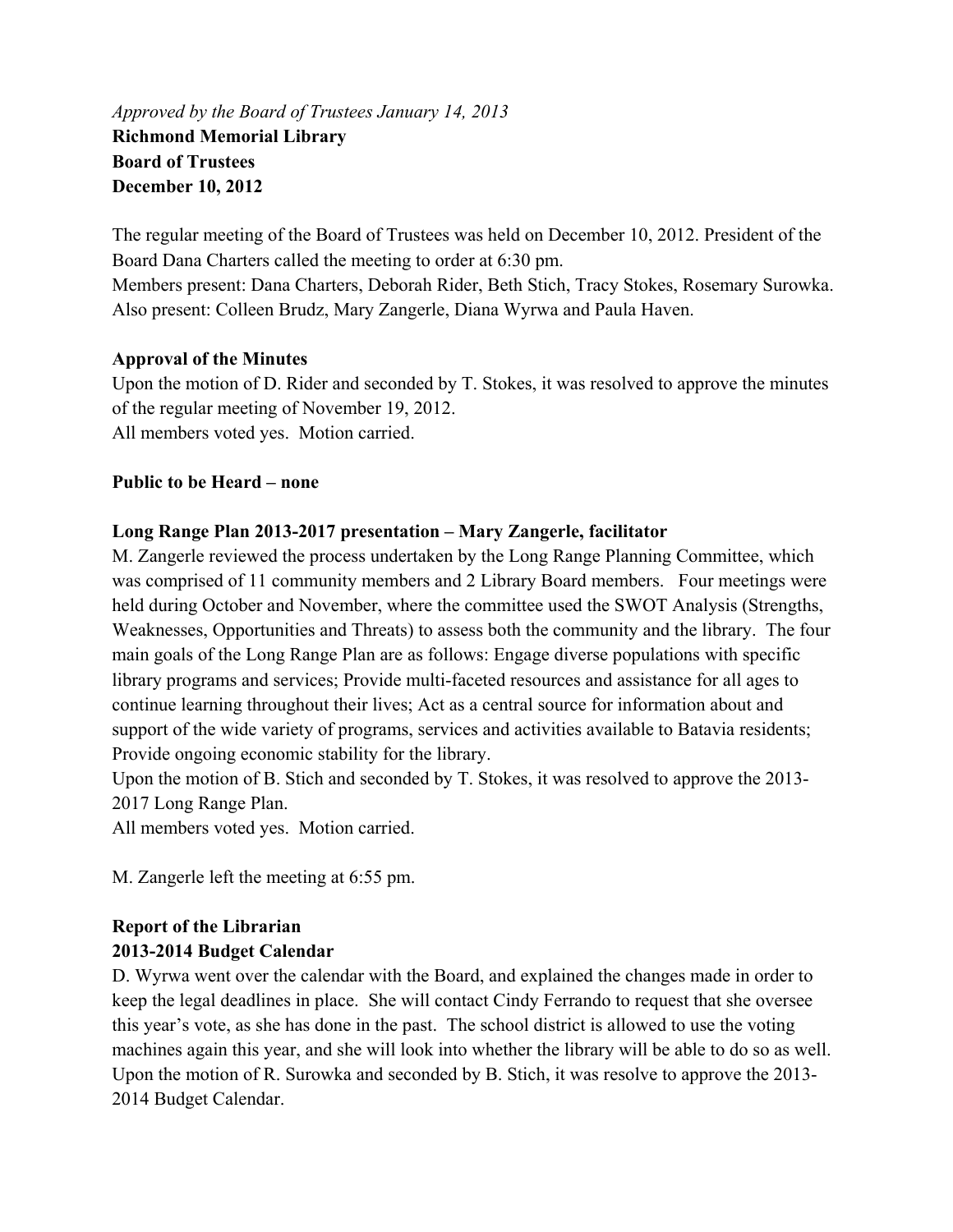All members voted yes. Motion carried.

# **Computer and Internet Use Policy**

D. Wyrwa reviewed proposed changes to the Computer and Internet Policy. Her recommendation is to change the number of hours a patron may use the computer from two hours per day to three, with any additional request for Internet usage at the discretion of the library director or reference librarian on duty. Another change is that the library will no longer be selling CDs to patrons. Instead, patrons will be encouraged to bring their own storage devices (flash drives).

Upon the motion of T. Stokes and seconded by D. Rider, it was resolved to approve the changes to the Computer and Internet Use Policy.

All members voted yes. Motion carried.

# **Freading**

D. Wyrwa reported that Freading is now live on the library's website. The books that may be checked out through Freading are available to everyone all the time. The checkout procedure is quite different than Overdrive, with patrons having 5 "tokens" to use each week.

# **Library Statistics**

| <b>Materials Circulation</b> | November 2012 | 21,759 |
|------------------------------|---------------|--------|
| Ebook/Overdrive Usage        | November 2012 | 434    |
| Freegal downloads            | November 2012 | 446    |
| Internet Usage               | November 2012 | 2,306  |
| <b>Literacy Stations</b>     | November 2012 | 406    |
| Attendance                   | November 2012 | 14,202 |
| Website Usage                | November 2012 | 4038   |

# **Report of Committees – none**

# **Financials**

# **Transfers**

Upon the motion of B. Stich and seconded by T. Stokes, it was resolved to approve the transfer of \$3,420.00 from the worker's compensation line to the flex line to cover the funds needed upfront to cover 2012-2013 employee paid flex contributions. All members voted yes. Motion carried.

# **Approval of Invoices for Payment**

Upon the motion of B. Stich and seconded by T. Stokes, it was resolved to approve the payment of \$1,519.59 on Supplemental Wararnt 29. All members voted yes. Motion carried.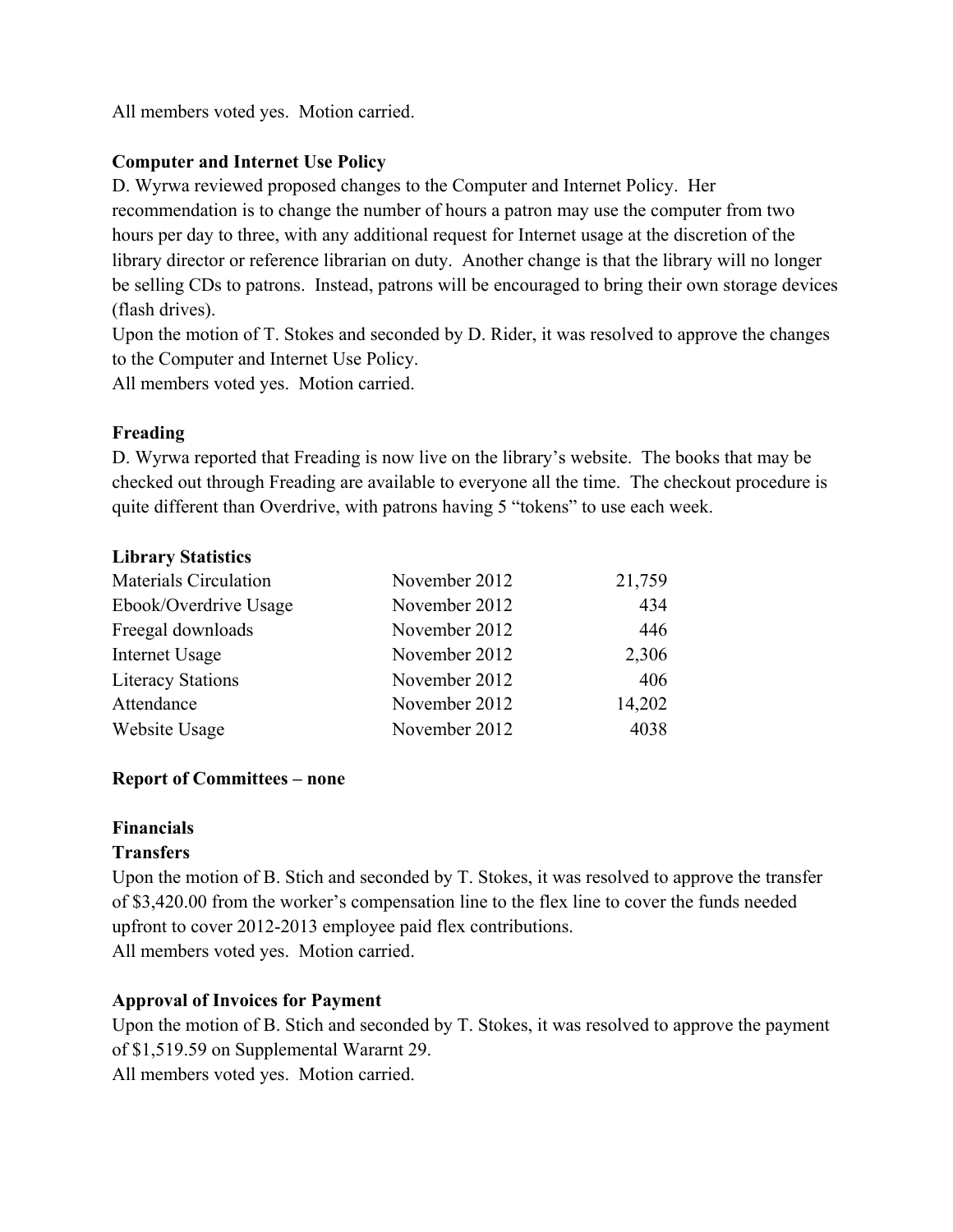Upon the motion of B. Stich and seconded by T. Stokes, it was resolved to approve the manual check on Warrant 31. The amount of \$5,331.22 was received by P & A Administrative Services for November Health Care Costs, including high deductible and flex amounts. All members voted yes. Motion carried.

Upon the motion of B. Stich and seconded by T. Stokes, it was resolved to approve the payment of \$141,196.64 on Supplemental Warrant 34. All members voted yes. Motion carried.

Upon the motion of B. Stich and seconded by T. Stokes, it was resolved to approve the payment of \$25, 989.99 on Warrant 33. All members voted yes. Motion carried.

# **November Summary of Revenues and Appropriations**

Upon the motion of B. Stich and seconded by T. Stokes, it was resolved to approve the November 2012 Summary of Revenues and Appropriations. All members voted yes. Motion carried.

# **November Bank Reconciliations**

Upon the motion of B. Stich and seconded by T.Stokes, it was resolved to approve the November Bank Reconciliation.

All members voted yes. Motion carried.

# **Capital Reserve**

D. Wyrwa reported that there were no changes to the Capital Reserve this month.

# **CD**

Library funds earmarked for investment in a CD were placed in a Money Market Account, as interest rates on Money Markets are currently the same as CDs. This allows the library to have more flexibility while earning the same rate.

Upon the motion of B. Stich and seconded by T. Stokes, it was resolved to approve the investment of funds into a Money Market Account. All members voted yes. Motion carried.

# **Communications**

D. Wyrwa reviewed a letter from Genesee County Manager Jay Gsell regarding the 2014 funding for the libraries. The Board discussed some possible ideas for the presentation to the legislature to remind them of the importance of these funds.